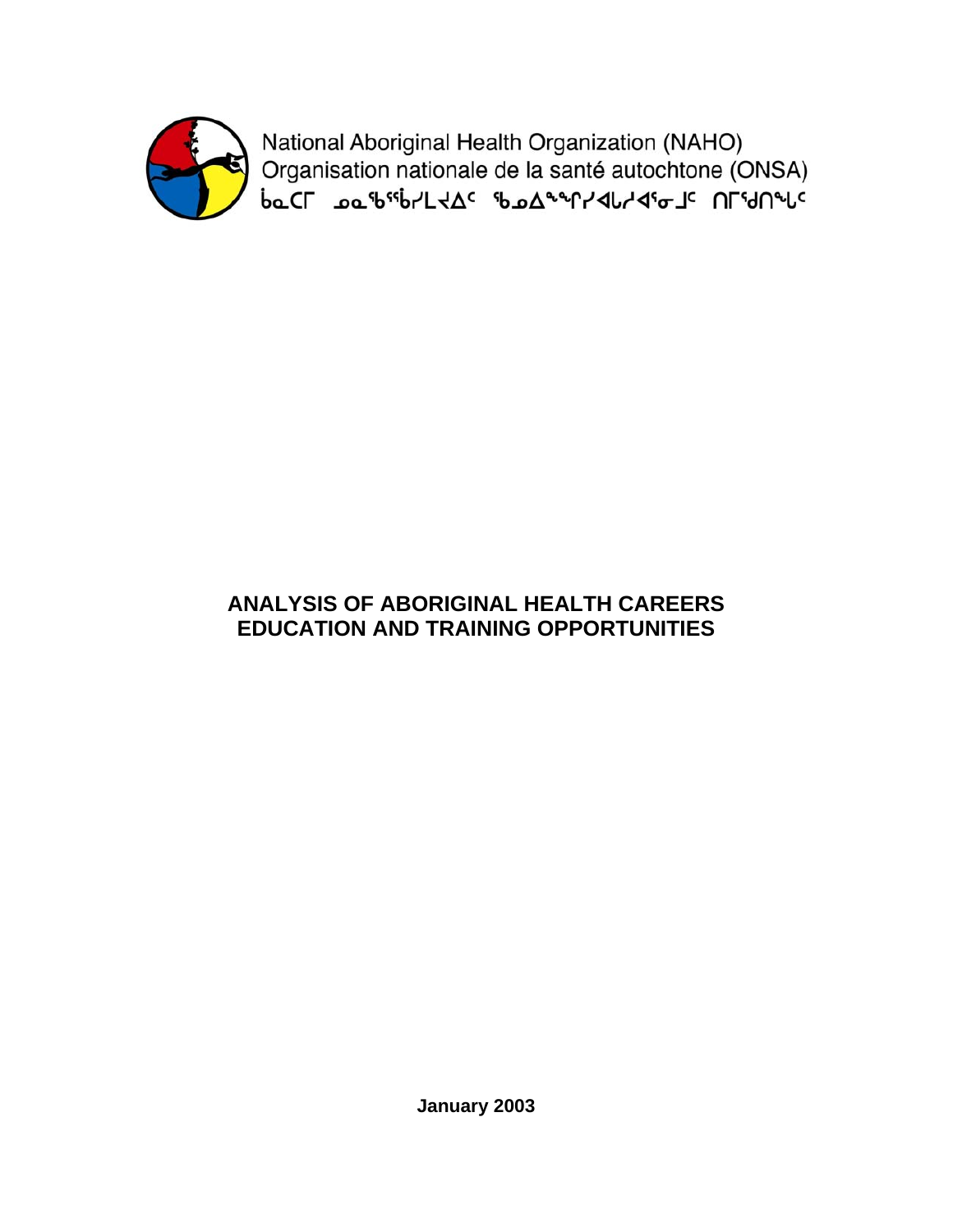# **TABLE OF CONTENTS**

| <b>GLOSSARY OF TERMS AND ACRONYMS</b>                                                                                                                                                                                                                                                  | 4                    |
|----------------------------------------------------------------------------------------------------------------------------------------------------------------------------------------------------------------------------------------------------------------------------------------|----------------------|
| <b>EXECUTIVE SUMMARY</b>                                                                                                                                                                                                                                                               | 6                    |
| <b>SECTION 1</b><br><b>INTRODUCTION: THE WHY AND HOW OF THE SCAN</b><br><b>Scope and Purpose</b><br><b>Methodology</b>                                                                                                                                                                 | 7<br>8<br>9          |
| <b>SECTION 2</b><br><b>ISSUES SURROUNDING ABORIGINAL HEALTH CAREERS</b><br>The Aboriginal Population and the Labour Force                                                                                                                                                              | 10                   |
| <b>SECTION 3</b><br><b>EXPLAINING LOW EDUCATIONAL ATTAINMENT</b><br>Aboriginal students' schooling experience<br>Aboriginal children and the public school system<br><b>Aboriginal schools</b>                                                                                         | 12<br>13<br>16<br>20 |
| <b>SECTION 4</b><br><b>IMPROVING THE EDUCATION OF ABORIGINAL CHILDREN AND ADULTS</b><br>Indian and Northern Affairs Canada and the education<br>of Aboriginal Children<br>The Aboriginal Education Enhancements Program<br>The Emergence and Growth of Aboriginal Education Institutes | 23<br>24<br>26       |
| <b>SECTION 5</b><br><b>ABORIGINAL HEALTH STATUS</b>                                                                                                                                                                                                                                    | 32                   |
| <b>SECTION 6</b><br><b>ABORIGINAL PEOPLE AND THE HEALTH PROFESSIONS</b><br><b>Personnel shortages in Aboriginal communities</b><br><b>Concurrent use of Indigenous medicine</b><br><b>Cultural clash</b><br><b>Communications difficulties</b>                                         | 37<br>38<br>39<br>39 |
| <b>SECTION 7</b><br><b>FINANCIAL CHALLENGES</b>                                                                                                                                                                                                                                        | 41                   |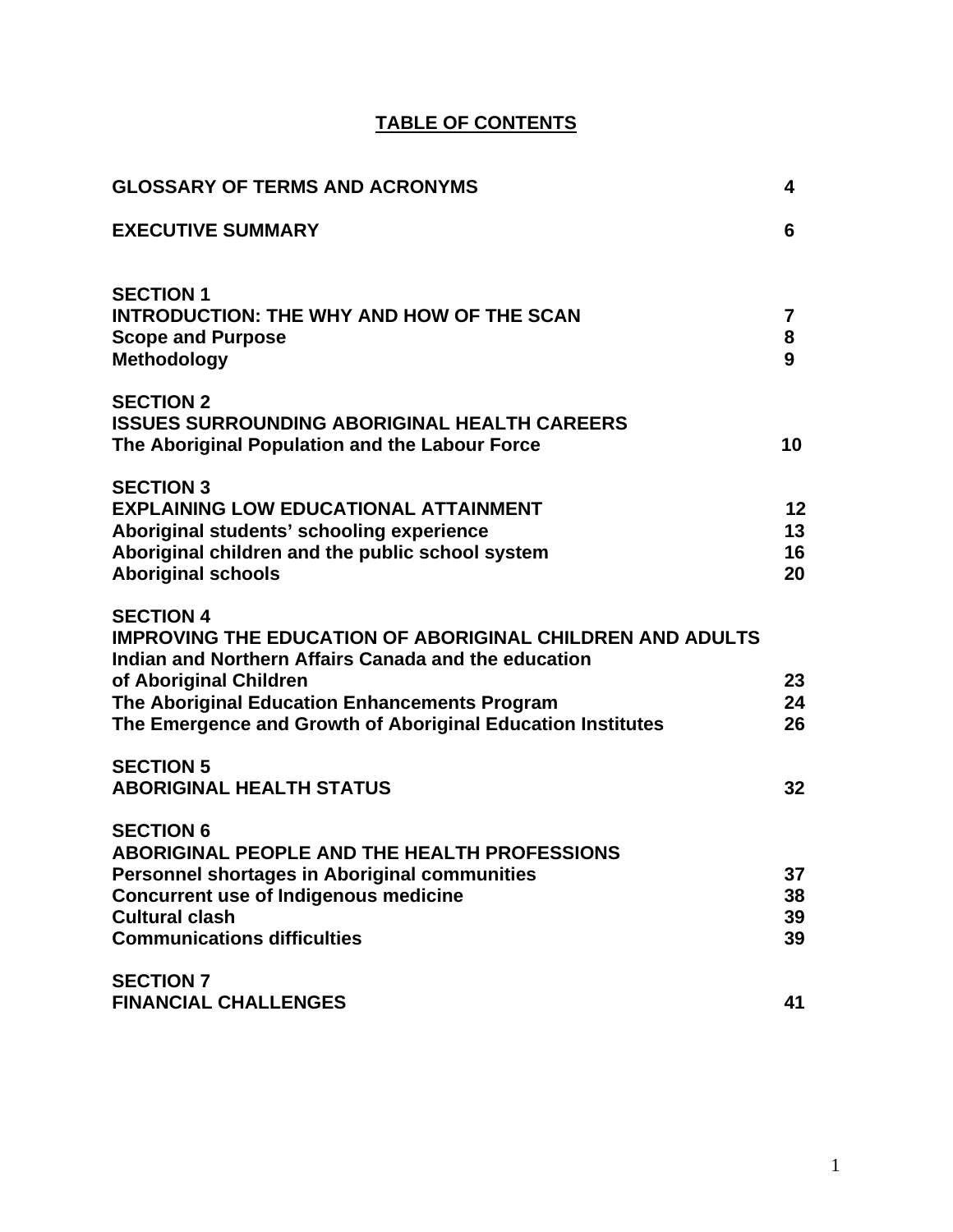| <b>SECTION 8</b><br><b>ABORIGINAL RECRUITMENT STRATEGIES IN POST-SECONDARY</b><br><b>INSTITUTIONS</b><br><b>Designated seats</b><br>Aboriginal student centers and liaison officers<br>Introductory programs for Aboriginal high school students<br><b>Supportive environments</b><br><b>Access programs</b><br><b>Partnership programs</b> | 45<br>46<br>47<br>50<br>51<br>52<br>55 |
|---------------------------------------------------------------------------------------------------------------------------------------------------------------------------------------------------------------------------------------------------------------------------------------------------------------------------------------------|----------------------------------------|
| <b>SECTION 9</b><br>THE NEED FOR OCCUPATIONAL STANDARDS AND ACCREDITATION<br><b>IN THE PARA-PROFESSIONS</b>                                                                                                                                                                                                                                 | 57                                     |
| <b>SECTION 10</b><br><b>IDENTIFICATION OF PROGRAMMING GAPS</b><br>Potential next steps for NAHO's Object 4 Working Group                                                                                                                                                                                                                    | 59<br>61                               |
| <b>BIBLIOGRAPHY</b>                                                                                                                                                                                                                                                                                                                         | 62                                     |
| <b>ENDNOTES</b>                                                                                                                                                                                                                                                                                                                             | 70                                     |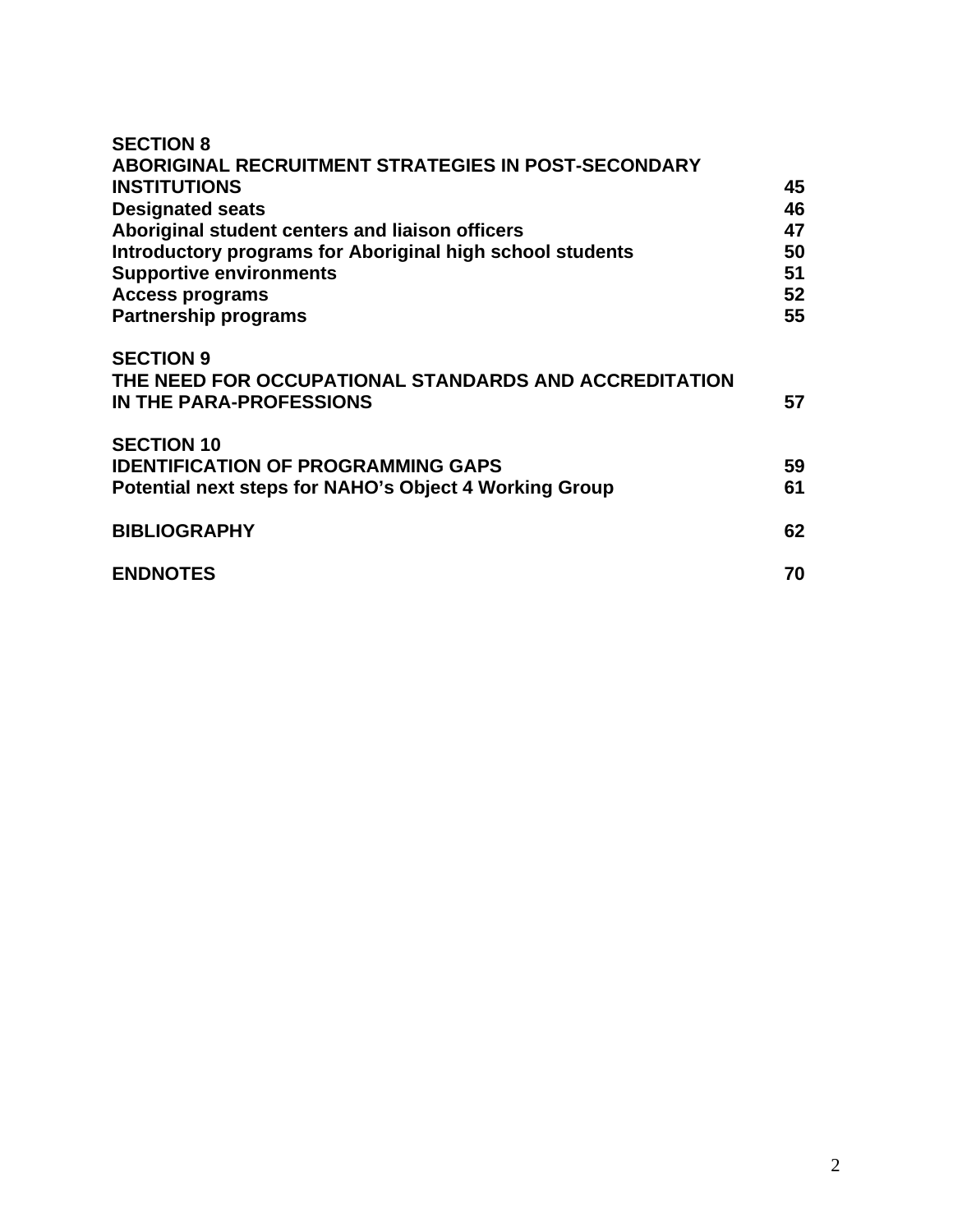# **TO THE READER – A NOTE CONCERNING TERMINOLOGY**

Terms used in the entries for programs and schools are those used by the institutions in question, whether the terms are accurate or outdated. A sincere attempt was made to determine if each institution's programs and services were inclusive of all Aboriginal Peoples (Inuit, Métis and First Nations) or designed to meet the specific needs of a specific community or nation.

This is a document in progress; a document to be continually reviewed, updated, revised and shared. We welcome any additions, deletions or comments.

Please send these to the attention of:

 National Aboriginal Health Organization Attention: Policy Research Unit 56 Sparks Street, Suite 400 Ottawa, ON K1P 5A9 Fax: (613) 237-1810 or Email: lcree@naho.ca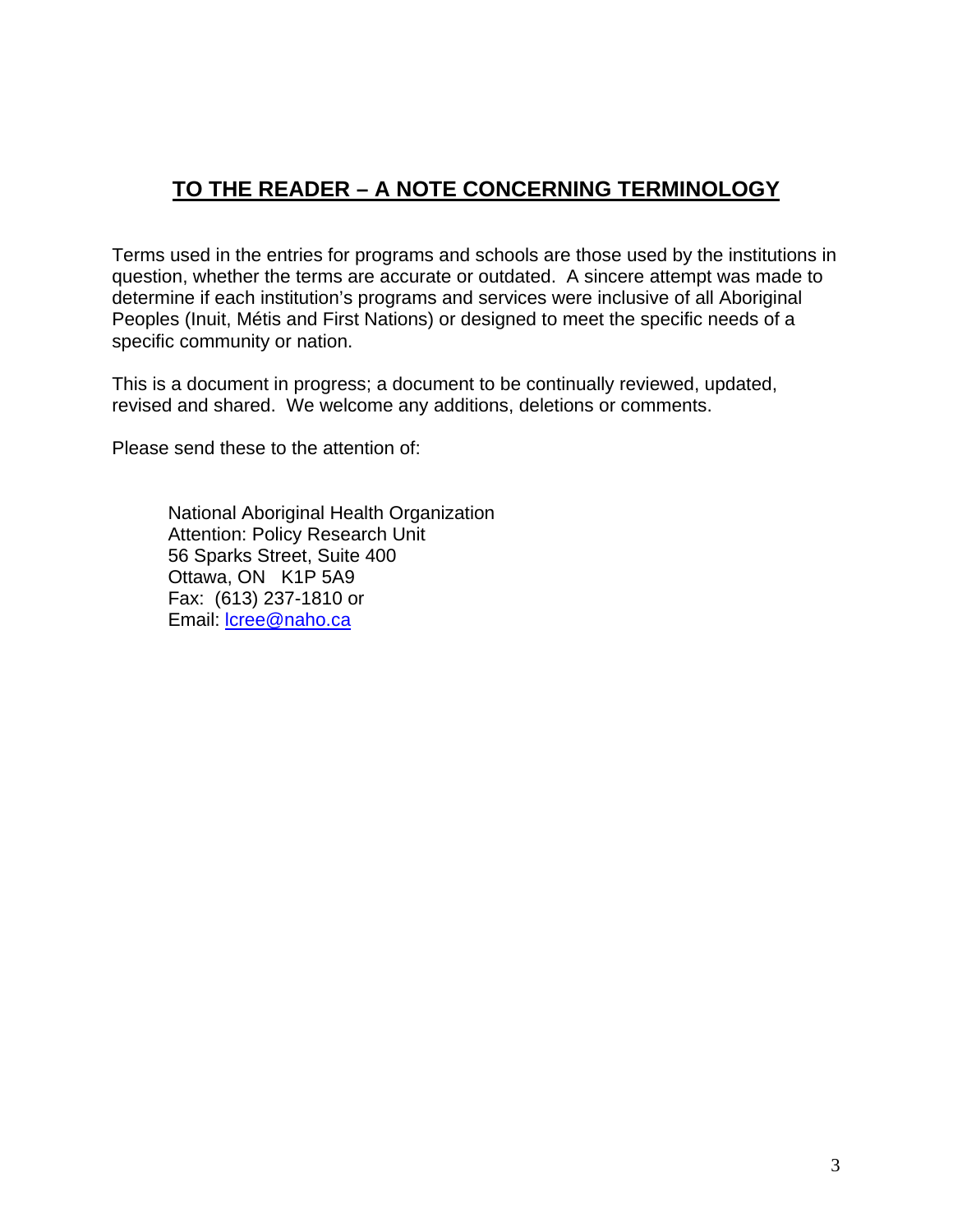# **GLOSSARY OF TERMS AND ACRONYMS**

**Aboriginal Peoples:** A collective name for all of the original peoples of Canada and their descendants, consisting of three groups – First Nations, Inuit and Métis Nations. **Aboriginal people:** When referring to more than one Aboriginal person rather than the collective group of Aboriginal peoples.

**AEI:** Aboriginal Education Institute.

**Band:** A community of First Nations people for whom lands have been set apart and for whom the Crown holds money.

**Band Council:** The governing body for a band, usually consisting of an elected chief and councilors.

**Canada:** Abbreviated as CA.

**College:** A post-secondary institution that grants diplomas and sometimes certificates to graduates.

**First Nations:** Adopted in the 1970s to replace the word 'Indian'; applies to both status and non-status Indians. May be a substitute for the word 'band'.

**INAC:** Indian and Northern Affairs Canada.

**Indigenous:** A noun or adjective for those peoples whose ancestors were the original peoples of the Americas and internationally.

**Indigenous medicine:** The healing systems of the original people of North America and their descendants (Also called Traditional medicine, although this term implies obsolescence).

**Inuit:** The Aboriginal Peoples of Arctic Canada (and the Circumpolar region). **Inuk:** The singular form of Inuit.

**Métis:** The *Constitution Act* of 1982 recognizes Métis as one of the three aboriginal Peoples of Canada. The Royal Commission on Aboriginal Peoples defines Métis as follows: Every person who (a) identifies himself or herself as Métis and (b) is accepted as such by the nation of Métis people with which that person wishes to be associated, on the basis of criteria and procedures determined by that nation be recognized as a member of that nation for the purposes of nation-to-nation negotiations and as Métis for that purpose.

**Métis Settlement:** In 1938, the Alberta government set aside 1.25 million acres of land for eight Métis settlements.

**Native**: Similar in meaning to 'Aboriginal'; rarely used to describe Métis Peoples and is increasingly seen as outdated.

**Native American:** The most commonly used term in the United States to describe the original peoples of North America.

**Non-status Indian:** First Nations Peoples who consider themselves to be Indians or members of a First Nation but are not recognized as Indians by the government of Canada (See Status Indian below).

**Pan-Aboriginal:** Intended by some to be inclusive of all Aboriginal Peoples; others object to this generic term as it ignores the diversity of nations and their peoples.

**Provinces:** Abbreviated as NL, PEI, NS, NB, QC, ON, MB, SK, AB, and BC. **Reserve:** Land set aside by the Crown for the use and benefit of a band in Canada.

On-reserve and off-reserve: part of or not part of a reserve.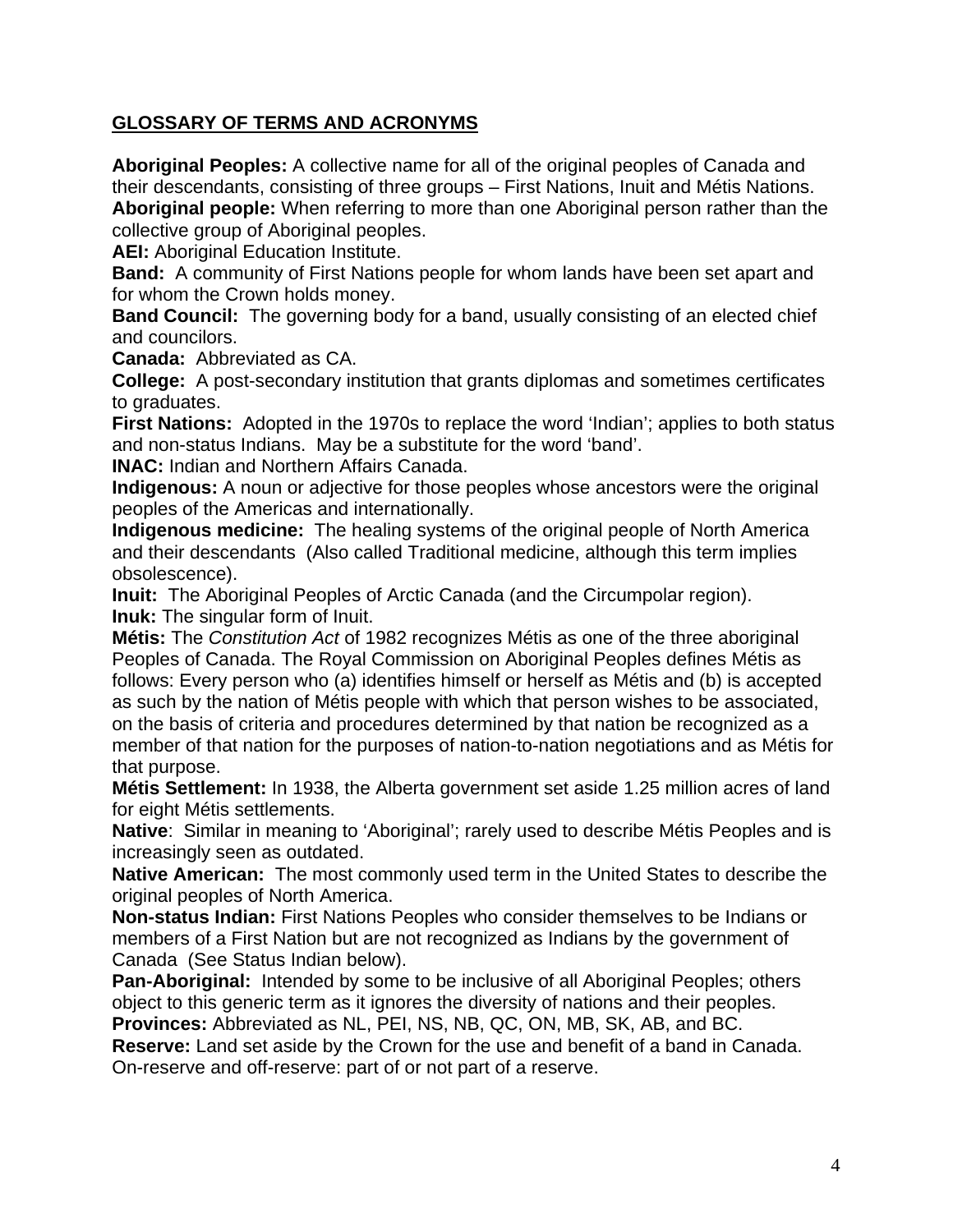**Status Indian:** People who are entitled to have their names included on the federal government's Indian Register.

**Territories:** Abbreviated as NU, NT, and YK.

**University:** A degree-granting post-secondary institution.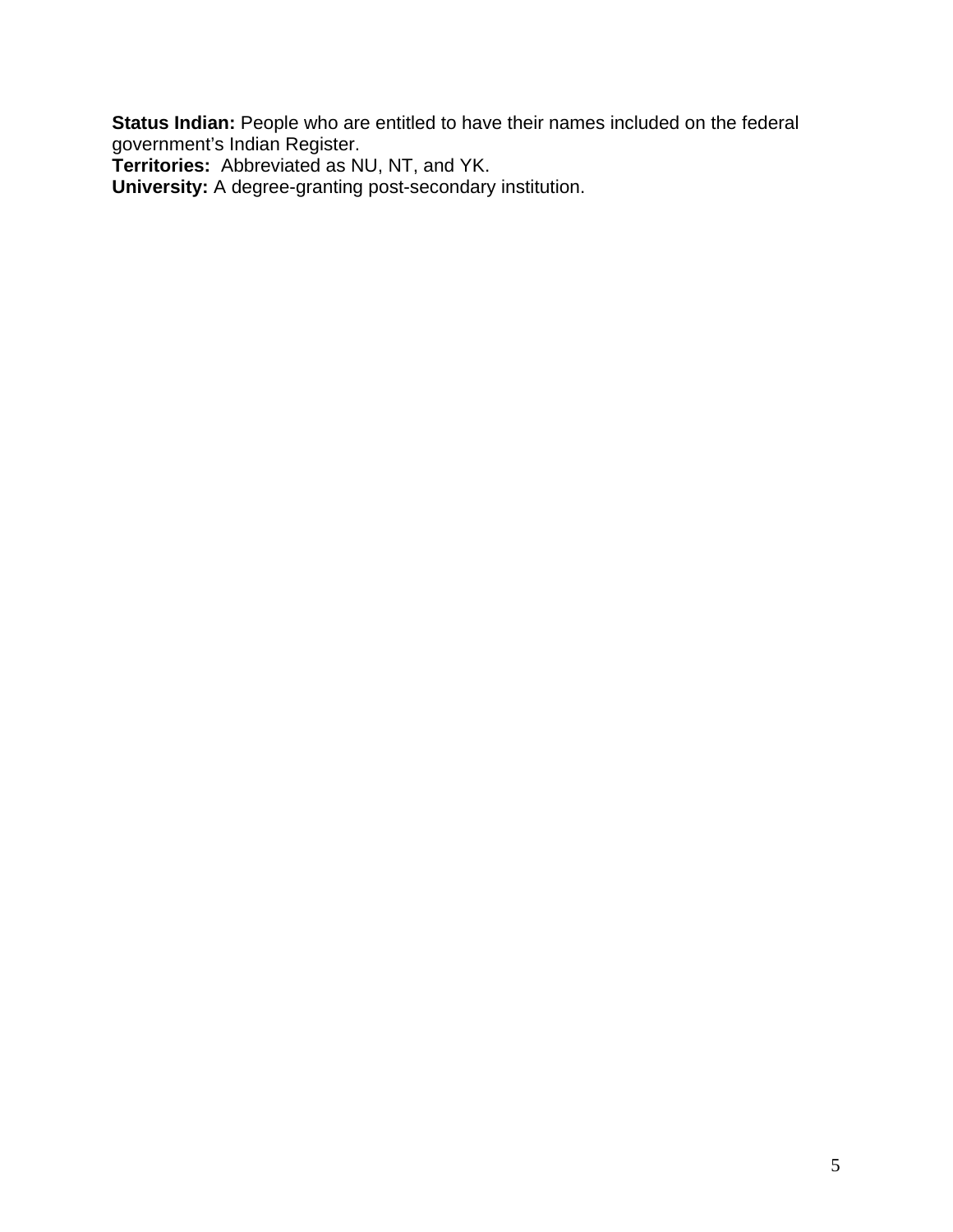#### **EXECUTIVE SUMMARY**

This environmental scan presents almost 180 listings of education and training programs and initiatives aimed at increasing the participation of Aboriginal Peoples in the delivery of health care in Canada. The listings are from colleges, universities, and Aboriginal Educational Institutes across the country. The scan presents a "patchwork quilt" of programs that support Aboriginal people in health careers; there are significant regional variations in offerings, with the west, and Ontario to a degree, having more Aboriginal-specific programs; initiatives like designated seats; and Aboriginal Educational Institutes. The largest share of these programs is aimed at First Nations, though there are many pan-Aboriginal programs available. There are few measures aimed at Inuit. The only Métis-specific programming is at a Métis educational institute. Professional and para-professional programs, whether accredited or not, are included.

The scan itself is supported by an analysis that focuses mainly on the pressing problem of low educational attainment among Aboriginal populations. This section critically assesses ways of addressing this problem at all levels of education: from pre-school to university. The emphasis here is on what needs to be and what can be done so that NAHO's Object 4 – increased participation of Aboriginal Peoples in health care delivery – may be achieved.

This document also includes: available resources; information on special projects and programs; information on funding for Aboriginal students in health education programs; and a bibliography. These are presented after the analysis and the listings.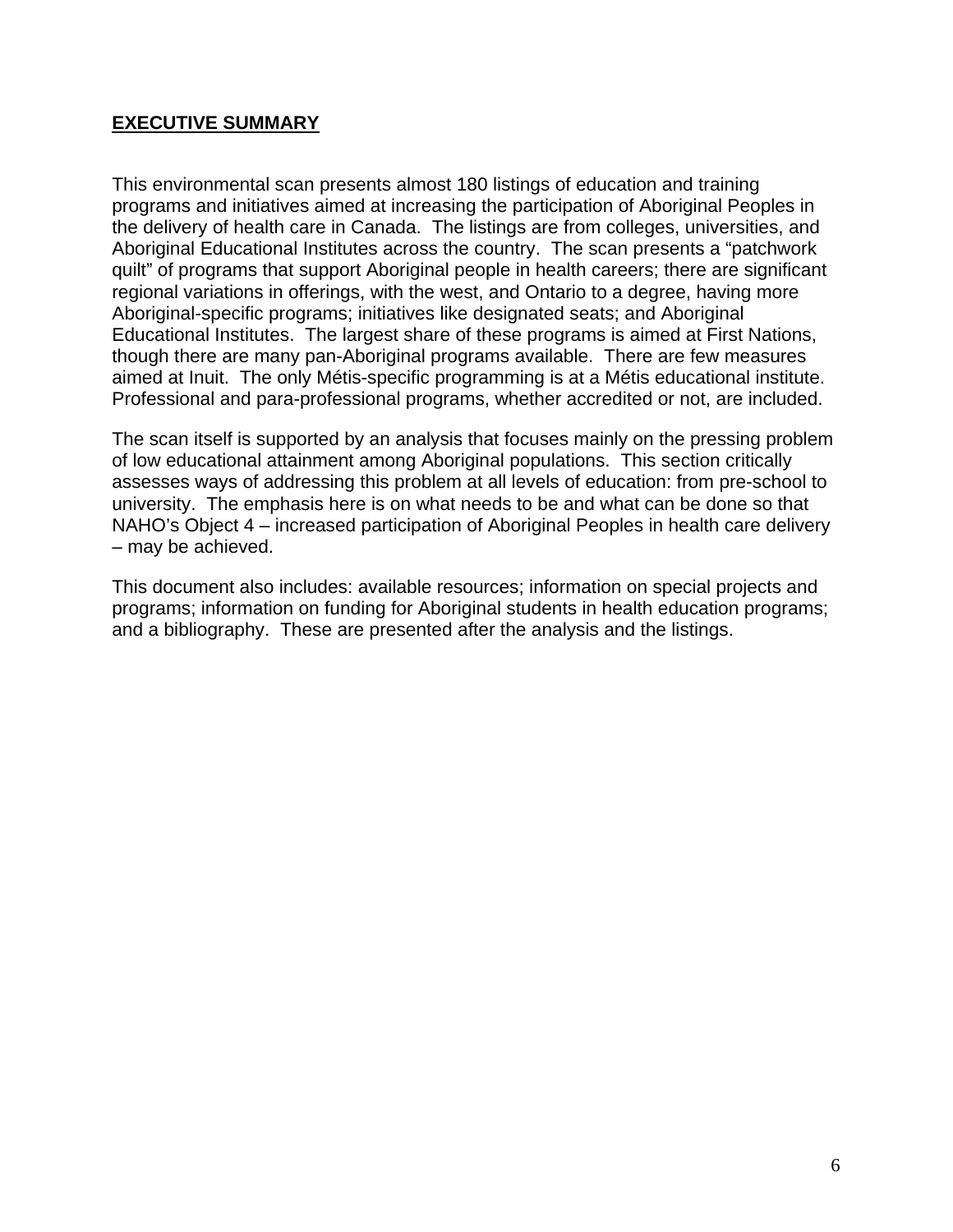# **SECTION 1**

#### **INTRODUCTION: THE WHY AND HOW OF THE SCAN**

*We must seek control of our medical services and social welfare/child welfare programs. By doing so, we must also begin training of Aboriginals in all professional capacities involved with these programs. A mandate for the beginning of the next millennium must be a national educational program designed to capture the hearts, minds, and spirits of Aboriginal youth and provide them with the way to become obstetricians, pediatricians, psychologists, nurses, social workers, [addictions] counselors, [and] therapists of the future*. 1

#### **Object 4:**

To foster recruitment, retention, training and utilization of Aboriginal Peoples in the delivery of health care.

National Aboriginal Health Organization, *Annual Report 2000-2001*: 3.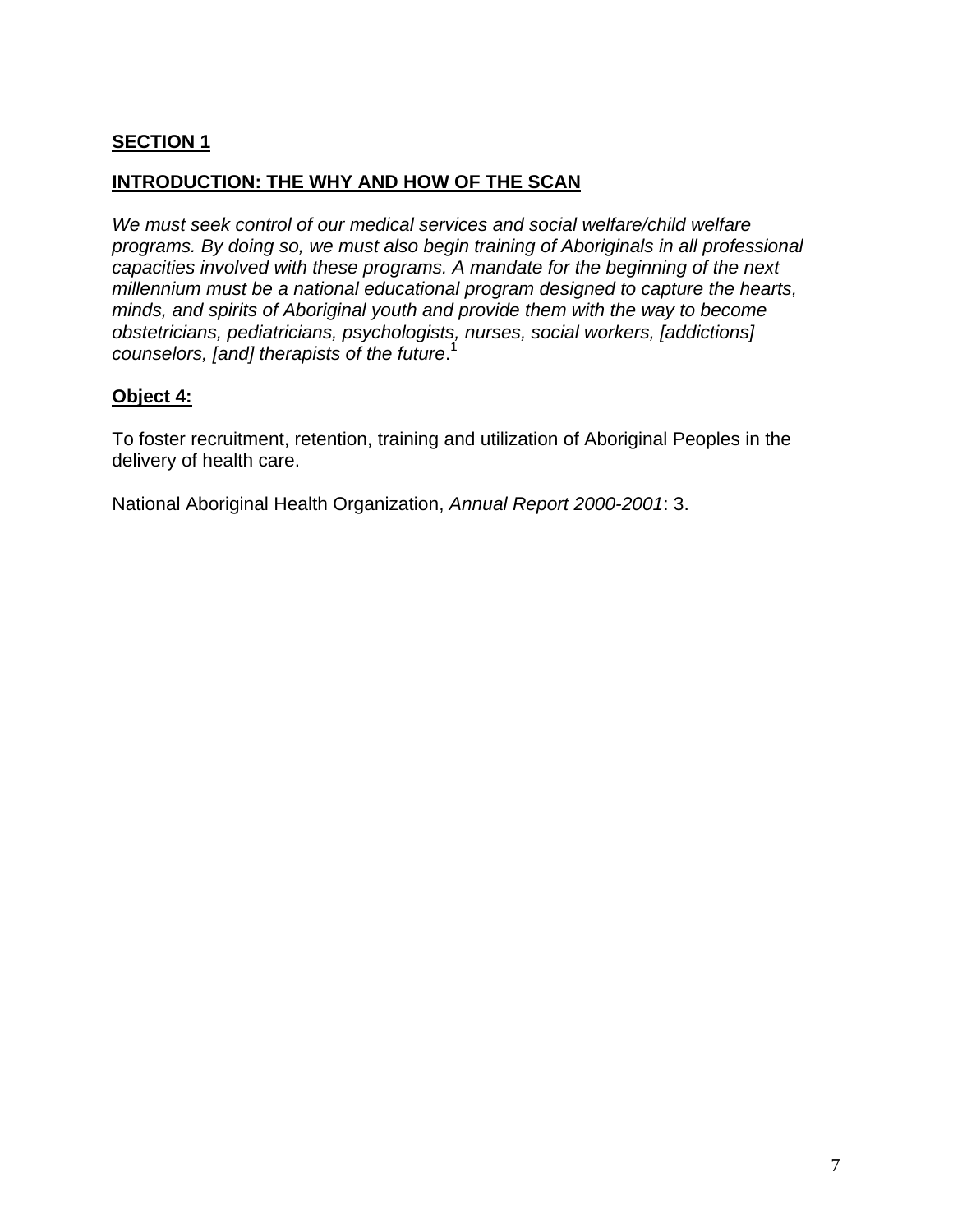#### **Scope and Purpose**

This environmental scan of education and training opportunities for Aboriginal Peoples to pursue health careers responds to the fourth of NAHO's five objects as stated above. This objective itself is a response to the low numbers of Aboriginal health care providers in Canada and the probable effects of the lack of Aboriginal participation in health care delivery: culturally alienating health service experiences, communication difficulties, and a dropping out of treatment, affecting health outcomes. All of these factors add up to access problems for Aboriginal Peoples.

Access to health care services is critical to the maintenance of good health. Increasing the numbers of Aboriginal health care providers is one step towards building good health in Aboriginal communities. This is also an issue of social and economic injustice. It is known that health status goes up as income levels and educational attainment increase. In Aboriginal communities, far too many people do not realize their educational or earning potential. Indeed, most do not graduate from high school and many leave junior high without any credentials. These things make the process of going through the education system a very challenging one.

It is hoped that the information contained in the scan will make educational transitions easier for Aboriginal Peoples, whether they are recent high school graduates or mature students with families returning to school after a long absence. To that end, the analysis contained here includes a focus on the school experiences of Aboriginal people – as well as their experience in post-secondary institutions. This paper will look at social, economic, and cultural factors and then critically assess measures taken by colleges and universities to improve the recruitment and retention of Aboriginal students.

The largest section of the scan contains program listings for Aboriginal educational institutes, as well as colleges, and universities across the country. The almost 180 entries include a range of health careers – from physician to home care aide. In sum, the scan identifies:

- 53 programs in Aboriginal educational institutes
- 34 Aboriginal-specific programs in colleges and universities
- 26 transition programs in colleges and universities
- 65 professional programs with Aboriginal initiatives, such as designated seats

Contact information and brief program descriptions are given in each listing.

These numbers may seem large and might give the impression that there are many opportunities available for Aboriginal people interested in health careers. However, there are few programs in some geographic areas: the provinces east of Ontario are weak in initiatives to attract Aboriginal people to health education and training programs. In fact, the majority of the professional education programs in Canada do not offer initiatives to support Aboriginal people; this undoubtedly contributes to the ongoing shortages of Aboriginal nurses, doctors, etc. In addition, some of the professional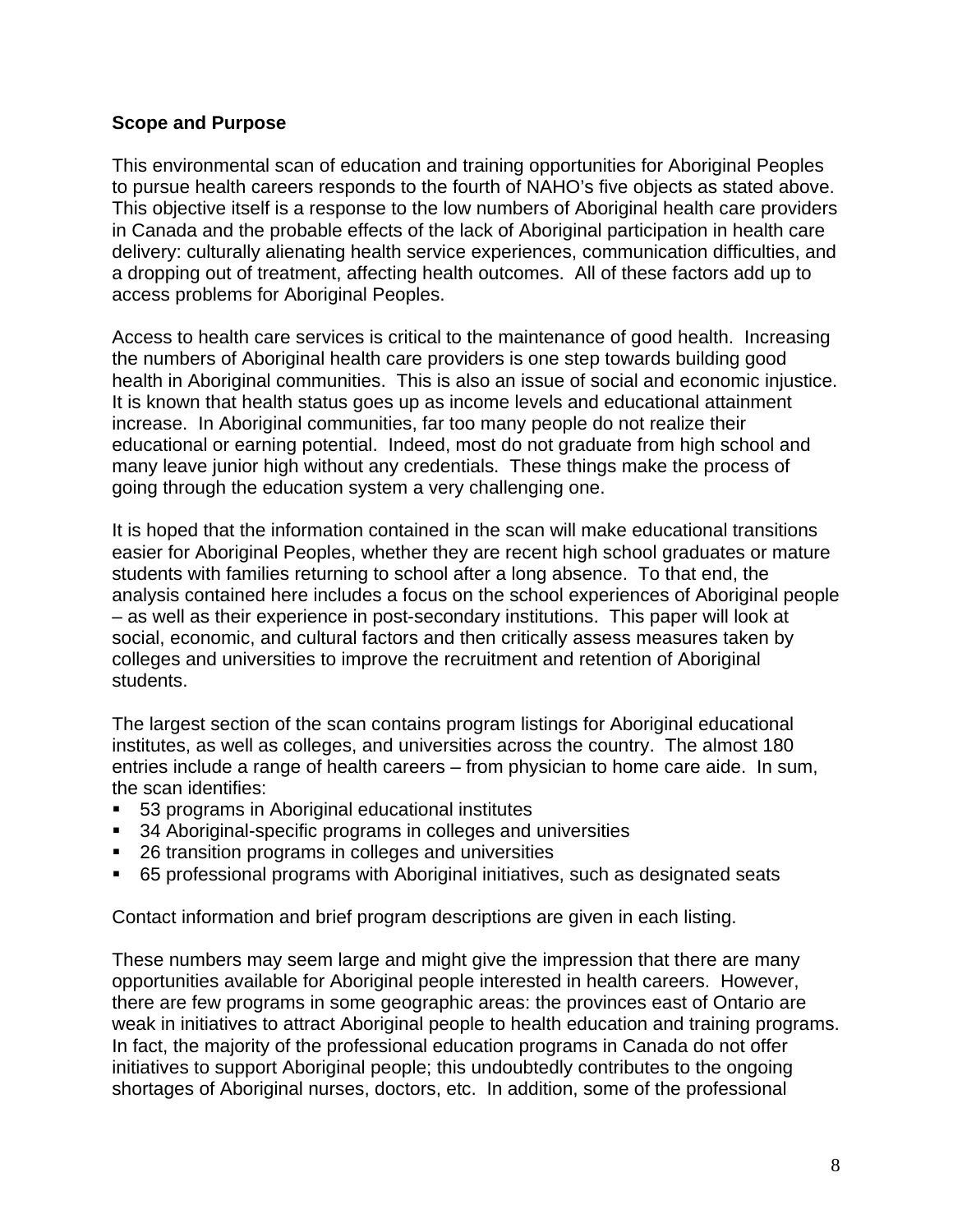programs offer only one or two seats, thus failing to provide Aboriginal students with the peer group that is necessary to effective learning.

Further, given that education is a provincial responsibility, there is no national system or uniformity of access to such programs; the programs described here are a patchwork quilt. Thus, the analysis describes gaps in health education and training for Aboriginal Peoples.

The analysis also looks at some programs and initiatives that work in the hope that similar measures might be adapted for other regions or Aboriginal nations and applied in a broader fashion.

The last sections of the scan offer information on scholarships and bursaries as well as resources and guides and special projects aimed at increasing health career opportunities for Aboriginal Peoples. The bibliographic data that follow should also prove useful for those interested in improving the Aboriginal presence in and influence on health care policies, programs, and services.

# **Methodology**

The scan consisted largely of a Web-based search to identify programs and initiatives for Aboriginal people interested in health careers. It was supplemented with enquiries directly to institutions in cases where it was thought such programs were offered. Key words used in the search were: Aboriginal; Native; education; training; health; and various combinations of these words. A search was also conducted of Web sites of professional organizations, including the Canadian Nurses Association, the Canadian Medical Association, and others. The Aboriginal portal was used as well. Finally, programs and initiatives were identified through www.schoolfinder.com

The listings were supplemented by an analysis, which follows. The analysis was developed through:

- A literature review of Aboriginal health, health education and related publications, especially academic journals like the *Canadian Journal of Native Studies*
- Participation in an Indian and Northern Affairs Canada (INAC) seminar on education
- A review of Web-based material, such as that posted by the Aboriginal Healing Foundation, the Congress of Aboriginal People, and other organizations, such as Statistics Canada, Assembly of First Nations, Métis National Council, Inuit Tapirisat of Canada, etc.
- **Tracking of NAHO's media monitoring reports related to Object 4**
- The collection of program syllabi from universities, colleges, and Aboriginal Education Institutes

# **SECTION 2**

### **ISSUES SURROUNDING ABORIGINAL HEALTH CAREERS**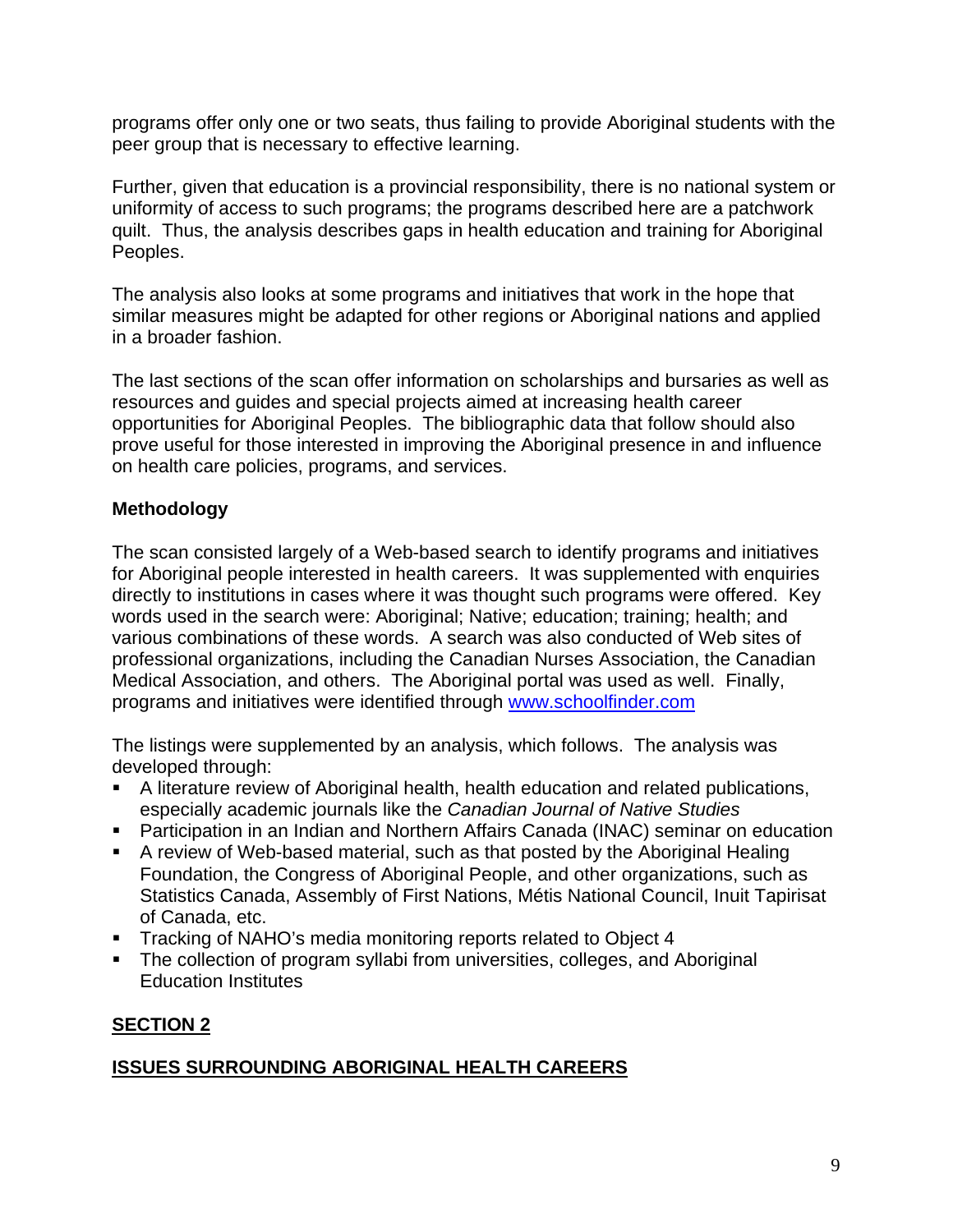# **The Aboriginal population and labour force**

A snapshot of Aboriginal Peoples in Canada is a necessary first step in this analysis. Accordingly, here are some basic facts on the country's original peoples:

- There are 1.3 million Aboriginal Peoples in Canada, including First Nations, Inuit, and Métis
- **They live in every province and territory, and increasingly, in cities**
- They make up more than 4% of the population
- The majority are First Nations (390,000 Status Indians on-reserve; 285,000 Status Indians off-reserve, and 427,000 non-status Indians)
- There are 52 First Nations or cultural groups
- **There are 610 First Nations communities**
- There are more than 50 Aboriginal languages
- Canada has a fiduciary responsibility to Aboriginal peoples, although this is often neglected.<sup>2</sup>

The Aboriginal population is increasing at a much higher rate than the general Canadian population; Indian and Northern Affairs Canada estimates it at twice the national average.<sup>3</sup> This means that, in contrast to most Canadian communities, most Aboriginal communities have a large proportion of children and youth. Aboriginal children made up only 5% of the British Columbia school population in 1990; by 2000, that figure had increased to 8%.<sup>4</sup> While non-Aboriginal school enrolment is on the decline, the opposite is true for the Aboriginal population.

The Aboriginal population is not evenly distributed throughout the country. There are high numbers of Aboriginal Peoples in the territories as well as in Saskatchewan and Manitoba. The 2001 Statistics Canada, Aboriginal Identity Population numbers break down as follows:

- Newfoundland and Labrador: 18775 (3.7% of population)
- Nova Scotia: 17,010(1.9% of province's population)
- Prince Edward Island: 1,345 (1.0%)
- **New Brunswick: 16,990 (2.4%)**
- Quebec: 79,400 (1.1%)
- Ontario: 188,315 (1.7%)
- Manitoba: 150,045 (13.6%)
- Saskatchewan: 130,185 (13.5%)
- Alberta: 156,225 (5.3%)
- British Columbia: 170,025 (4.4%)
- **Yukon: 6,540 (23%)**
- Northwest Territories: 18,730 (50.5%)
- Nunavut: 22,720  $(85.2\%)^5$

Accordingly, growing numbers of Aboriginal Peoples are entering the labour force; there will be 920,000 potential new entrants by 2006.<sup>6</sup> This constitutes a real opportunity to improve the numbers and status of Aboriginal Peoples in the labour force.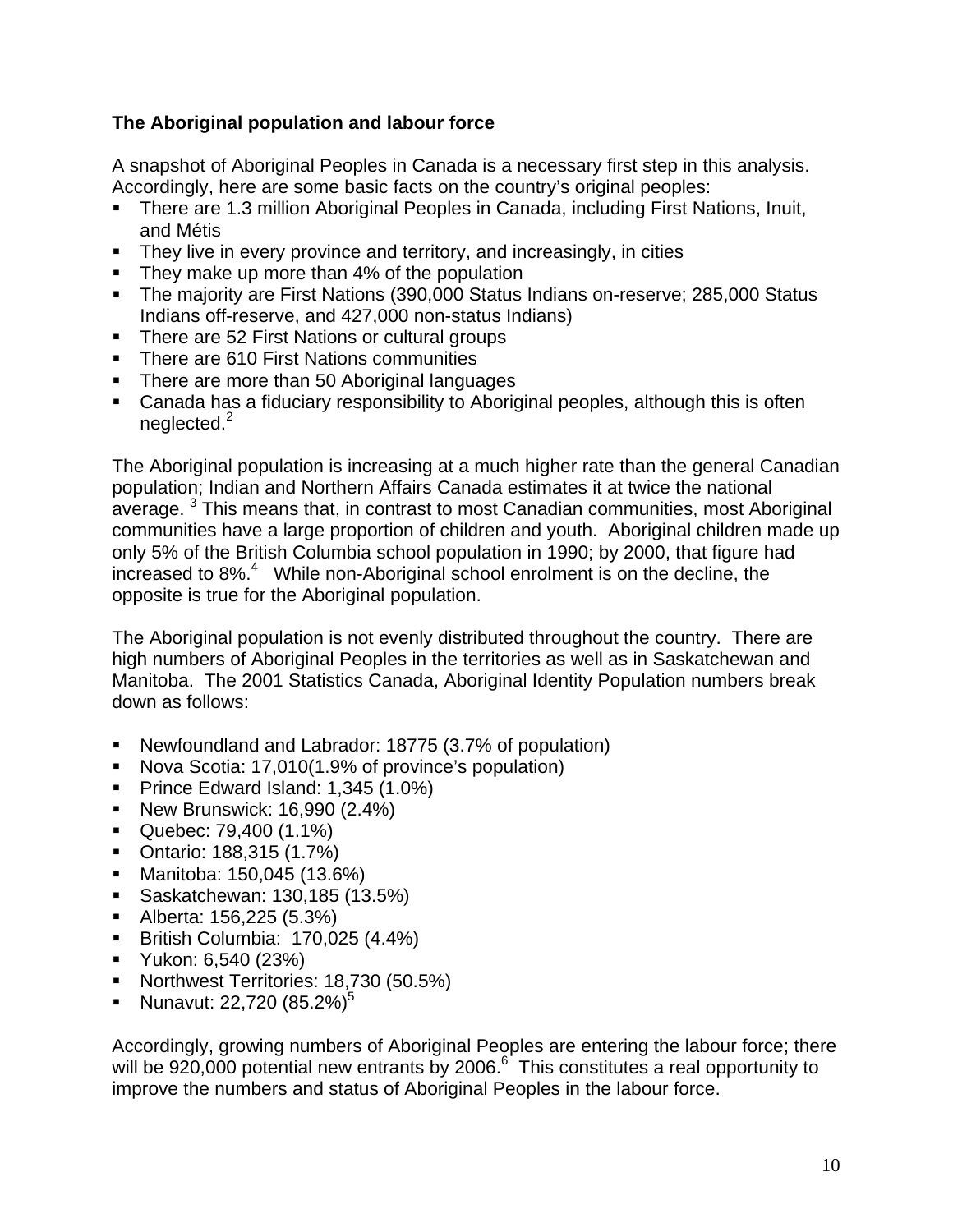Yet if current trends continue, most Aboriginal children will not become full participants in the Canadian economy. A 1995 survey found that 77% of employers faced challenges in hiring and retaining Aboriginal employees.<sup>7</sup> The barriers cited most often were: communications, culture, skills, training, and misconceptions.

There is myriad evidence that Aboriginal secondary school students have lower graduation rates, are less likely to be in age-appropriate grades, and leave school at a higher rate than other students.<sup>8</sup> A recent study of almost 400 First Nations reserves found that 71.6% of students aged 16 and over withdraw from school before graduating. Even more startling was the finding that 28.4% under age 16 leave school, although they are legally bound to be in school.<sup>9</sup>

This lack of preparedness for further education and the work force is one obvious reason for the low numbers of Aboriginal health professionals. It also partly explains the concentration of Aboriginal people in para-professional health positions. Because of these shortages, the Royal Commission on Aboriginal Peoples (RCAP) recommended an intensive effort to recruit 10,000 Aboriginal people to health professions.

RCAP estimated, based on numbers submitted by the Native Physicians Association of Canada, that the ratio of Aboriginal physicians to Aboriginal population was approximately 1:33,000; this compared unfavorably to a ratio of 1:515 for the general population (**Royal Commission on Aboriginal Peoples. 1996.** *Report of the Royal Commission on Aboriginal Peoples: Volume 3, Gathering Strength***… Ottawa: Minister of Supply and Services Canada).** There is even less information available on Aboriginal Peoples in other health and related disciplines. In 1993, the Canadian Public Health Association estimated that there were three Aboriginal dieticians and 70 Aboriginal dental therapists in all of Canada **(***Ibid***.).**

Not surprisingly, a great deal of data indicates Aboriginal Peoples lag behind the general population in several areas:

- 43% of registered Indians reported that government transfer payments were the main source of income (versus 23.6% for Canadians as a whole)<sup>10</sup>
- There is a 24% unemployment rate for all Aboriginal groups, twice that of the non-Aboriginal population<sup>11</sup>
- In 1991, 21.8% of Métis aged 15-64 were unemployed, compared with 10% for the non-aboriginal population, 25.5% for North American Indians and 25.1% of Inuit<sup>12</sup>
- Over 52% of employed Aboriginal Peoples work part-time, mostly in marginalized sectors of the economy $13$
- When Canada ranked as one on the United Nations' Human Development Index, the country's First Nations ranked 35 and 63 (for off- and on-reserve respectively)<sup>14</sup>
- **These rankings corresponded to those of Brazil, and lower than Mexico and** Thailand for on-reserve; for off-reserve, the ranking paralleled Russia's.<sup>15</sup>

The Assembly of First Nations (AFN) warned in 1997 that cuts in social programs like social assistance and employment insurance only widen the gap between most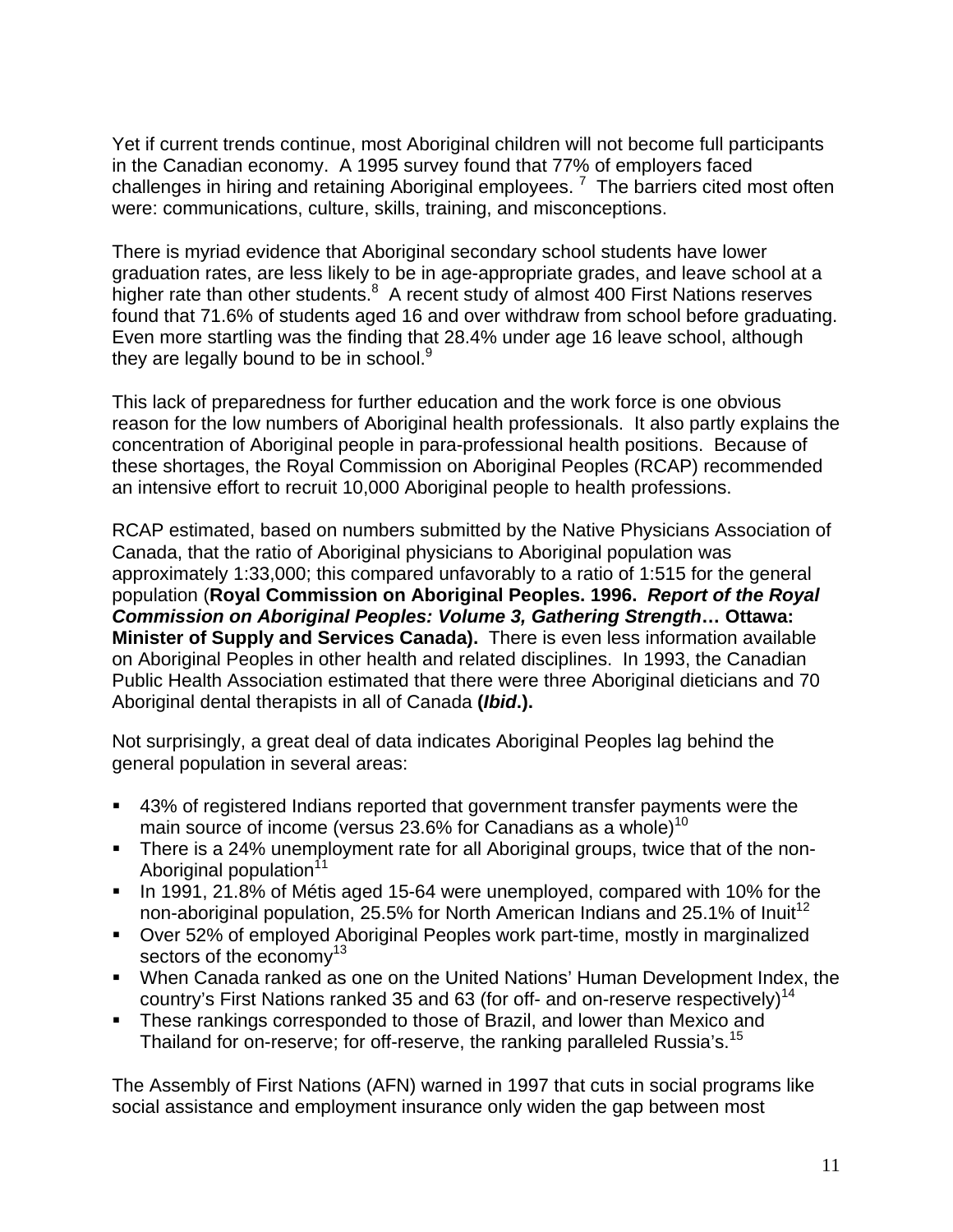Canadians and Aboriginal Peoples, many of whom live in poverty, even in Third World conditions. The Royal Commission on Aboriginal Peoples estimated that the annual costs associated with low income, lost potential productivity, and attempts to remedy the social problems of Aboriginal Peoples at \$7.5 billion in 1996 alone.

The interplay of cultural stereotyping and racism with education and income cannot be ignored. In the words of an Indigenous man from Alberta, where Aboriginal incomes are about half general incomes:

*There are a lot of jobs with the oil companies and pulp mills but Native people are not even considered. We see this as discrimination and feel hurt about being overlooked for employment. If you are employed you feel good about yourself and your family. When a person is not working it leads to low self-esteem, boredom, and in many instances, alcohol and drug abuse. The first people to be hurt are usually the loved ones, meaning your wife and kids.16*

Another study concluded that "at least in terms of income, Canada displays a 'racial divide' between whites and non-whites, the latter including Aboriginals and members of visible minority groups." Startling figures come from an employment income study of Nova Scotia's South Shore Valley. The authors found that university graduates from the general population had incomes that were double those of Aboriginal university graduates in the region. Before examining poverty and health in greater detail later in the paper, links between education, income, quality of life, and health will be explored. First, however, there are basic points to consider.

### **Points to consider:**

- The Aboriginal population is growing, relative to that of Canada as a whole
- The number and proportion of Aboriginal children in all types of schools is increasing
- An insufficient proportion of Aboriginal Peoples are adequately prepared to enter programs leading to health careers, particularly health professions
- Aboriginal Peoples continue to experience racism in the labour market
- There are also educational disparities that exist amongst Aboriginal Peoples for example, First Nations and Inuit who have educational resources compared to the Métis.

#### **SECTION 3 EXPLAINING LOW EDUCATIONAL ATTAINMENT**

One of the chief obstacles to the successful recruitment of Aboriginal health professionals is the small pool of potential Aboriginal health professionals from which to draw. The majority of First Nations people do not graduate from high school, and although data on Métis and Inuit are only now being collected through census and survey mechanisms, these populations, too, exhibit the loss of potential talent on an unacceptable scale. If there is to be a reversal of this situation, it is necessary to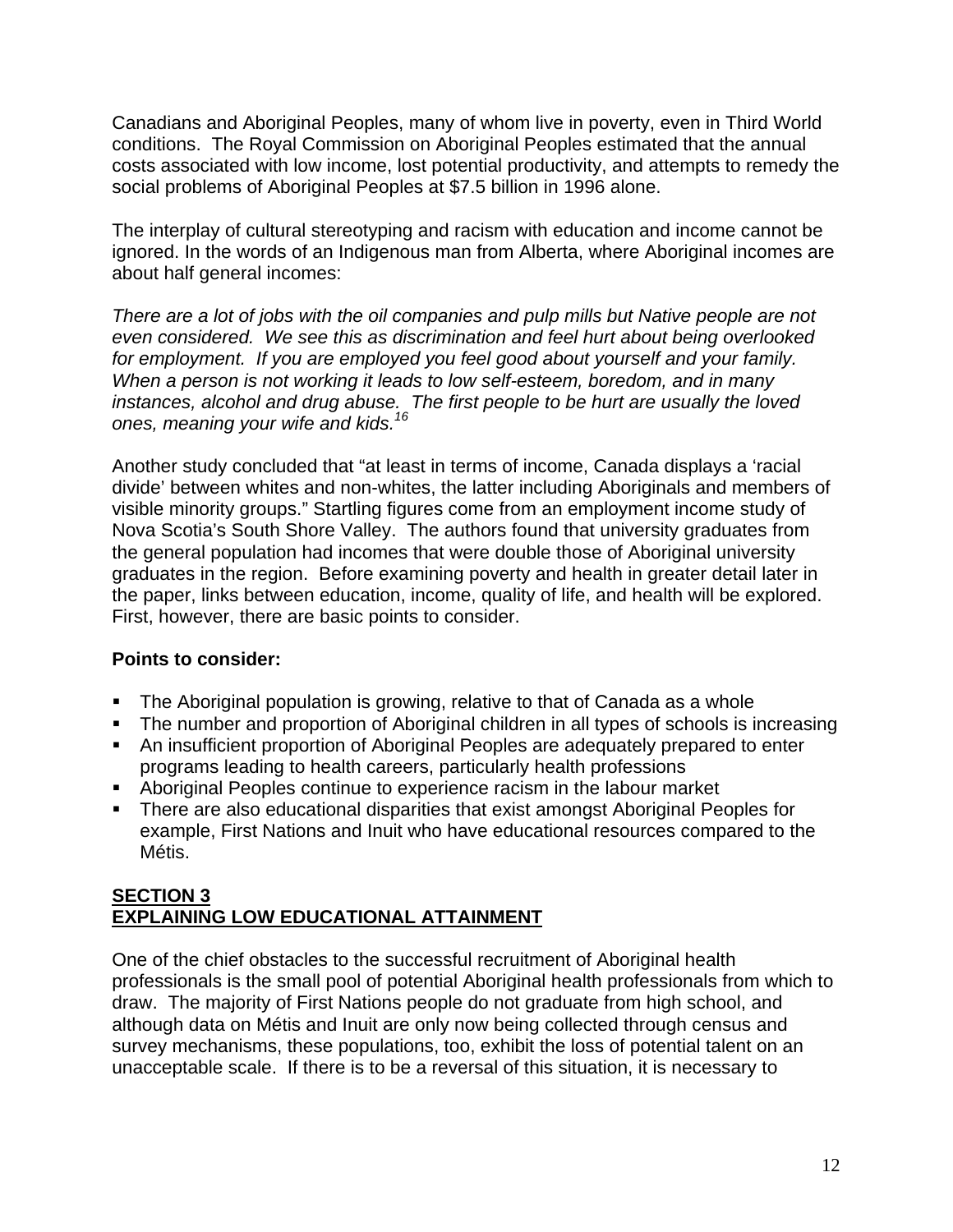understand some of the factors contributing to high dropout rates. Several of these will be discussed here, including:

- Aboriginal students' schooling experience
- Aboriginal children and the public school system
- The quality of education in Aboriginal-operated schools, specifically First Nations onreserve, including available support services.

#### **Aboriginal students' schooling experience**

In 1998, the AFN Annual General Assembly passed a resolution that the organization should advocate on behalf of First Nations for increased capital for more schools. The resolution noted that:

- Many First Nations lack schools within or close to their communities
- There is an extensive waiting period for the construction of community schools
- Many youth have to relocate to urban centers or commute long hours to attend high school.  $17$

This is undoubtedly the case with many communities as well, especially those in remote regions of the country. A recent study found that a relatively high proportion of Aboriginal children do not successfully make the transition from middle or elementary school to high school. Over 90% of Aboriginal students in grade 9 or under are ageappropriate but this number declines to 55.4% for grade 9 and over. <sup>18</sup> Although the investigators drew no solid conclusions about the reasons for the transition, they suspect that the problem is in making the move from small, community-based schools to big high schools in larger communities. They add that few high schools are controlled by First Nations bands; this has implications for cultural content, orientation, and the relative status of Aboriginal First Nations-specific students among the non-Aboriginal population. All Nunavut communities, however remote, have K-12 schools. The process started a number of years ago and the final community attained their secondary school two or three years ago. Community learning Centres (adult education) are run separately by Nunavut Arctic College.

This information is useful but it is important to take the analysis a step further. Almost 70% of Aboriginal children attend provincial or territorial schools.<sup>19</sup> With rare exceptions, Aboriginal Peoples have had little say in shaping the curriculum or in defining the goals of education systems and institutions. Aboriginal organizations are under-utilized in developing policies and programs. When Aboriginal Peoples do have input, it is usually in a non-systematic way with limited results; that is, they apply pressure on a community basis or at the school level and are rewarded with piecemeal  $chances.<sup>20</sup>$ 

Prior to the colonization, First Nations and Inuit Peoples had developed a variety of forms of education.<sup>21</sup> Despite this diversity, some features were held in common; education tended to be holistic and experientially-based leading to the development of skills necessary for social and economic activities. Until recently, this was the dominant form of education for Europeans (except for the wealthy), and has been and continues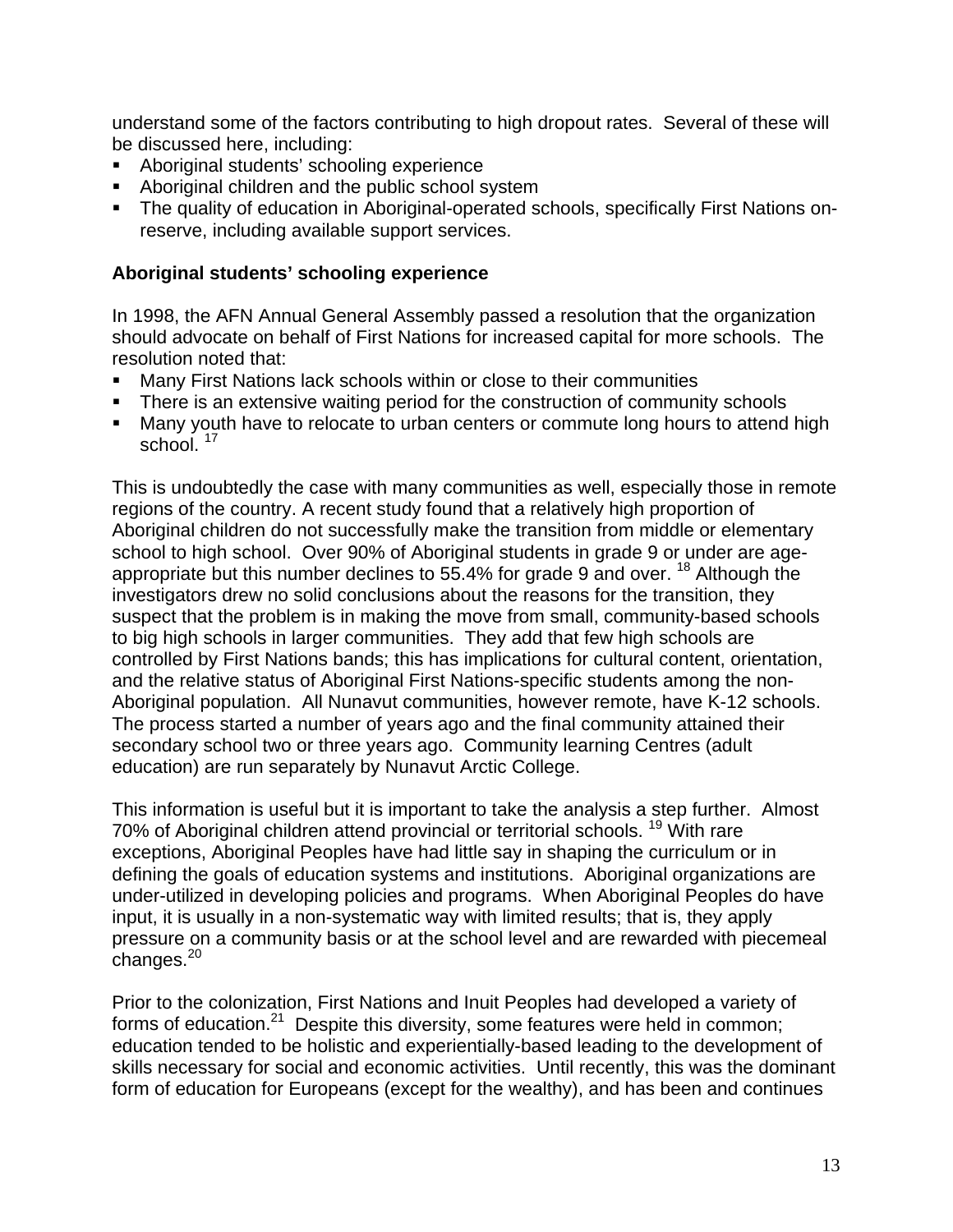to be the primary system of learning in all societies. A parallel, more formal system developed as societies have grown, as technology/knowledge has developed to meet the changing needs. Ideas of human rights have developed as well, in that formal education is a human right, and not just for the elite.

Public education systems in Canada, however, promote hegemony through monoculture education. The world-views and culture of the dominant group are reinforced while those of others, especially those of Aboriginal Peoples, are degraded. <sup>22</sup> There is little recognition that Aboriginal Peoples have histories – diverse histories – as a people; that they have political aspirations rising out of the colonization process; and that their knowledge systems are different and legitimate. Referring to systems that do not recognize these things, the Royal Commission on Aboriginal Peoples pointed out that Aboriginal children and youth are subjected to racism and hatred during their school years, leaving them "profoundly demoralized and angered." The views of a secondary school principal illustrate why this is so:

*"*The Native elect to come to this school because of what we have to offer… they don't expect to be treated differently than anyone else… teachers treat everyone the same, as they should… In this school, we respect everyone… We respect the right to take courses… We respect the right to succeed… The Native students are assimilated… they wouldn't have it any other way… they want to be students like everyone else… Where do you get this idea that they are a distinct peoples and that they should somehow be treated differently than others or viewed as being different from others?"<sup>23</sup>

Some educators wrongly see education, as culturally neutral and, like the person quoted above, deny differences. For them, Aboriginal Peoples are threats to the social order. While respectful content, such as Aboriginal worldviews and history, should be a part of the learning experience (for non-Aboriginal peoples as well), is the expectation of equal achievement in similar courses a negative thing?

As Choctaw historian Devon Mihesuah writes of American Indians:

*Stereotyping …is a form of racism that causes numerous problems, not only for those who are stigmatized, but also for those who perpetrate the myths. For the victims false imagery most notably causes emotional distress: anger, frustration, insecurity, and feelings of helplessness. Those who stereotype suffer more subtly. Without attempting to learn about the people they misunderstand, they cheat themselves as well.24*

Some individuals acknowledge that Aboriginal people learn differently; watching is more important than verbal instruction or texts. 25 This concept of different learning is commonly accepted as an important 'fact' about Aboriginal differences, in the name of cultural sensitivity, but it needs to be examined for validity. Any Western developmental psychology or educational methodology text emphasizes that, from birth, humans learn through observation, experience and practice. Teachers have been trained that effective learning through the elementary years must be based on demonstration, student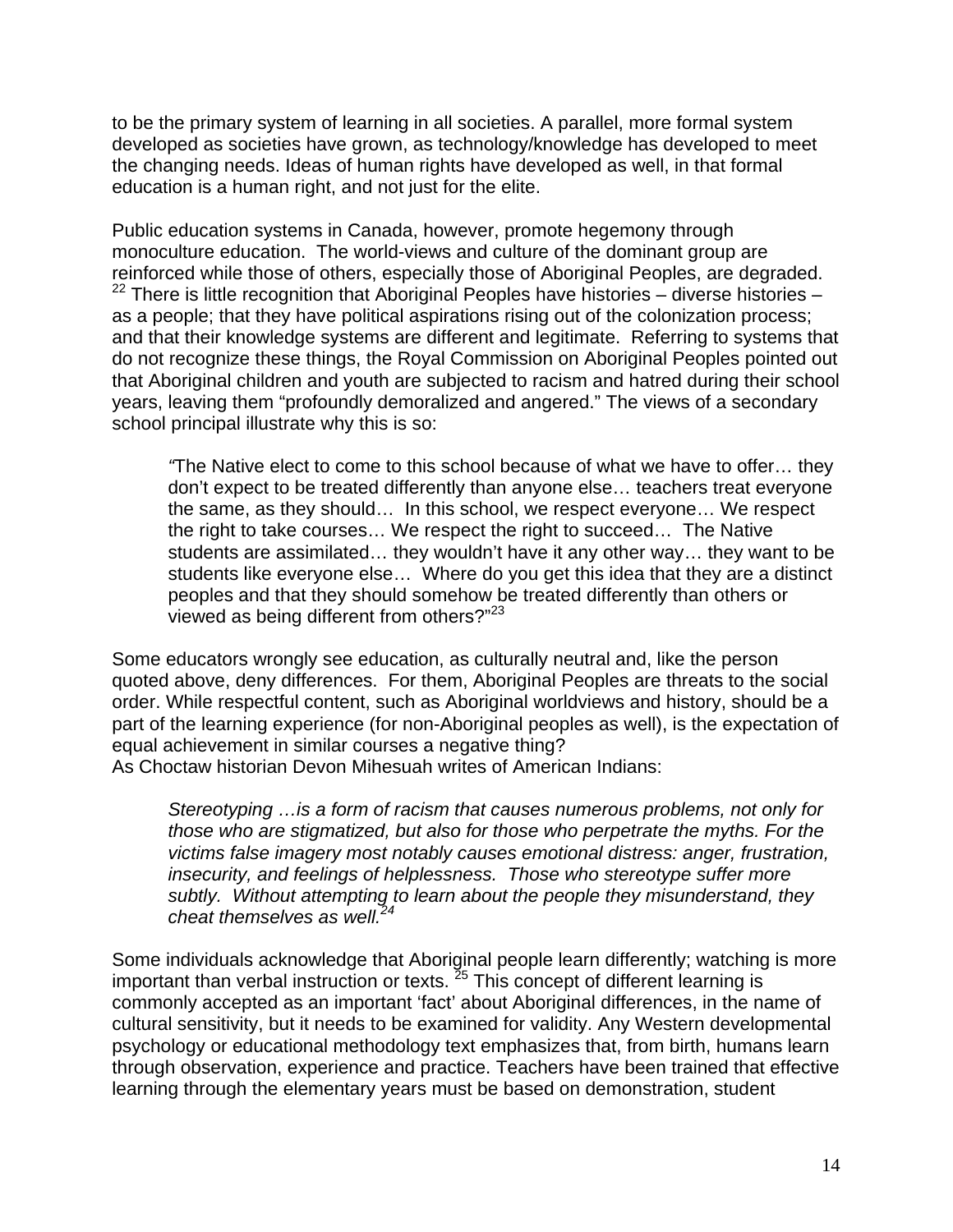observation, concrete experiences and relevance to children's real life. Concrete observational learning is indeed a crucial physiological foundation for thinking, it is how brains develop more complex neurological connections and processes. All human societies have this as the basis of learning how to live one's life in one's group. As adults, much of our learning is based on such tactics; a nurse observing and practicing to administer needles correctly, role playing in counseling skills training, etc.

A good education, however, then moves on to help children develop the ability to think abstractly, to understand ideas and their possible applications. The brain is helped, through more complex cognitive *activities,* to develop more complex cognitive *skills.* In traditional Inuit society, those who were considered the wisest were those who were able to think deeply, widely and rationally, and to problem-solve and build new knowledge by analysis and creative application of previous knowledge. George Wood's book *Schools That Work,* describes one such science class. Students were asked to find topics in the science text that interested them; they made a list and put the books away. A "learning web" was constructed from a general theme to various subtopics tasks were divided and they conducted their own research. As the teacher explained, "We learn how to learn."<sup>26</sup>

The poor educational results cited above are common to Aboriginal children all over the Fourth World (developed countries like Canada, the U.S., New Zealand, and Australia with internally colonized Indigenous populations). The negative experiences of Aboriginal children are not only confined to schools. The hostility to their cultures extends to the media and other institutions and may be a part of many of their interactions with members of the dominant culture. In fact, this pervasiveness of negative experiences likely erodes their already weakened chances for educational attainment.

In addition, Aboriginal people experience racism in the workplace. A 1997 study by Statistics Canada found that 88% of those Aboriginal people who achieved higher schooling were able to improve their occupational status – but that this did not bring any monetary returns.<sup>27</sup> The study found that: "Working more weeks during the year was the only way that Aboriginal sons could make more money".<sup>28</sup>

This study compared earnings of various ethnocultural families. The authors found that Aboriginal daughters had the lowest average earnings of all the ethnocultural groups examined: \$14, 749.<sup>29</sup> Like their male counterparts, Aboriginal women had difficulty translating additional education into earnings; they could make more money only if they worked more weeks during the year. This was true also of women, some immigrant groups (Asian born), and visible minorities (both Canadian and foreign born). Although the study focused mainly on the transmission process from parents to children, they were able to conclude that:

*…there are still structural imbalances which are producing unfavourable schooling and labour force outcomes for members of immigrant, visible minority and aboriginal (sic) groups. Accessibility to higher education, recognition of*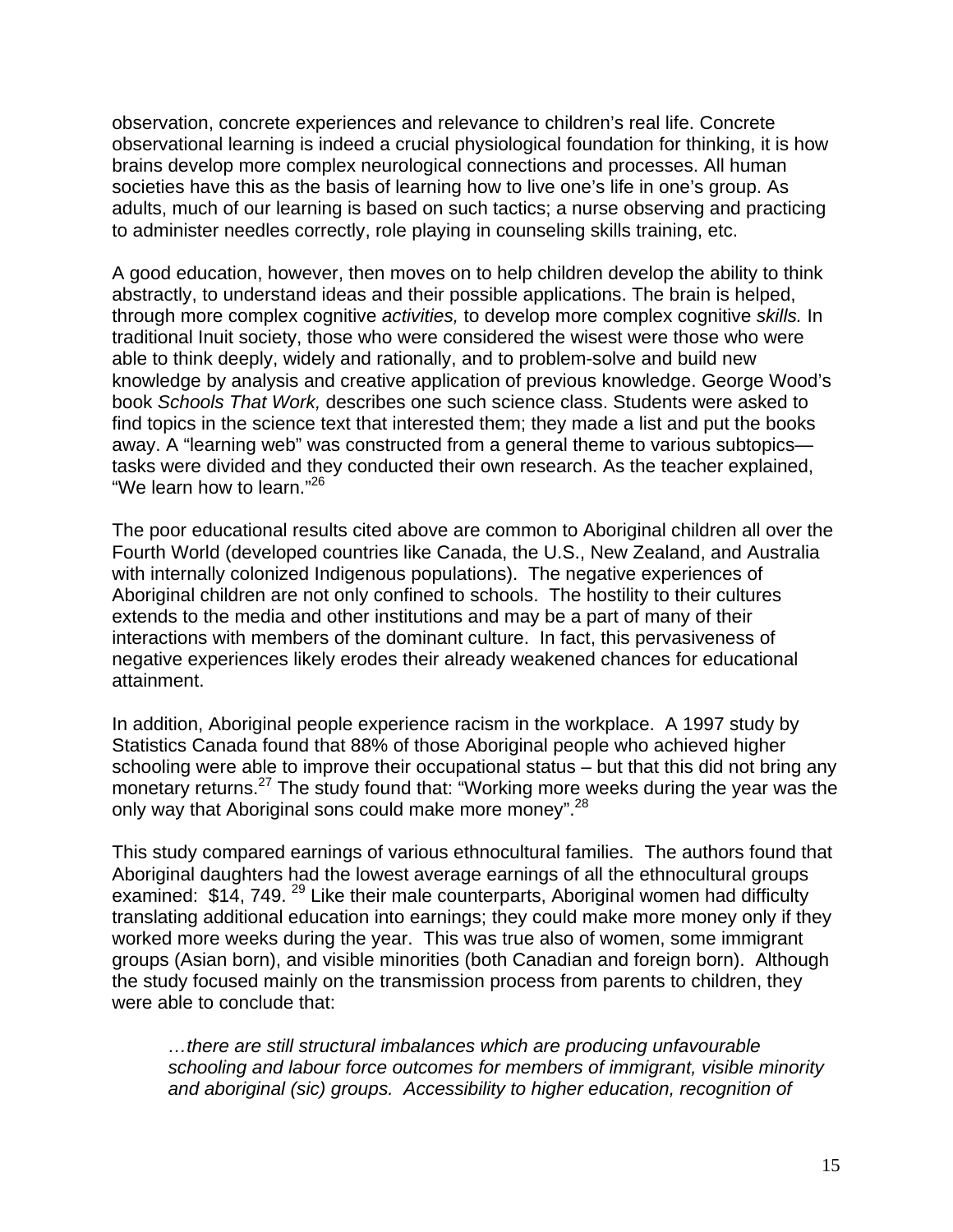*educational credentials and adequate access to labour markets become social policy issues. A favourable family environment or being socialized by highly educated parents creates good school habits in the children but these may be inconsequential for them if educational and occupational opportunities are scarce and unreachable.*<sup>30</sup>

# **Points to Consider:**

- Racism remains a part of Aboriginal children's schooling experience
- The type/form of education provided to Aboriginal children is based on a status quo approach
- Whether urban or rural, Aboriginal communities want culturally-appropriate education
- Consistency in teaching methodologies vary, with high turnover in teaching staff due to under-resourcing and culture shock
- Aboriginal organizations like the AFN, MNC, and ITK have lobbied for improved and culturally appropriate education for a long time.

# **Aboriginal Children and the Public School System**

Most Aboriginal children in Canada are educated in the public school system. This includes Inuit, First Nations on- and off-reserve, and Métis children; many who go to public schools in urban settings. It is estimated that in ten years time 40% of Saskatchewan's school children will be of Aboriginal ancestry.<sup>31</sup> Twenty to 30% difference in high school completion rates between Aboriginal and non-Aboriginal students, due largely to the many variables discussed in the preceding section.

Most Aboriginal children are learning in an atmosphere that is not aware of, indifferent or hostile to their Indigenous culture. For instance, throughout Canada, there is a shortage of Aboriginal language instructors, at least partly because most education ministries are not concerned about the protection of Aboriginal languages. Few efforts are made to accommodate the need to teach Indigenous languages; most provincial policy does not recognize Elders as teachers or resource staff so they cannot be employed as language instructors. This contrasts enormously with Aboriginal values, which hold Elders in high regard. Indeed, Elders are the repositories of Indigenous knowledge.

In addition to schools in all communities, regional and local Education Authorities in Nunavut are the decision-makers, guided by curriculum and a new Education Act that were developed with input from communities and Elders. A culturally-specific curriculum, *Inuuqatigiit* (1996), is in fact a working document for all schools and is used in conjunction with the academic requirements of the Alberta curriculum. Inuit form the vast majority of the student body. Schools are encouraged to actively use Elders. While it may legitimately be said that Nunavut needs time to see results, it should be noted that local culture and input did shape schools prior to division; local education councils had decision-making input into system and content; there were growing numbers of Inuit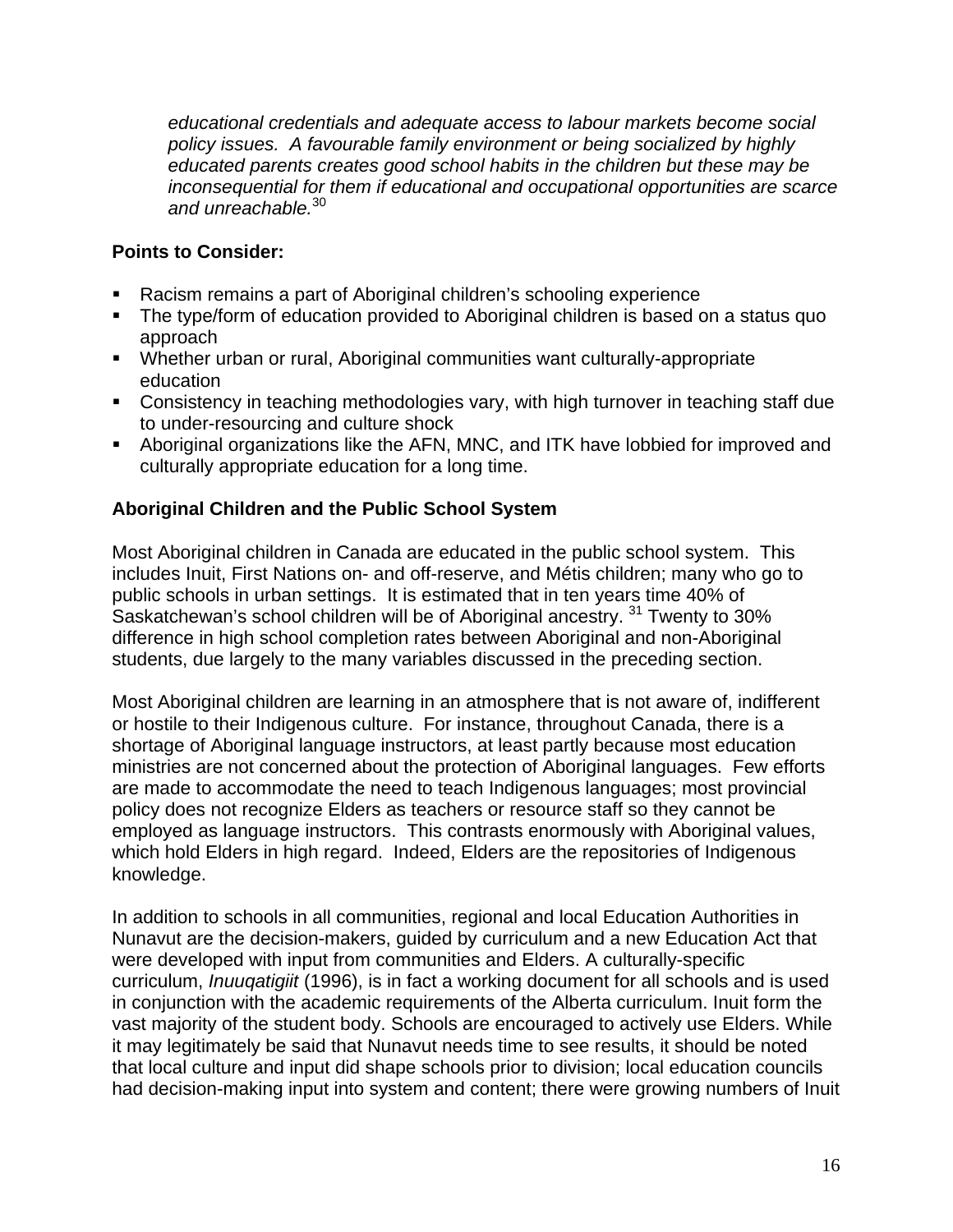teachers in the primary/elementary system, and an Inuit-specific teacher-training program; Inuktitut became the language of instruction in the first three years of school for all Inuit children. (The Eastern Arctic Teacher Education Program has been in existence for 25 years) Currently 42% of elementary teachers are Inuit, and at least one school is wholly Inuit-staffed. Neverless, achievement levels and retention rates are low.

In response to the lack of Aboriginal-focused curricula, two Regina public schools – one elementary and one secondary – recently made a decision to implement a new curriculum for Aboriginal children. The idea for the new curriculum originated with the Fife Hills Qu'Appelle Tribal Council, which approached Saskatchewan Learning and the Regina Public School Board. Western Region 3 of the Métis Nation of Saskatchewan also joined the partnership. The new curriculum will be implemented at Albert Elementary School and Scott Collegiate. The result will be an immediate increase in First Nations and Métis content in courses taught. This will be followed by more cultural activities and some pilot First Nations language programs. A brand new innovation, the philosophy of this program is:

*By ministering to the spiritual, intellectual and emotional and physical needs of the students, the new curriculum will help make them more self-confident and secure in the knowledge of who they are and where they came from. This can only help improve their chances of being successfully academically and socially.<sup>32</sup>*

The First Nations private school in downtown Toronto provides education to 60 students from junior kindergarten to grade 8. Educational standards are based on input from the (Aboriginal) Parent Council, the Toronto District School Board, and the Ontario Ministry of Education. The Indigenous-based curriculum includes Anishinabe culture and heritage, and the Ojibwe language. According to material from the school: "The goal is to ensure that urban Native children will have the opportunity to learn about their heritage and the traditional Anishinabe cultural perspective while acquiring the skills necessary to survive in today's world". <sup>33</sup> In line with this, the following components are part of school life:

- Native second language program
- **Music: Native traditional singing and drumming**
- Dance and movement: Native tradition
- Community feasts.  $34$

Most members of the student body are of Anishinabe heritage, but children of all backgrounds are welcome.

The inclusion of Aboriginal-centred curriculum in schools is to be lauded. It isn't yet, but it should be something that Aboriginal communities now take for granted. Indeed, Aboriginal-driven education of children is key to self-determination. Culturally appropriate curriculum may indeed be linked to improved self-esteem and other positive developments. However, it would be unwise to conclude that this in itself is the key to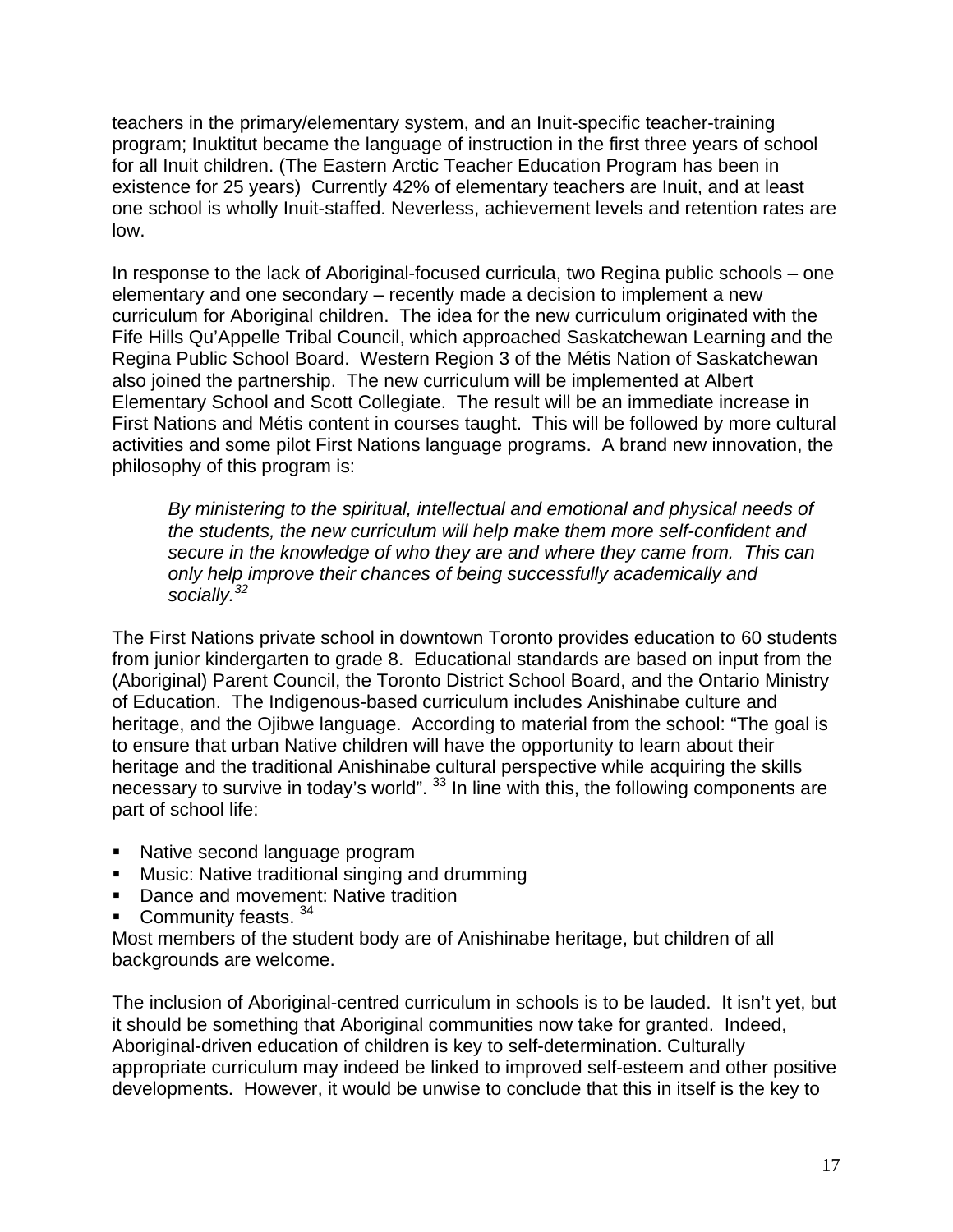ameliorating high dropout rates. Admittedly, this is somewhat depressing, but the nub of the problem seems to relate to structural, rather than cultural, issues. That is, low maternal education, minority language status, and family structure are quite accurate predictors of development. 35 Aboriginal-focused and non-Aboriginal-focused literature can be reviewed for evidence of this. Non-Aboriginal children who attended preschool programs were better prepared for school in terms of emerging literacy and numeracy, but they were not advantaged in terms of behaviour, health, and speech difficulties. <sup>3</sup> This suggested that these particular problems are more deep-rooted than learning skills. Some of this could be due to early childhood development, to ensure that the child is prepared for what is expected of them to learn, and that mutual RESPECT, COOPERATION, LISTENING are developed and valued by both teachers, students, parents and community as a whole.

An important United States study of Native Americans found that one-third of grade eight students were academically unprepared for secondary school.<sup>37</sup> This implies that the education these students are receiving is inadequate and inferior. These are the conclusions of two other studies (also from the U.S. where more is known):

- The exclusive focus on culture obscures the possibility that economics and social structure may be more important factors <sup>38</sup>
- Structural disadvantages are a more significant influence on drop-out rates than cultural discontinuity. 39

The (U.S.) Indian Nations at Risk Task Force concluded that, in order of frequency, students drop out because of:

- Poor grades
- **School attendance**
- Drugs and alcohol
- Self-esteem
- Abuse and neglect
- **Physical and sexual abuse**
- Defeatist attitude
- **Discipline problems in school**
- Pregnancy
- Young parents lacking parenting skills<sup>40</sup>

Another American study found that the following factors prevented Navajo schoolchildren from doing well academically:

- Poor home conditions
- **Low income**
- Single parenting
- Alcoholism
- Unemployment (of parents)
- **Linguistic differences**
- **Lack of print material in the home**<sup>41</sup>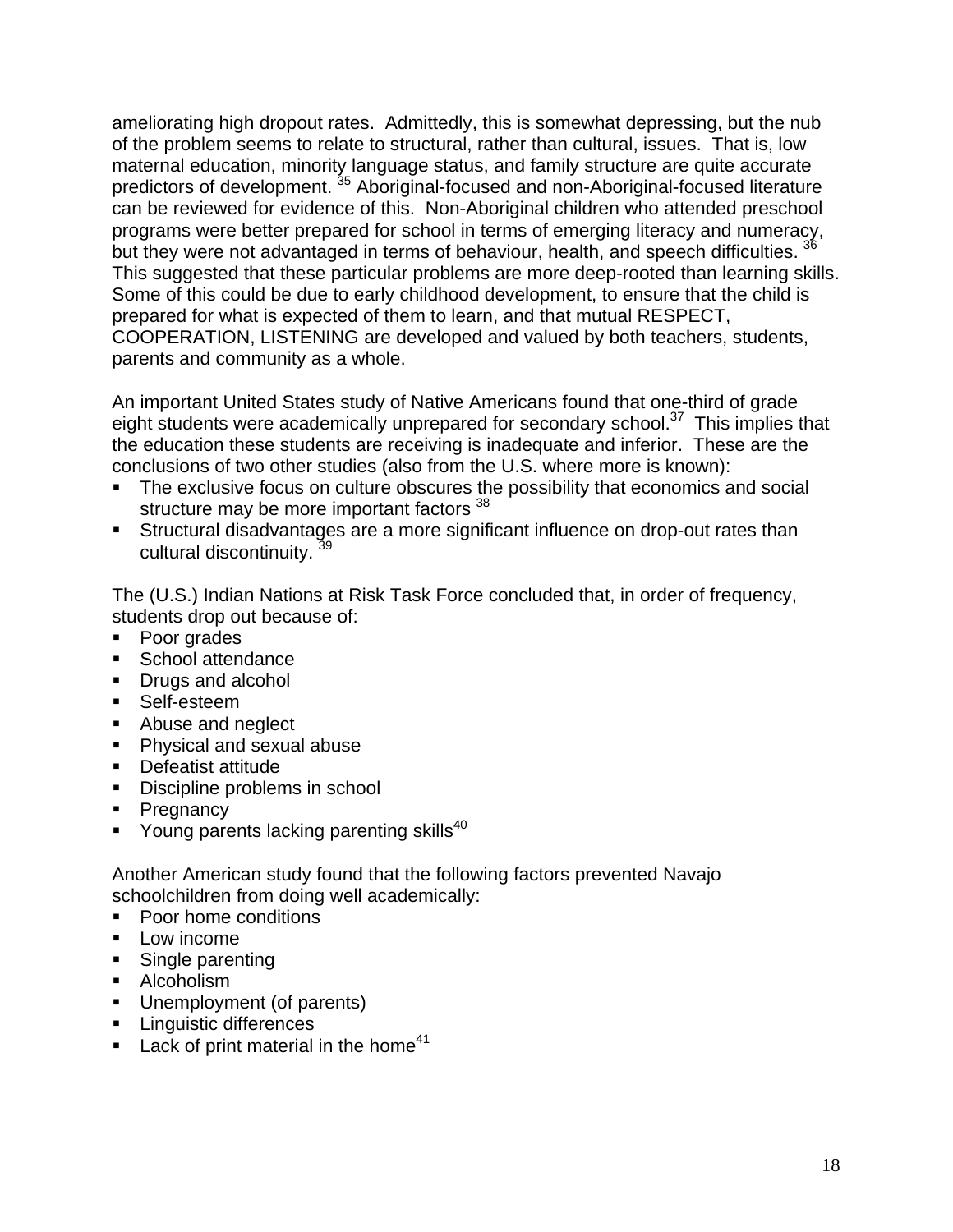While this list might sound like its aim is to blame the victim, that was not the case. The Task Force stated strongly that American Indians have not failed, but have been failed by the systems. It recommended a restructuring of education systems and other relevant organizations for Indian students. Efforts must also nevertheless be directed towards personal responsibility for the resolution of family/community problems. This is a daunting idea, but one that needs also to be discussed in Canada, given the continuing high drop-out rates.

Another lesson learned, this one from the general literature, has to do with the role of schools in developing supportive communities for students. In one study, authors Mark Royal and Robert Rossi concluded that a favourable school structure in itself (e.g. culturally relevant curriculum in a band-controlled school) cannot produce a good environment in which to learn.<sup>42</sup>

To take it a step further; in the Aboriginal context, community cohesion has to come first – before schools can be healthy places in which to learn. This means that if children are to get a solid and well-rounded education, communities have to address their community health issues first (I am referring to health here in the broadest possible way). Then this improved well-being should be carried over to the school where children, including those "at risk", can thrive in an atmosphere of respect, caring, inclusiveness, and empowerment, not just Aboriginal Teachings. The following are observed in such (albeit non-Aboriginal) schools: less acting out; more academic interest; greater achievement gains; and reduced dropout rates.<sup>43</sup>

Related to this is the issue of parental involvement. A lack of parental involvement has been cited as an important factor in the high dropout rate of Aboriginal students. <sup>44</sup> The B.C. Aboriginal Education Enhancements Program (to be discussed in further detail below) has the explicit goal of increasing parental involvement. The previously cited study of Navajo 10-year-olds found that extensive family involvement is the primary determinant of successful schooling.<sup>45</sup>

However, there are a number of challenges to getting Aboriginal parents involved in the school life of their children. These include:

- **Parents' own negative schooling experience**
- Suspicion of and discomfort with non-Aboriginal institutions
- **Parents' low education levels**
- **Low self-esteem and underconfidence on the part of parents**
- **Stress on parents from other sources, such as living in poverty**
- Many parents' status as single parents

These factors are all structural issues rooted in historical political processes; they are not the fault of individual Aboriginal parents and must not be seen this way. A more accurate analysis is that Canadian education is yet another system that has failed Aboriginal Peoples. It should also be noted that, in spite of this, many First Nations, Inuit, and Métis parents are active in their children's education through academics,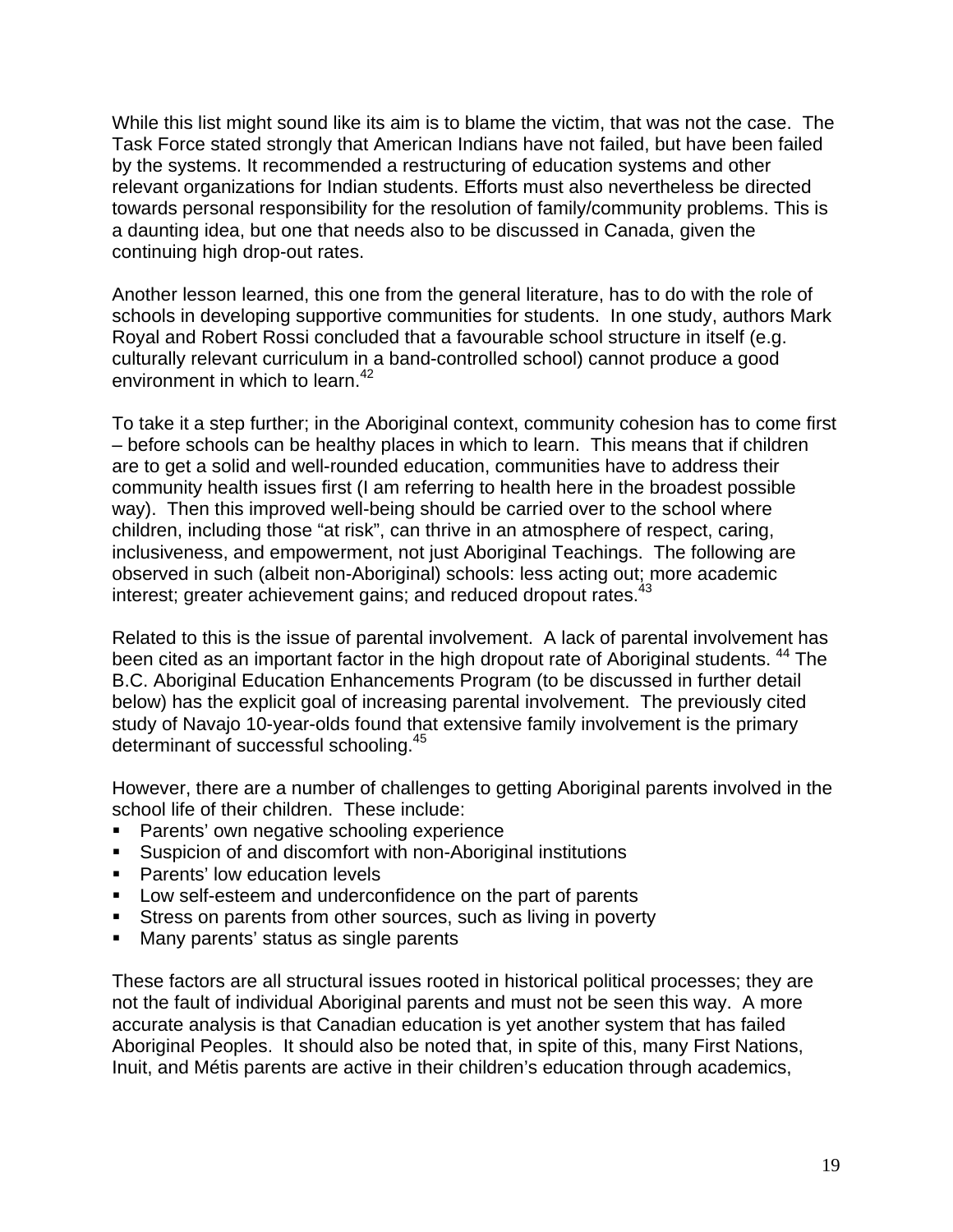sports, etc. Though it may be difficult, it is by no means impossible to involve Aboriginal parents in their children's education, even with non-Aboriginal schools.

#### **Points to consider:**

- Too many Aboriginal children do not make the successful transition to high school
- The majority of Aboriginal children attend public schools
- Aboriginal-centred curriculum in itself does not lead to lower drop-out rates
- The reasons for high drop-out rates need to be explored especially the structural reasons
- The negative school experiences of Aboriginal children and youth are reinforced elsewhere in Canadian society
- Schools should find effective ways to involve Aboriginal parents in their children's education.

### **Aboriginal schools**

There is a clearly expressed desire on the part of many Aboriginal communities, whether rural or urban, to implement more culturally-appropriate education systems for their children. This is part and parcel of self-determination, as previously stated. There are however, obstacles in the way, including jurisdiction issues and funding. The result is that there are only a small number of Aboriginal-controlled schools in Canada. Culturally appropriate and effective education does not flow automatically from Aboriginal control of education. The diasporas of Aboriginal Peoples in many cities and towns is also a challenge in getting such curriculum established; in B.C., some public schools have only one or two Aboriginal children, for example.

In addition, it is too early to evaluate some of the new programs – including those in Saskatchewan and B.C., which are described below – so it cannot be conclude that these programs are effective in their stated aim of improving graduation rates.

Although there is only limited data available, First Nations educators believe that First Nations schools on-reserve are underfunded and thus cannot adequately prepare students for secondary and post-secondary education. In terms of jurisdiction, not all Aboriginal communities have control of or even input into their children's education. The Innu of Labrador, for example, witness alarmingly high drop-out rates among their youth, at least partly because all schooling is carried out in English, their second language, and follows the provincial curriculum.

Aboriginal control of education might seem to be the obvious answer to problems such as cultural alienation and racism that probably contribute to high drop-out rates. Because of this, many Aboriginal-run schools make a substantial effort to provide students with culturally-appropriate education. Since the opening of the school at Sagamok Anishnabek First Nation, for example, community leaders noticed a decline in vandalism and solvent abuse among children.  $46$  They attributed this to the school's emphasis on Anishinabe culture, and language. $47$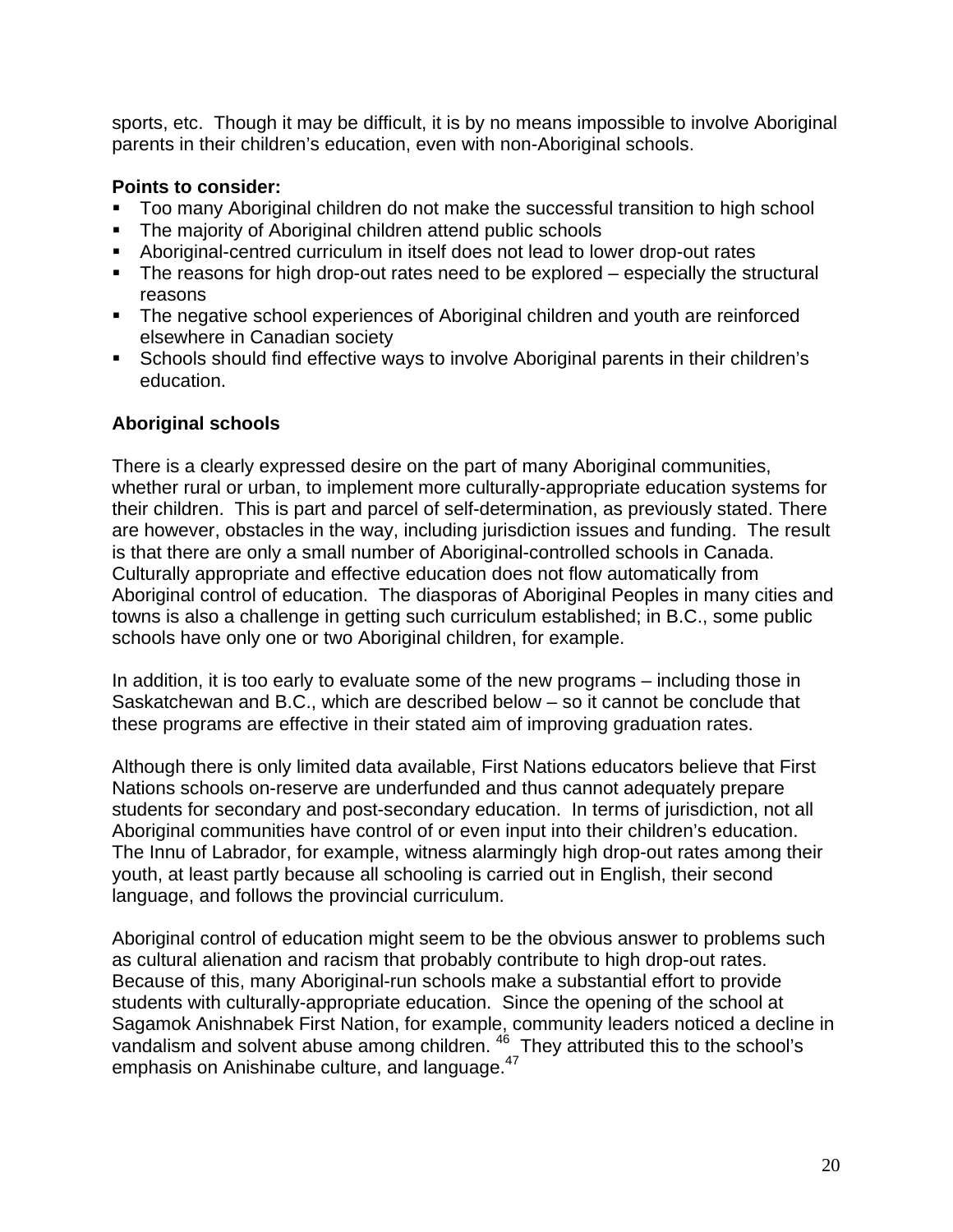The Duck Bay School is located in Duck Bay, a Métis community on Lake Winnipegosis, Manitoba. The Duck Bay School<sup>48</sup>is community-oriented and provides students with some cultural-based learning. According to materials from the school, the staff prioritizes self-respect, something that may be difficult for Métis students to acquire in non-Aboriginal schools.

The Kahnawa:ke Survival School, a Mohawk school was created in 1978 in protest of Quebec's new language law, "Bill C 101: The Charter of The French Language". Before the school was created students had to learn the French language and attend schools off-reserve. Volunteers who wanted children to have a more culturally appropriate education ran the school until they were able to secure funding and pay salaries. In its curriculum, the Kahnawa:ke Survival School<sup>49</sup> emphasizes Mohawk history and language.

Several university graduate theses and other publications in the past decade addressed the issue of quality education in First Nations schools in particular. This work, much of it qualitative, was prompted by the pervasive belief that on-reserve schools do not deliver a quality education. It also flowed from the oft-stated goal of Aboriginal communities to control or at least influence their children's education so that it is culturally congruent with their lives and heritage. <sup>50</sup>

The Nunavut government mandate is to develop Inuktitut as a language in schools, government and workplaces. Increasingly, however, there is also a call for ensuring that children develop the English language skills necessary for success at higher levels of education. Some questions worth investigating on this issue is that the education system as a whole may be failing to provide students with higher-level language and thinking activities. Students must be encouraged to become fluent readers to develop complex language necessary in higher education.

Although more and more Inuit teachers in Nunavut's public school system, the Teacher Education program may need to be re-examined—when it was started 25 years ago, it was to train Inuit teachers for the primary grades (essentially, the mandate is the same). Yet teachers are teaching and being expected to teach throughout the elementary system, with increasing expectations to teach in the middle school system. No blame is placed on the student teachers nor on the Teacher Education Program, but the demands on teaching higher grade levels points to expanding the mandate to include middle and senior high school.

The push for First Nations band-controlled education began around 1970. It coincided with the controversy following the release of the federal government's White Paper recommending the assimilation of Aboriginal peoples. It was also partly motivated by the subsequent release of Harold Cardinal's Red Paper promoting new respect for and a strengthening of First Nations cultures

But the transition to band-controlled schools was not an easy one and many people felt that First Nations-driven education was not living up to its promise. One 1995 study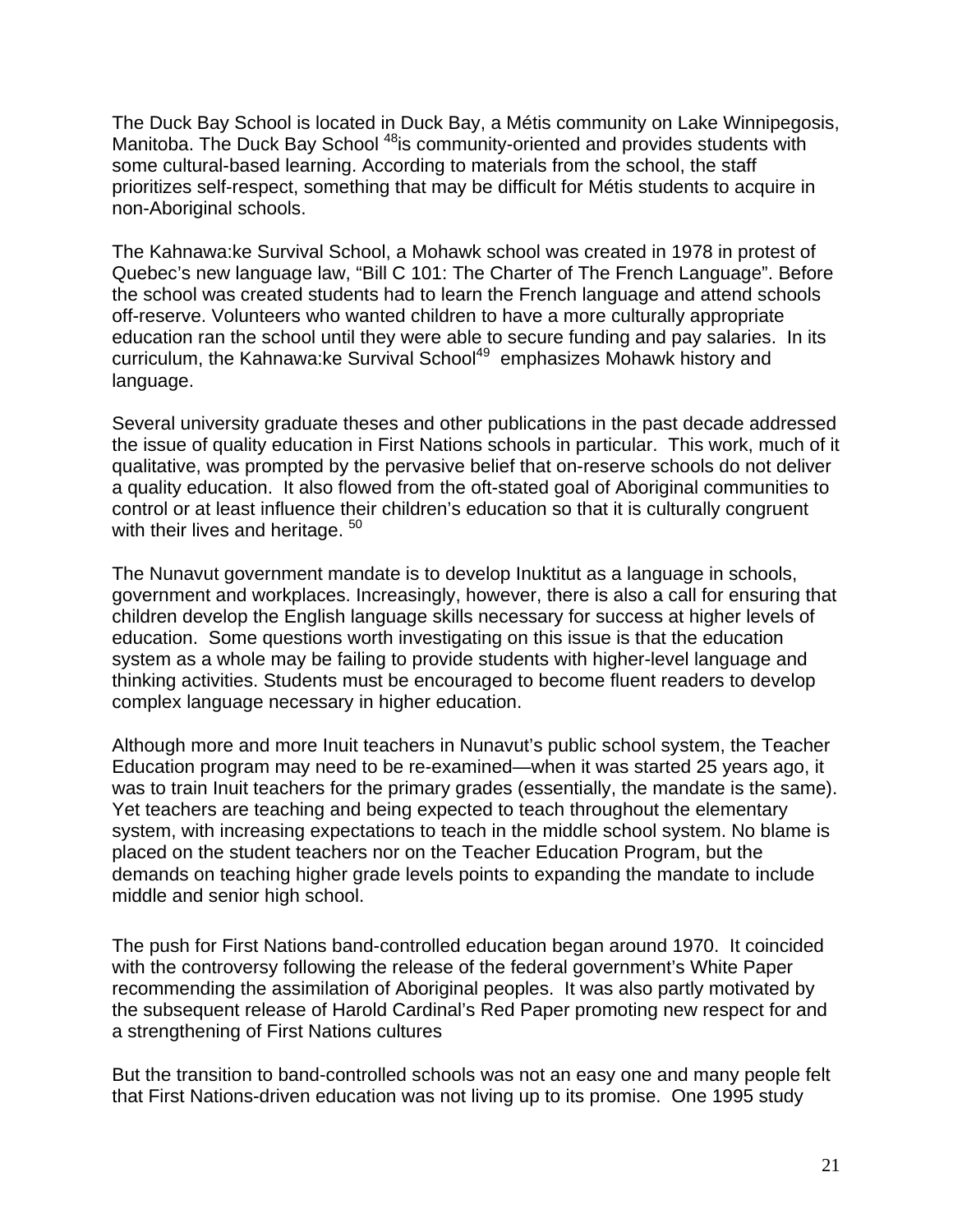involved 20 members of a Northern Alberta reserve who shared similar perceptions of the process. <sup>51</sup> The author concluded that there was a continued need to explore alternatives for the successful transition to and implementation of band-controlled education.

Other work has explored the reasons for these difficulties. A study involving five bandcontrolled schools found that band control in itself did not guarantee an improved educational experience for students.<sup>52</sup> The author concluded that the internal colonial model, with its characteristics of lack of autonomy and control, was replicated in bandcontrolled schools. More specifically, individuals involved in education held each other accountable for the schools' difficulties. To put it another way, they personalized problems rather than looking at them structurally; they did not hold the system itself accountable. These conclusions were substantiated in Piwowar's study of culturally compatible education; the author found that band-controlled education tended to reproduce "Anglo" culture, rather than First Nations culture.<sup>53</sup> In other research, Maina noted similar processes at work and concluded that, after two decades, change had been slow.  $54$ 

A more recent study of the band-controlled Running Waters First Nation school (260 students) in north-central Saskatchewan also yielded discouraging results. While students preferred "extracurricular activities" like the trapline, they remarked – without exception – that Cree language class was "boring". 55 Cree class was also stigmatized as the course for students who couldn't do French or band.<sup>56</sup> This study also found that there was little consultation or negotiation between parents or community members and the school. From the perspective of school personnel, there was a sharp divide between "home" and "school" problems. Thus, the school was not really integrated into the life of the community. The authors summarized:

*…there is a widespread belief among northern educators that dominant Western notions of schooling and leadership are preferable, and that this belief often is in conflict with the student, parent, and community expectation that the school adapt to the cultural and linguistic reality of the local community . We (intended to) raise questions that urge practitioners, researchers, and policy makers to consider how educational leadership might address issues of power, voice, and equity in ethnoculturally diverse schools.57* 

All these findings and the questions they raise mean that First Nations (and general Aboriginal) control of schooling must be seen only as a first step in providing Indigenous children with effective and appropriate education. Clearly, more directed efforts are required.

While dropout rates for on-reserve schools continue to be high, there are some indicators of success for First Nations-controlled education. Some of these were identified in a comparative study of the academic self-concepts of 42 grade eight to 12 First Nations students', some of whom attended a reserve school and others who went to a nearby public school. <sup>58</sup> The author found that no significant differences in the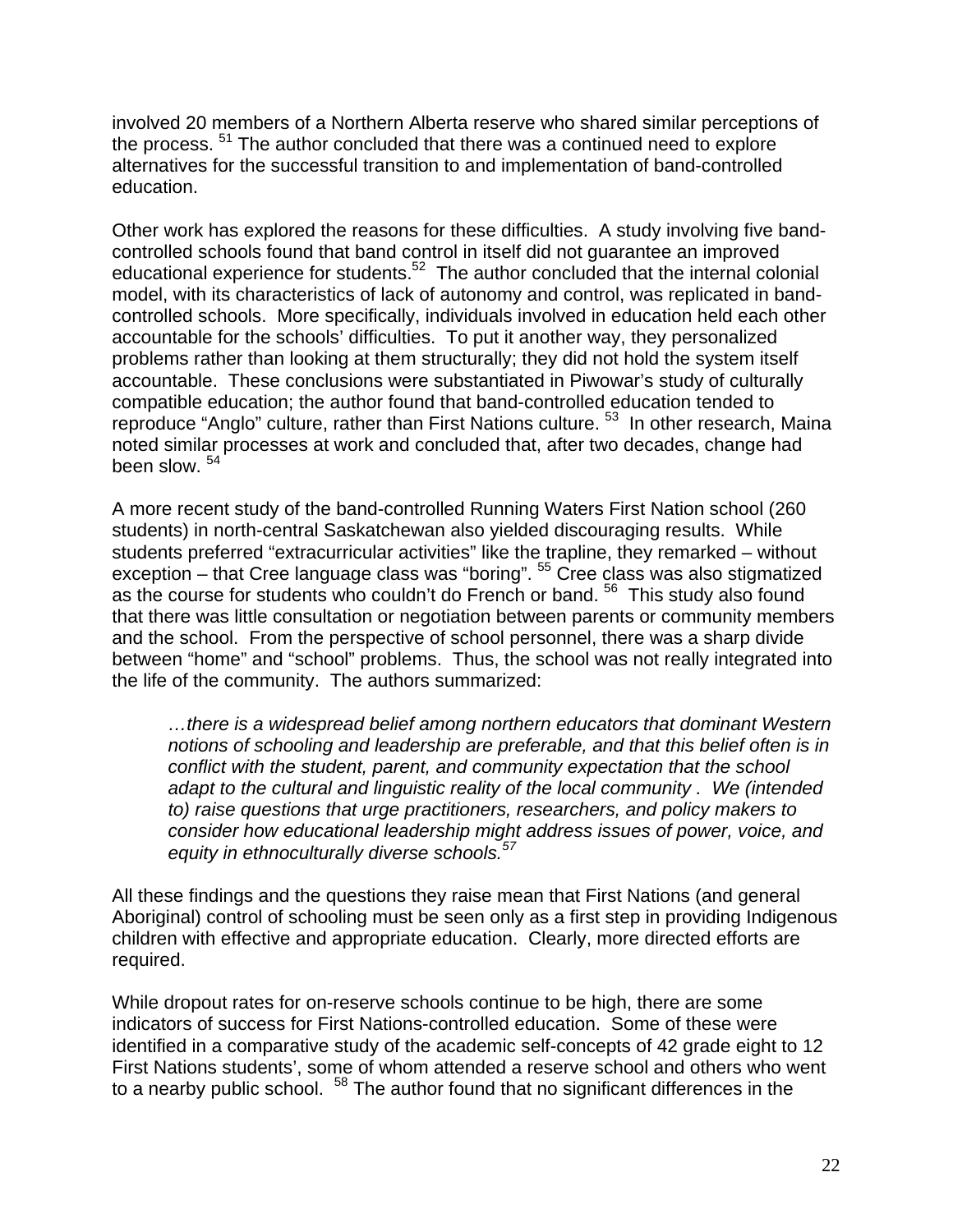academic self-concepts of the two groups of students. However, students attending the reserve school felt that their parents and teachers held higher levels of educational aspirations for them than the students in the public school. This encouragement from teachers and parents was likely a positive factor in the children's lives and possibly in their academic careers.

# **Points to Consider:**

- There are some successful examples of Aboriginal-controlled education
- There is some evidence that First Nations-controlled education has not been able to live up to its promise
- Remaining obstacles include jurisdiction issues, funding, facilities development, and lack of political will
- Aboriginal control of education must be seen only as a first step in providing Aboriginal children with effective and appropriate education
- What knowledge exists about learning styles? Course content? Learning Activities? Expectations?

### **SECTION 4 IMPROVING THE EDUCATION OF ABORIGINAL PEOPLE**

### **Indian and Northern Affairs Canada (INAC) and the Education of Aboriginal Children**

INAC is involved in the education of First Nations students living on-reserve because of its authority and obligations under various statutes, treaties, agreements, and government policy. INAC allocated about \$1 billion annually to First Nations for elementary and secondary education, in addition to monies for school construction and maintenance. 59 Accordingly, the Auditor General of Canada includes a discussion of these programs in annual reports; the 2000 report will be referenced here.

Almost 60% of the 117,000 students on-reserve attend 450 First Nations-managed schools; 39% are enrolled in provincial schools; and "a small number" attend eight schools operated by INAC. Data on Métis and Inuit schools was not included in the 2000 report.  $60$ 

The Auditor General (A.G.) has identified two broad areas that are "cause for concern":

- A number of ongoing issues are unresolved: the exact nature of INAC's role in First Nations education; the educational achievement gap; and lack of performance indictors
- There is a need for operational improvements, including how INAC administers education funding.

The Auditor General noted that INAC collects some basic data on nominal role information and other statistics, but "it has not developed indicators of performance and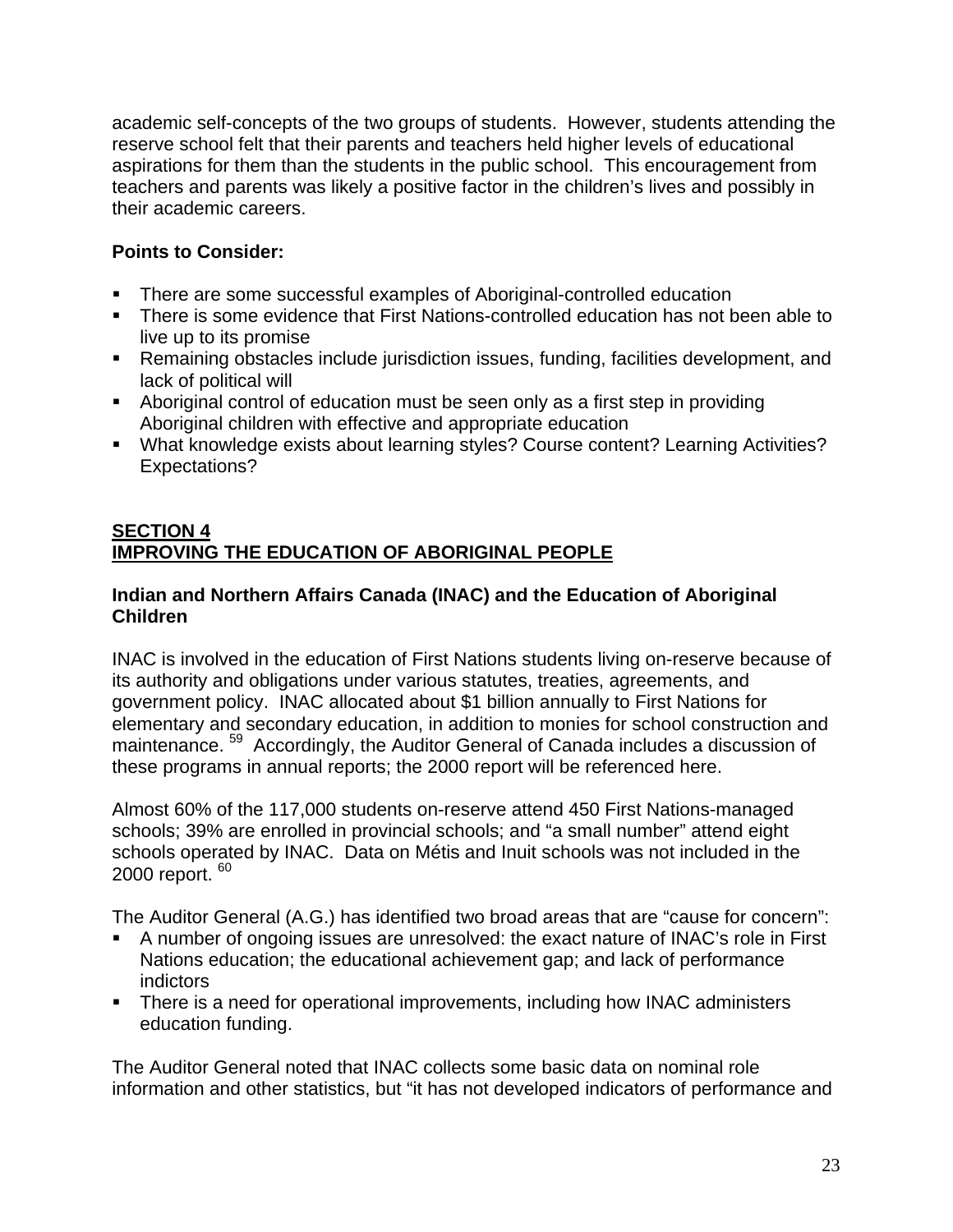of results to demonstrate accountability and to provide assurance that it is achieving its objective". 61 This obviously makes evaluation difficult.

In terms of operational funding, the A.G. advised INAC to better manage education funding arrangements by ensuring their existence and use, and to consult more on curriculum and teaching instruments to address the needs of First Nations schoolchildren. This speaks to the need to ensure that education for Aboriginal students is driven and developed by Aboriginal people. The A.G. also recommended school evaluations – this is something the BC government has developed on its own initiative (see next section). In an address to the Standing Committee on Aboriginal Affairs and Northern Development, the deputy A.G. cautioned that: " …remedial action is urgently needed and the urgency will be intensified by the growing demand on education services because of demographic trends". <sup>62</sup>She went on to point out the waste of lost opportunities and high financial costs in social programs if this root issue – the education of First Nations children – is not addressed.

At an INAC seminar on education in July 2002, senior bureaucrat Dan Beavon stated that education is now a priority for the department. INAC currently sponsors one study of First Nations schools and students – University of Western Ontario sociologists are studying dropout rates – and has plans to fund further research. According to Steve Owen, Secretary of State for INAC, the National Working Group on Education is also looking at the problem of comparatively low pay rates for teachers in First Nations schools. Teachers at Morley School at Stony First Nation in Alberta, for example, make about \$12,000 less a year than their unionized colleagues in Calgary who recently got a 14% raise. <sup>63</sup> Owen says the Working Group expects to complete their action plan by Christmas, 2002.

### **Point to Consider:**

 There is an identified need for clarity on INAC's relationship to First Nations education.

### **Aboriginal Education Enhancements Program – Non-Aboriginal Controlled**

Much of the above information is daunting and the challenges presented, seemingly difficult to overcome. Yet there are precedents in Canada worth examining. Notable among these is the Aboriginal Education Enhancements Program of the British Columbia Ministry of Education, which will now be considered.

The goals of the Aboriginal Education Enhancements program are to close the education gap between Aboriginal and non-Aboriginal students, and to gain parity. The program recognizes that parity may be an impossible goal since the education system and its goals were imposed on Aboriginal people. Since Aboriginal people were not participants in defining what educational success means, "parity" with non-Aboriginal people may not be an Aboriginal goal.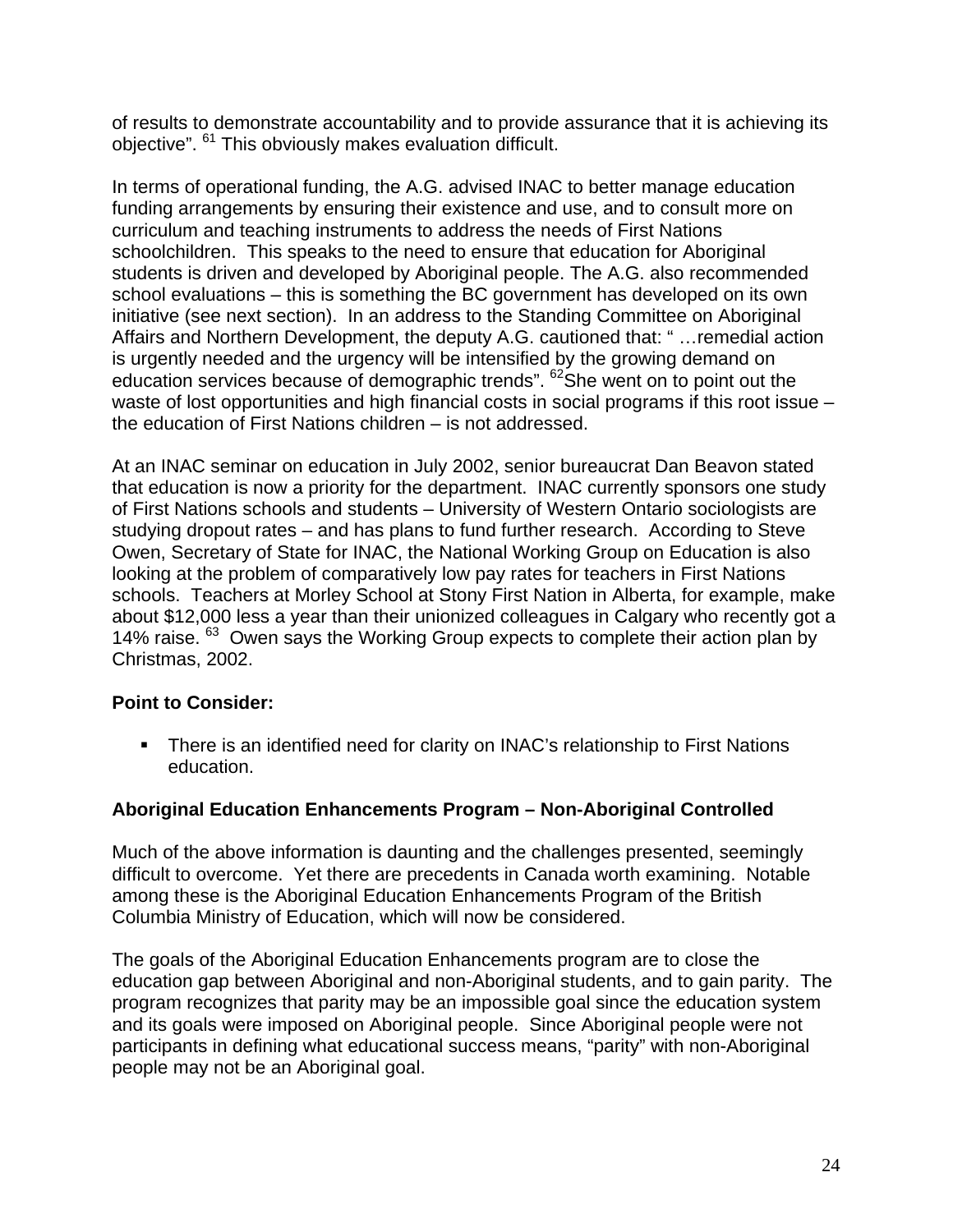The program is based on data collected on Aboriginal children in all of B.C.'s 50 school districts. There are two sources of data: student level data collection forms, with voluntary self-identification for reasons of respect; and province-wide tests for grades four, seven, and 10. The ministry began collecting Aboriginal-specific data on participation and attainment as a result of pressure from Aboriginal organizations concerned about the issues described above. It began producing data analysis in 1998.

The process involves an assessment of each district by the ministry; this is followed by a letter from the deputy minister to each district asking "pointed questions" about its activities to enhance Aboriginal education. 64 All of the province's school districts in four regions are involved; the majority have an Aboriginal student population of less than 10% of the total. $65$ 

Programming has several components:

- Targeted funding for language and cultural programs and services
- **Funding for support services**
- **Funding for other activities**
- Research into the education of Aboriginal children.

Under the targeted funding component, school districts are granted \$950 per Aboriginal student; the fund total was \$43 million for 2000/2001, up from \$21 million for 1991/1992.66 A great deal of Aboriginal language revitalization has been generated through this funding. The funding also provides incentives for school districts to develop curricula related to Aboriginal culture; the idea is to combat the devaluation of Aboriginal culture explained above. Those involved in the program say that it has changed Aboriginal children's experiences in the classroom and their relationships there.

The "Other" category of funding gives Aboriginal people an opportunity to negotiate and shape the education of their children through Enhancement Agreements. These negotiations between communities and school districts normally take 18 months to achieve as the two groups "have to learn to talk to each other".  $67$  Enhancement agreements are mandatory and must include every Aboriginal community, including First Nations on- and off-reserve, non-Status Indians, Métis, Inuit, and the many Aboriginal people in B.C. who are originally from other provinces. Even schools with no Aboriginal students must have a plan to incorporate education about Aboriginal cultures into school life.

A 1999 report outlined feedback from school districts with Enhancement Agreements. These agreements:

- **Improve communications**
- **Through time, overcome distrust**
- **Make relationships more cohesive and collaborative**
- Keep the focus on student achievement (versus the negative indicators)
- Facilitate the combining of resources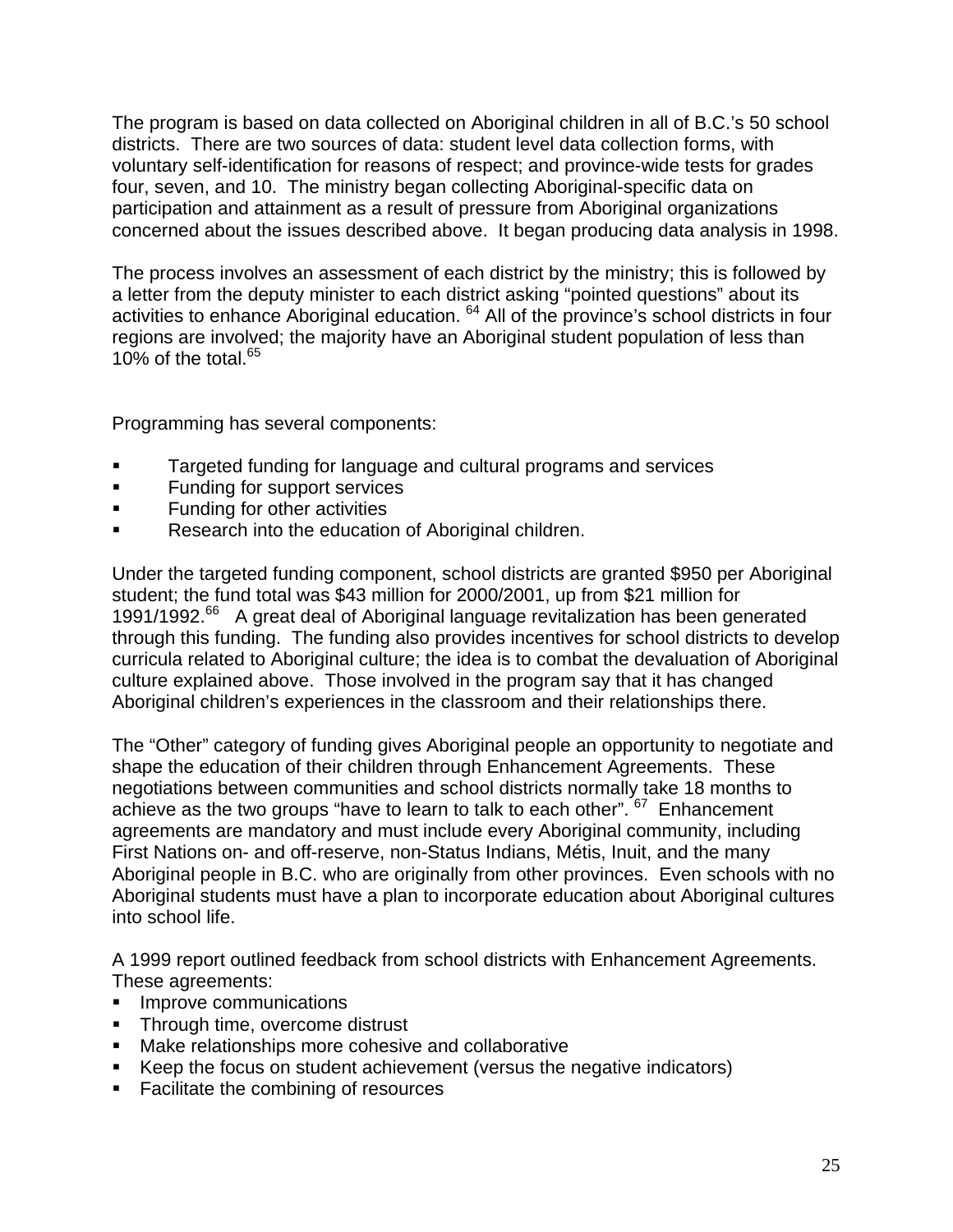**Focus on family literacy.** 

Assessments by Aboriginal communities found that:

- The process is frustrating and stressful but ultimately rewarding
- They are pleased to see their children acknowledged more in schools
- School personnel are more aware of Aboriginal culture and languages
- There are visible shows of respect
- Aboriginal parents are surprised at being consulted
- The community is developing programs to improved education in the community
- Schools and Aboriginal communities are working together despite cutbacks and other challenges.<sup>68</sup>

Before turning to other promising developments in Aboriginal education, some attention will be paid to BC's Aboriginal Support Workers, an integral part of Aboriginal Education Enhancement. This aspect of the program needs improvement as the majority of Support Workers feel they are underpaid; most have to work more than one school; and 68 students is the average caseload, which is seen as unmanageable. Research by the ministry found that the main activities of Support Workers include: liaison between student, parent, and teacher; promoting cultural awareness; tutoring; checking for absenteeism; counseling; conflict resolution, etc.<sup>69</sup>

It is too early to fully assess the effects of the Aboriginal Education Enhancements program; longitudinal studies are necessary for that and they are planned. In addition, qualitative studies are needed to understand Aboriginal perspectives on the program and its effects.

The program is unique to B.C.; while education ministries in other provinces have occasionally expressed an interest, the program has not been replicated elsewhere. Note the program is funded entirely by the province. One of the staff involved explained that it had been brought about through "sheer political will".

### **Point to consider:**

**The B.C. Aboriginal Education Enhancements program recognizes the** differences of Aboriginal people, and may be adaptable to other provinces and territories.

#### **The Emergence and Growth of Aboriginal Educational Institutes**

During the past 30 years, an increasing number of Aboriginal educational institutes (AEIs) have been established in Canada. AEIs have been established out of the recognition that many Aboriginal people learn differently: in a more experiential manner and through observation rather than text (perhaps because the pre-college system has not provided them with the opportunities to learn abstact thinking skills and text use) and that they learn better when not divorced from their cultures and communities. Their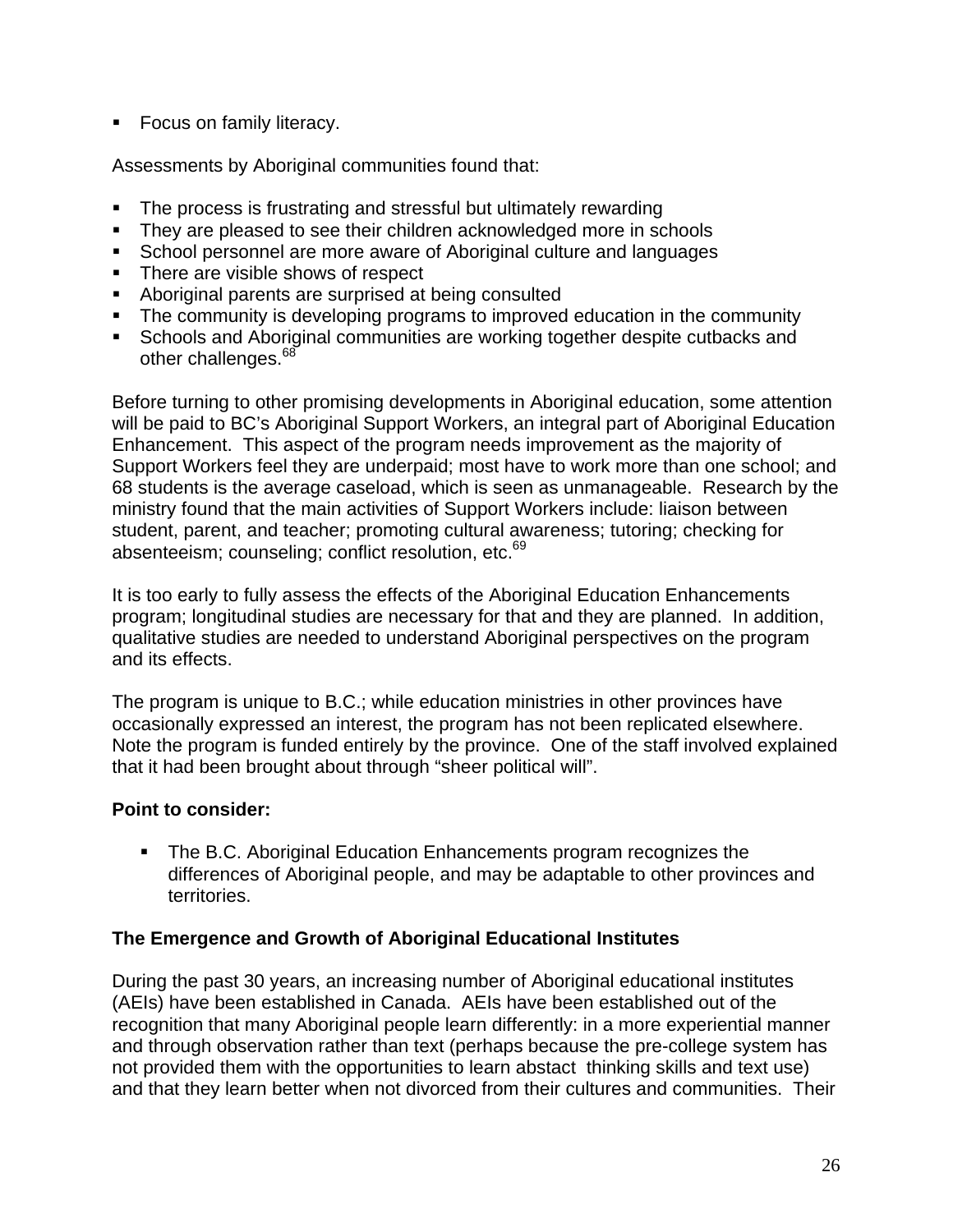existence also reflects and in turn reinforces the fact that 25% of First Nations people who left high school early return to further their education, thus demonstrating courage and determination.<sup>70</sup> It is significant that so many people desire to continue their schooling after negative schooling experiences; however, the number is still too small.

AEIs have the following features:

- They are Aboriginal owned and controlled, some by political organizations
- Their programs are rich in Aboriginal culture, history and, sometimes, language
- **Most, if not all, of their faculty members are Aboriginal**
- They tend to have relatively low student/faculty ratios (in Ontario, the ratio is 18/1, much lower than that of universities)
- They offer programs in or near Aboriginal communities
- Their programs respond to the identified needs of Aboriginal communities
- **They are accountable to Aboriginal communities, and some to political** organizations.

All of these characteristics are seen as beneficial to students. Indeed, learning is enhanced if:

- Aboriginal students are taught by role models familiar with their cultural practices and beliefs
- They study with Aboriginal peers
- Are not geographically distant from their families.

A parallel movement developed in the United States, where the Navajo Nation established the first Tribal College (TC) in 1968. Today in the U.S. there are 28 tribally chartered colleges and three federally chartered Indian colleges in 12 states.<sup>71</sup> TCs have many of the same characteristics as Canadian AEIs:

- Most are less than 25 years old
- Most have relatively small student bodies that are predominantly Native American
- Most are located on remote reserves with limited access to other colleges
- **Most were chartered by one or more tribes but maintain their distance from tribal** governments
- All have open admission policies
- All began as two-year institutions. $72$
- $\blacksquare$

As in Canada, TCs are geographically clustered; they have a strong presence in the Midwest and are also present in California, Arizona, and New Mexico. In Canada, there are AEIs in Ontario and the four western provinces. Although similar data is not available for AEIs, 30% of the faculty at TCs are American Indian or Alaska Native; this compares to less than one per cent at public institutions.<sup>73</sup> (In response to the economic problems in many American Indian communities, TCs seek to promote economic development. They do this through offering business courses, but also through the sponsorship of business incubators or small business development centers.)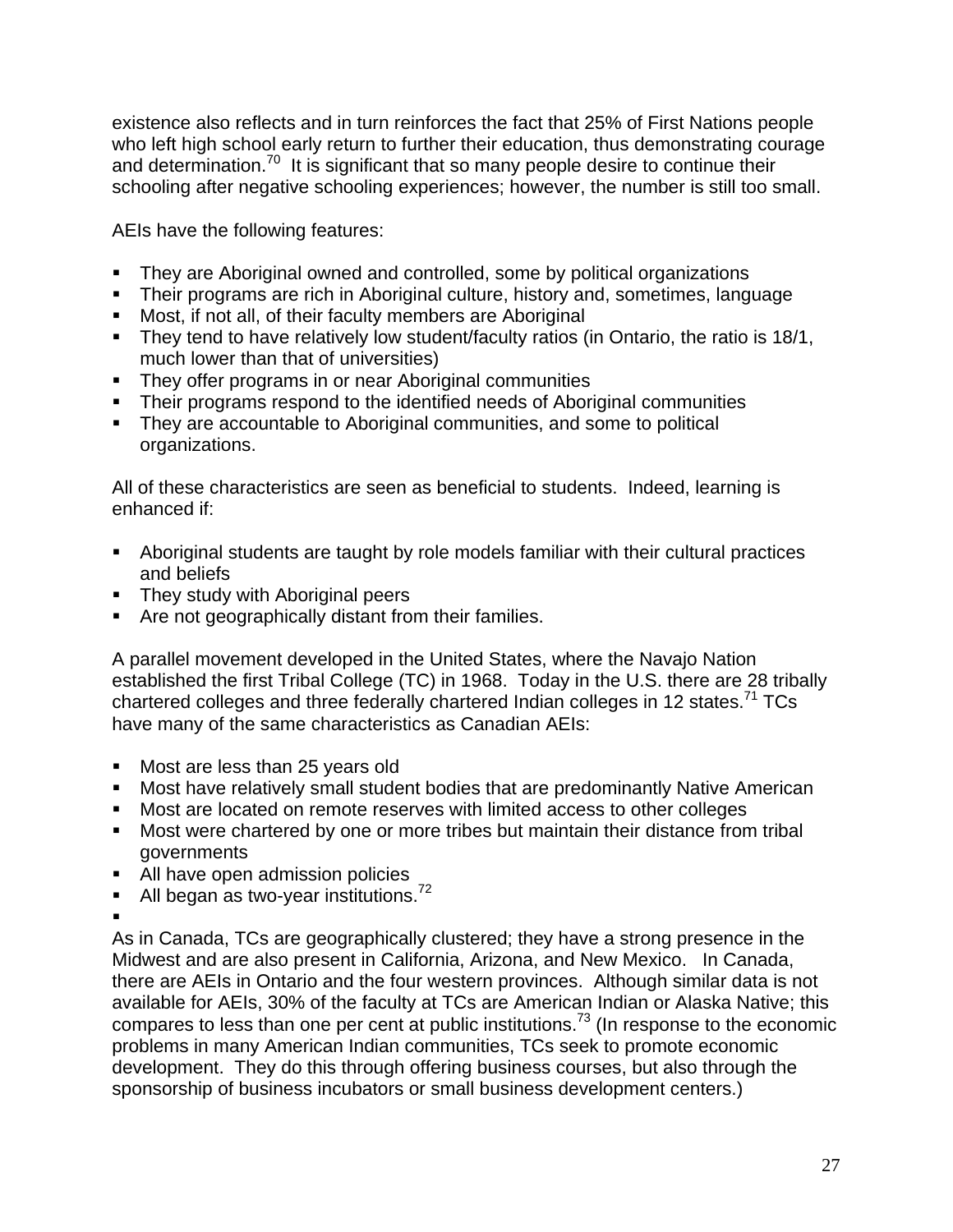Aboriginal Education Institutions are growing – in Canada as well as in other First World countries. In 1996 in the United States, TCs had a total enrollment of 24,363 undergraduates and 260 graduate students.<sup>74</sup> Student enrollment in AEIs in Ontario increased 92% within a five-year period.75 This scan yielded the following approximate student numbers for Canadian AEIs:

- **First Nations Technical Institute, ON: 85**
- **Six Nations Polytechnic, ON: 150**
- **Seven Generations Educational Institute, ON: 120**
- Yellowquill College, MB: 150
- **Saskatchewan Indian Federated College, SK: 1158**
- Saskatchewan Indian Institute of Technologies, SK: 1700
- **Blue Quills First Nations College, AB: 250**
- Nechi Training, research and Health Promotion Institute, AB: 200
- Keyano College, AB: 1200
- **Maskwacis Cultural College, AB: 400**
- **Nicola Valley Institute, BC: under 200**
- **Native Education Centre, BC: 200**
- **TOTAL NUMBER OF STUDENTS IN AEIs THAT RESPONDED: 5813**

Seven other AEIs did not respond to NAHO's request for student enrolment information. Thus, projections can be made of even higher numbers of students in AEIs both at present and in the future, given such factors as demographics (Aboriginal children make up an increasing proportion of their communities).

Students at TCs are older than average college students: 31.5 in 1997.<sup>76</sup> The typical student is often described as a single mother in her early thirties; in fact, over half of TC students are single parents. In addition, half of all TC students attend college on a parttime basis and many skip semesters to return later due to family and other obligations. Many TC students graduate to university programs, and they tend to experience much lower unemployment rates than their peers who have not entered post-secondary education. Unfortunately there is a lack such data for Canadian AEIs, although anecdotal data points to similarities here as well.

Many, but not all, of the programs offered by AEIs are accredited by the mainstream accreditation agencies. Some programs are offered in conjunction with other institutions, including degree-granting universities. In addition to the para-professional and professional diplomas and degrees that can be gained through AEIs, many AEIs also offer other short courses, workshops, and seminars in a variety of health and health-related areas that are not listed here. The Saskatchewan Indian Federated College is the only degree-granting institution in Canada under Aboriginal (First Nations) control, although other AEIs partner with universities to offer degrees. The Gabriel Dumont Institute is the only post-secondary institute owned and run solely by Métis. Thus far, there is no parallel Inuit institution in Canada.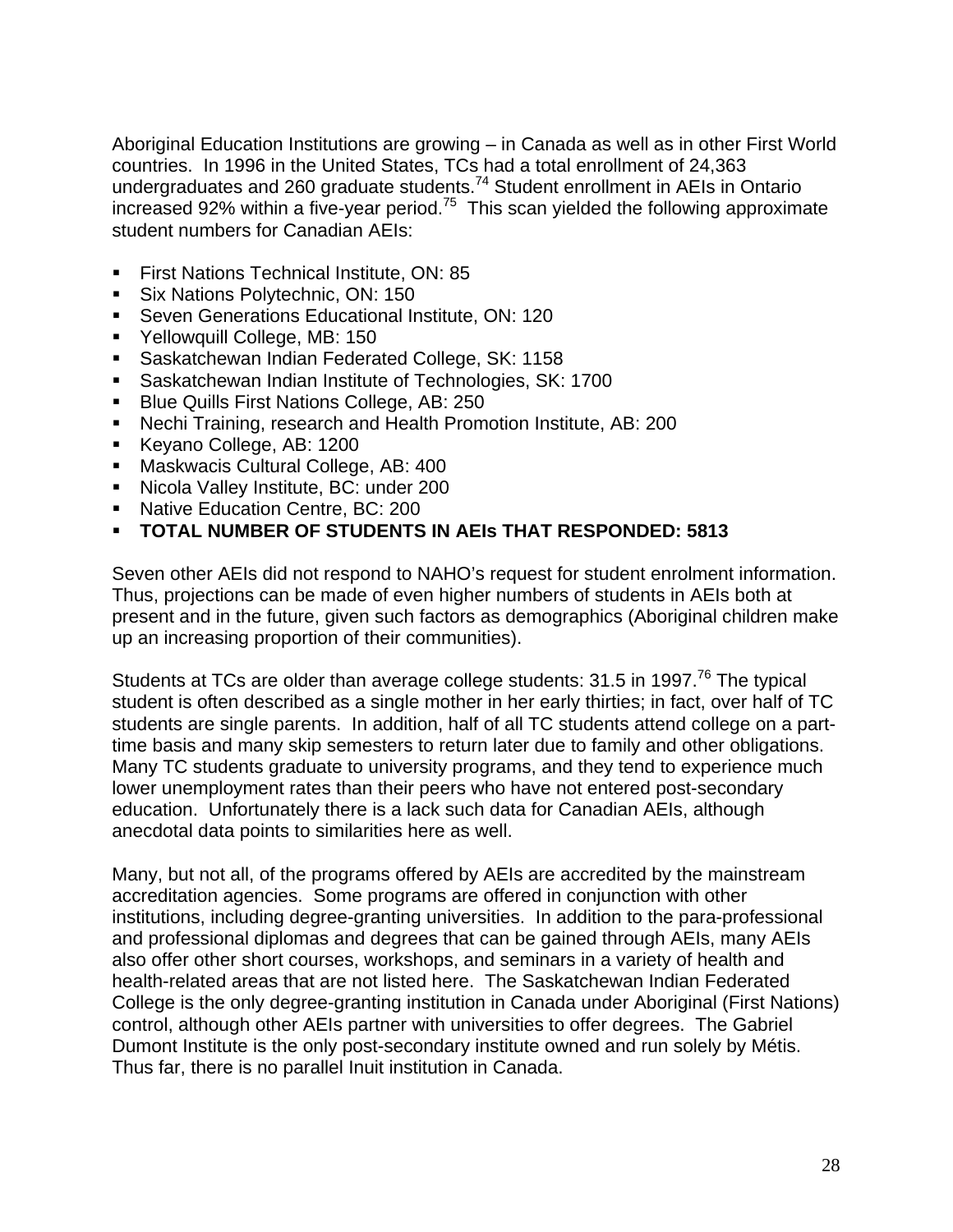As stated above, the majority of the country's AEIs are located in Western Canada and Ontario. There are nine in Ontario, covering all regions of the province. There are several each in British Columbia and Alberta, as well as institutions in Manitoba and Saskatchewan. While there are many AEIs west of Quebec, there are apparently none in Quebec, the Maritimes, Newfoundland and Labrador, or the three territories.

Population sparsity may be a challenge in some of these cases. An obstacle unique to Newfoundland and Labrador is the 1949 Terms of Union between the Dominions of Newfoundland and Canada, which deliberately omitted any reference to Aboriginal people. This experiment in assimilation was the precursor of the 1967 White Paper. Thus, in Newfoundland and Labrador, the federal government has chosen not to enforce the *Indian Act*, ignoring inherent Aboriginal rights and making the province's First Nations mere citizens of the province for more than 50 years. The exception is the "experimental" reserve that was set up in the Mi'kmaw community of Conne River in 1984; residents were allowed to register as Indians under the *Indian Act*. The result of this is that infrastructure that would support Aboriginal cultures, education, etc. is sorely lacking in Newfoundland and Labrador.

Partnering is a growing trend with AEIs. Working with colleges and universities to offer programs enables AEIs to enhance their capacity and, in turn, the capacity of the people and communities they serve. Six Nations Polytechnic, for example, hosts the one-year Native University Access Program with automatic admission – with a 60% average – to five universities in the region. In B.C., the Nicola Valley Institute of Technology cooperates with the University College of the Cariboo to give students the opportunity to complete a four-year Bachelor of Social Work.

Like other post-secondary institutions, AEIs are not free of difficulties. In my discussions with AEI faculty, several issues emerged. One is that AEIs have to deal with low levels of formal education among their students, and potential student body. This means that many students are not ready for courses at the post-secondary level and they have to struggle. Because of this, withdrawal or non-completion rates can be high. Given that general education levels in Aboriginal communities are so low, some AEI students even have difficulty getting through college and university preparatory programs.

Another ongoing challenge is funding. AEIs appear to be underfunded and have difficulty securing core operational funding. In the United States, TCs rely heavily on federal funds to operate. In particular, they depend on funds distributed through the Tribally Controlled College or University Assistance Act of 1978, administered by the Bureau of Indian Affairs. Only five colleges receive income from gaming and this source of funding is small and occasional. In recognition of chronic underfunding, the White House Executive Order on Tribal Colleges and Universities was signed on Oct. 19, 1996; this initiative is aimed at securing more funding. There is no equivalent program or legislation in Canada.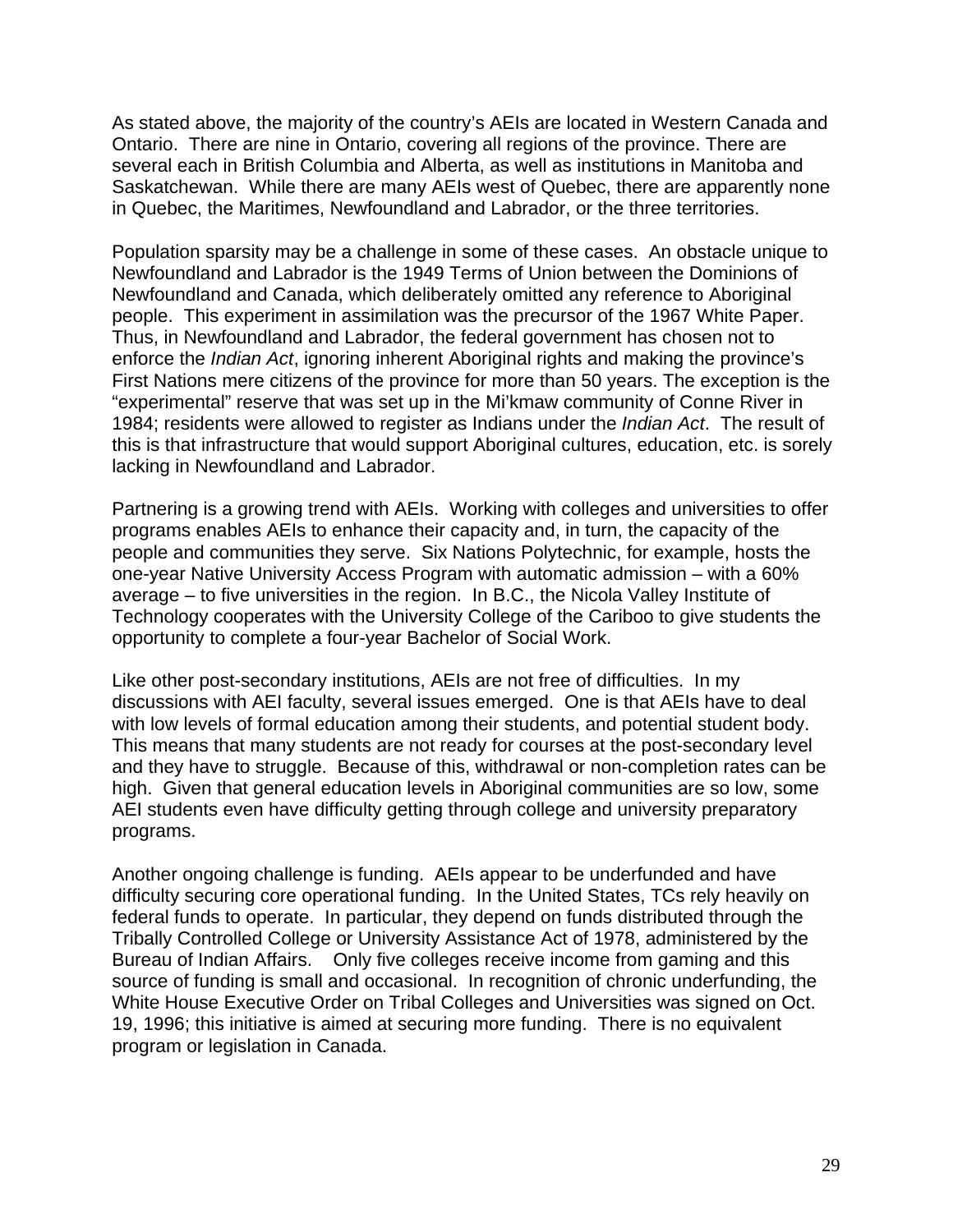### **Case Studies of AEIs**

AEIs are not established without a great deal of time and effort and, sometimes, resistance and opposition. A case study of one AEI, what is now the Saskatchewan Indian Institute of Technology (SIIT), illustrates this. The following chart highlighting the institution's long struggles is based on material provided by SIIT:

#### **History of the Saskatchewan Indian Institute of Technology**  1968: A paper adopted at the All Chiefs Conference of the Federation of Saskatchewan Indian Nations (FSIN) calls for "Indian control of Indian education" **1972:** The Saskatchewan Indian Cultural College is established **1973:** The Saskatchewan Indian Federated College is established Early 1970s: More and more, the federal government is transferring educational funding and responsibilities to provincial control; the FSIN is opposed to this, citing Treaty protocol and provisions of the British North America Act. Eventually, the federal government was persuaded to transfer skills training responsibilities directly through the FSIN. The province agreed to provide courses and accreditation through its institutes. 1976: The Saskatchewan Indian Community College (SICC) becomes Canada's first

- Indian-controlled community college; requests for training come from every FSIN district
- <sup>1979-1980:</sup> Without core funding, the SICC offered 22 Adult Basic Education (ABE) courses and 27 trades programs. SICC also developed a 44-week program for Community Health Representatives
- Early 1980s: SICC implements a strategic and operational planning process and establishes strong management systems in four key areas: planning and control; policy development; board management training; and evaluation
- 1980s: SICC begins to move away from short-term programs delivered on a communityby-community basis, towards fully accredited skills training courses and ABE courses linked to skills training. Satellite courses are developed at the District level, based on the District's labour market needs
- 1984: The Saskatchewan Indian Legislative Assembly passes first reading of the *Saskatchewan Indian Institute of Technology Act*
- 1985: Indian Government recognizes SIIT as a post-secondary institution, while the provincial government continues to see it as a community college
- 1986-1987: A national cut in funding for training programs hits SIIT hard, particularly as it has just opened satellite colleges in every district. SIIT convinces Indian and Northern Affairs Canada (INAC) to fund its two-year satellite programs
- 1988: INAC and SIIT sign a Memorandum of Understanding guaranteeing a base of postsecondary funding for five years; other funding is garnered through the Canadian Jobs Strategy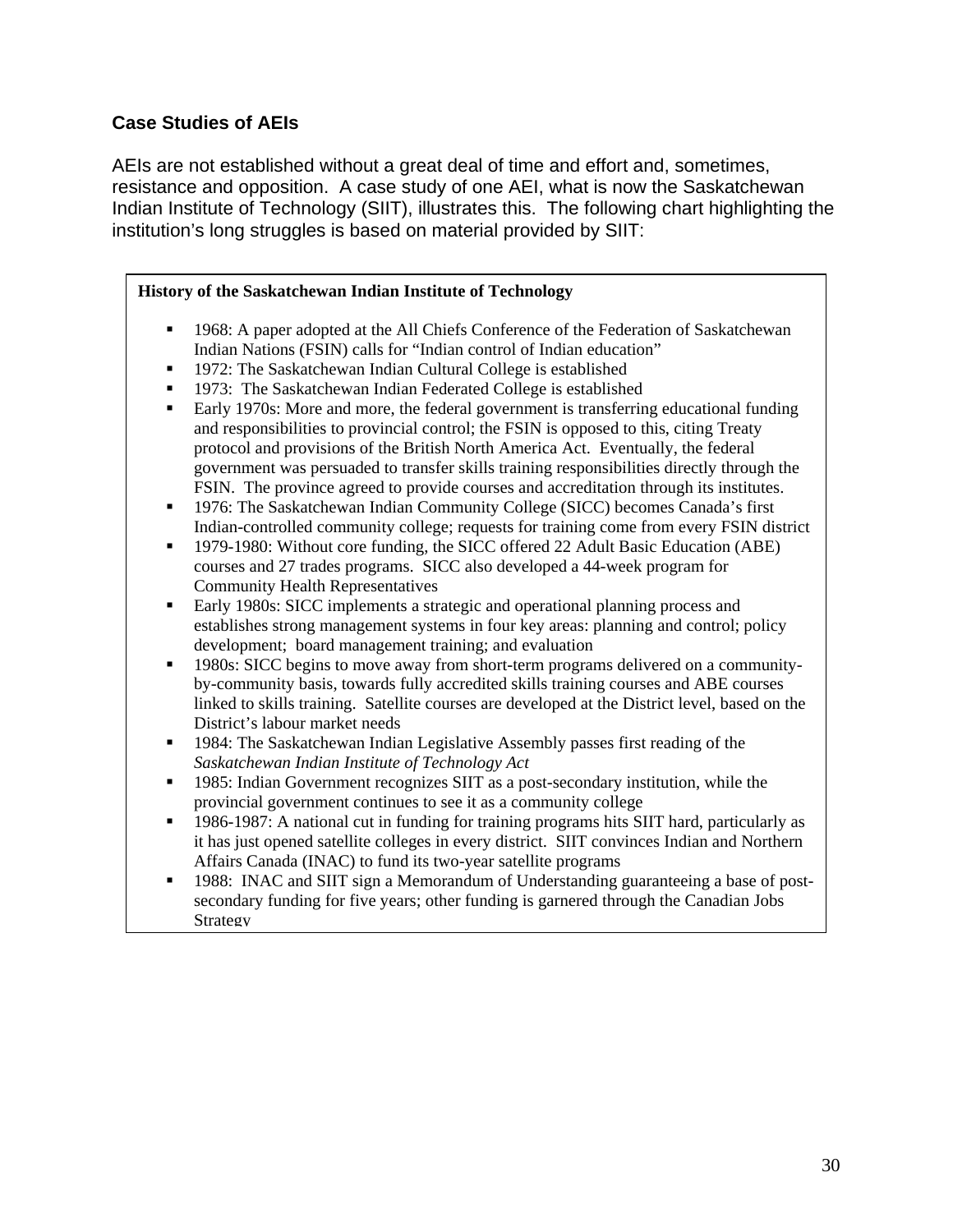- Late 1980s: SIIT struggles with its ABE programs, for which almost no funding is available given the emphasis on employability and trades training.
- By now, SIIT offers a number of accredited programs such as the Indian Diploma Nursing Program in North Battleford
- 1900-1991: SIIT makes an agreement with the Saskatchewan Institute of Applied Science and Technology, resulting in "formalized cooperation and mutual recognition between the institutions", giving SIIT direct input into the development of training programs for First Nations people (instead of just brokering)
- 1991: The federal government introduces Pathways to Success, giving First Nations decision-making authority over federally-funded, employment-training programs at the local level – through Local Indian Management Boards
- 1992-1993: Funding for ABE programs becomes available and enrolment jumps from 49 to 429 in one year
- Mid-1990s: SIIT develops new programs, including a one-year Community Health certificate program. The funding base continues to diversify, with 66% of revenues coming First Nations and Tribal Councils, in addition to monies from INAC
- 1998: SIIT dissolves its partnership agreement with the Saskatchewan Institute of Applied Science and Technology, and "sets out on its own"
- 2000: The *Saskatchewan Indian Institute of Technologies Act* recognizes SIIT as a technical institute, not a regional college, governed by the FSIN. The Act gives SIIT the authority to issue certificates and diplomas and thus improves recognition and acceptance of these diplomas by employers, etc. Enrolment at SIIT nears 1700.

SIIT experienced many of the same challenges faced by other AEIs, including unstable funding and lack of recognition. Eventually, SIIT recognized the need to implement solid planning processes; this resulted in more control accruing to the Institute as it set its own direction. SIIT showed other useful characteristics through its first 25 years:

- An ability to keep focused on its goal and *raison d'etre*: Aboriginal First Nation control of Aboriginal First Nation education
- A conviction that Aboriginal First Nation education is a right, enshrined in legislation, and that it can be a positive force in Aboriginal First Nation self-determination
- An understanding that capacity-building takes time
- A willingness to enter into partnership arrangements
- An emphasis on "win-win" agreements and programs
- A determined focus on developing solutions
- A willingness to lobby and pressure decision-makers
- A refusal to give up

As another example, there is an extremely low success rate of students who transfer their program of study from the Saskatchewan Indian Federated College (SIFC) to the University of Saskatchewan. This is due in part to the different standards of academia that exists between the two institutions. It is seen as an extension of racist practices according to many First Nations politicians. Blaine Favel (then Chief of the Federation of Saskatchewan Indian Nations) threatened to have all First Nations students pull out of the University of Saskatchewan in the late 1990's if then Grand Chief of the AFN, Ovide Mecredi, was allowed to speak on campus.

Aurora College in the NWT and Nunavut Arctic College in Nunavut do not really fit into an Aboriginal/non-Aboriginal Institution categorization. Both are public colleges, but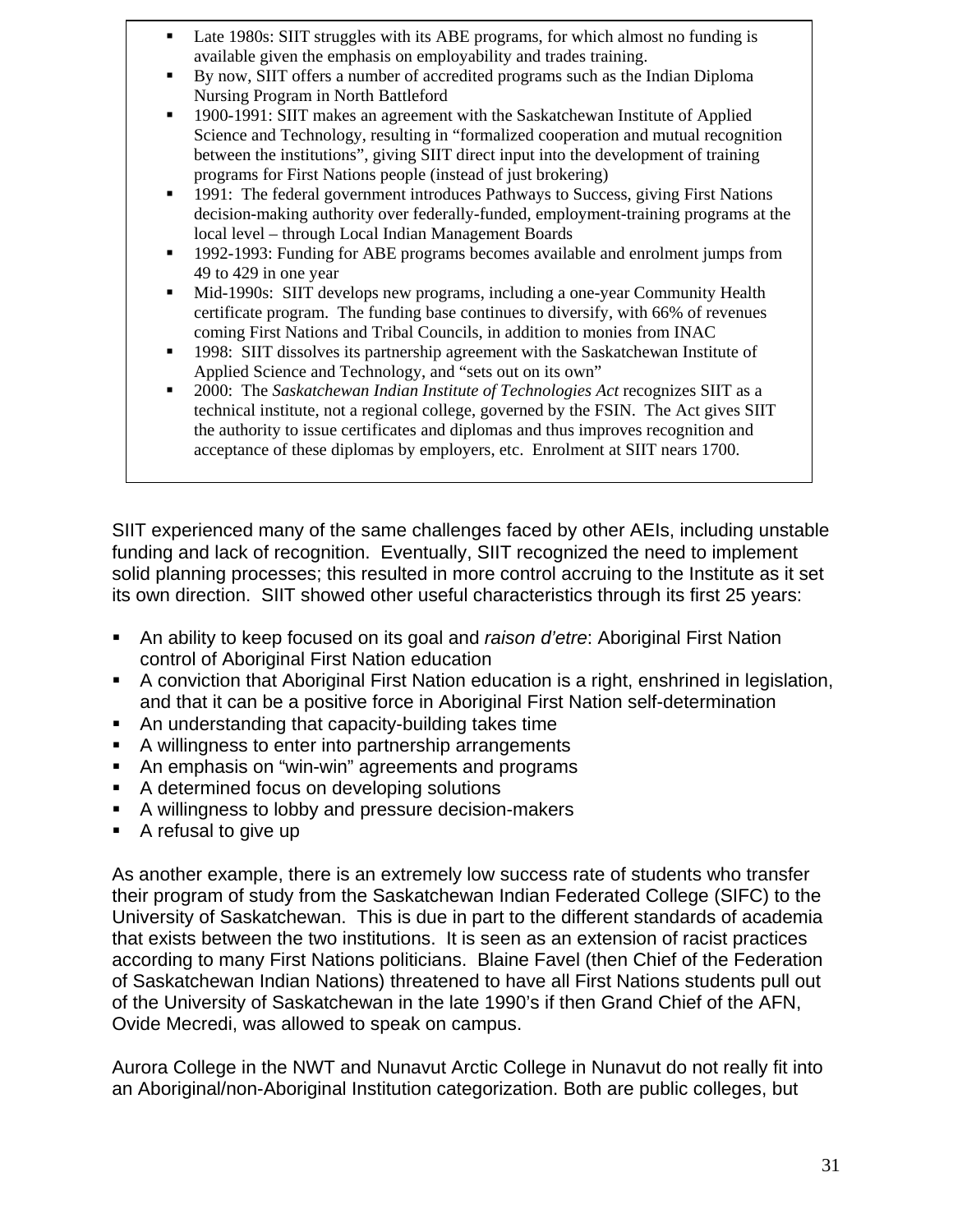were set up with Northern Aboriginals in mind. Nunavut Arctic College's mandate is specifically geared to Inuit Education. And all but a handful of students are Inuit. It is an offshoot of the original Yellowknife-based Arctic college (now Aurora College), also set up primarily for Northerners, both Inuit and Dene. Unfortunately, Nunavut has virtually no on-going permanent health related programs, other than specific training when funds become available.

In summary, AEIs have more than their fair share of challenges, as seen by the case of SIIT. According to the Assembly of First Nations, one of the central difficulties facing AEIs has to do with finances. Programs often survive on unstable, piecemeal, projectbased funding.<sup>77</sup> To address this issue, sustained, multi-year block funding to AEIs may serve to help stabilize Aboriginal institutions offering focused programming.

# **Points to Consider:**

- AEIs provide a culturally appropriate environment and ways of learning for Aboriginal people
- AEI's offer courses that may not be accredited in mainstream education and careers, and they tend to provide para-professional programs
- AEIs have considerable challenges, especially in terms of funding and accreditation as they are outside mainstream models of education
- Many AEIs partner with colleges and universities so that professional and other education can be made available to Aboriginal students.

### **SECTION 5 ABORIGINAL HEALTH STATUS**

Most AEIs offer a cluster of health-related programs. These include: Addictions workers; Community Health Representatives (CHRs); Child and Family workers; Counseling; and others. Some offer accredited programs, usually in partnership. As an example, the Seven Generations Education Institute of Fort Frances, Ontario has a Bachelor of Social Work program with Carleton University of Ottawa. Some AEI programs are specific responses to pressing issues in Aboriginal communities. An example is the Residential School Healing Facilitator training program at Four Quarters Institute in Vancouver, B.C. Health, then, is a priority for Aboriginal communities and their educational institutions. At this point, attention will turn to the health status of Canada's Aboriginal peoples.

Many Indigenous people and researchers believe that prior to the colonization of the Americas, Aboriginal First Nations and Inuit people enjoyed generally good health. Given that self-determination is a determinant of health, it is logical to conclude that this may be true. In the words of anthropologist Wayne Warry:

*Self-determination is not an abstract political concept, but one that is integral to the social, physical, and mental health of individuals and Native communities as a whole.<sup>78</sup>*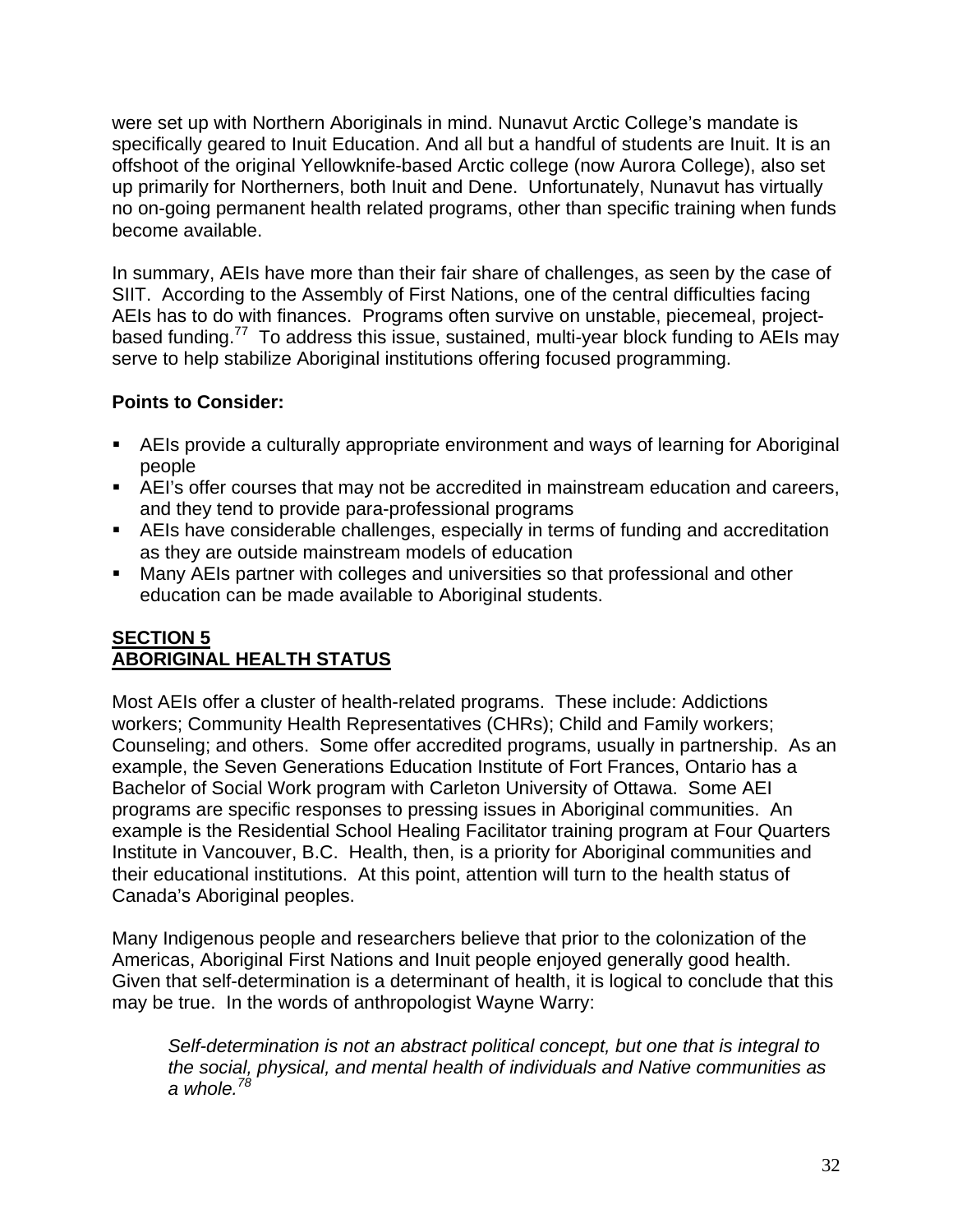With the loss of self-determination, a series of intertwined processes began to undermine the health of Aboriginal people. As Kim Scott wrote for the Royal Commission on Aboriginal Peoples:

*… with the encroachment of Euro-American influence, captivity and dysfunction resulted. Captivity is a complex web of geographic, economic, legal and social isolation which significantly segregates Indigenous peoples so they cannot benefit from the range and quantity of human services enjoyed by other Canadians. The dysfunction is nowhere more apparent than in the health status of Indigenous peoples.<sup>79</sup>*

While population growth is often seen as an indicator of good population health, this is not so in the case of Aboriginal peoples. Population growth in the North may be seen as an indicator of *poor* health, for much of it is the result, for example of teenage parents who not only may have few parenting skills, but who may end their own education as a result of childbearing, may have to live in crowded living conditions, etc.). The health problems of some Aboriginal groups, such as First Nations on-reserve, are well-documented, as is their poor health status relative to that of the Canadian population as a whole. Drastic changes in diet were among the factors that placed Aboriginal peoples in epidemiological transition. Nutrition-related health issues facing Aboriginal communities today include:

- Rickets (a bone condition caused by inadequate intake of Vitamin D) is high in First Nations and Inuit communities<sup>80</sup>
- Up to 80% of Inuit and 20% of First Nations people have severely inadequate folate status $^{81}$
- Rates of iron deficiency anemia is as high as 42% to 56% (it is 5% in the general population)<sup>82</sup>
- 70% of Inuit children have dental caries of the primary teeth<sup>83</sup>
- First Nations people in Manitoba have an amputation rate that is 16 times higher than the general population $84$
- $\blacksquare$  Up to 50% of First Nations people suffer from hypertension<sup>85</sup>
- 40% of First Nations woman have gestational diabetes (compared to about 4% in the general population) $86$
- 65% of the Aboriginal adults in one study diagnosed with Type 2 diabetes as children had not had any contact with health professionals in the previous year<sup>87</sup>
- Many infectious diseases are linked to nutritional deficiencies among Aboriginal infants $^{88}$

Other statistics on Aboriginal health are just as bleak. The Aboriginal infant mortality rate is 14 per 1000 births, double that of Canadian infants as a whole. <sup>89</sup> The First Nations suicide rate is 3.3 times the national average, while the Inuit suicide rate is almost five to six times the national average.  $90$  First Nations teenagers are three times more likely to die due to injuries than the total population of adolescents in Canada. <sup>91</sup>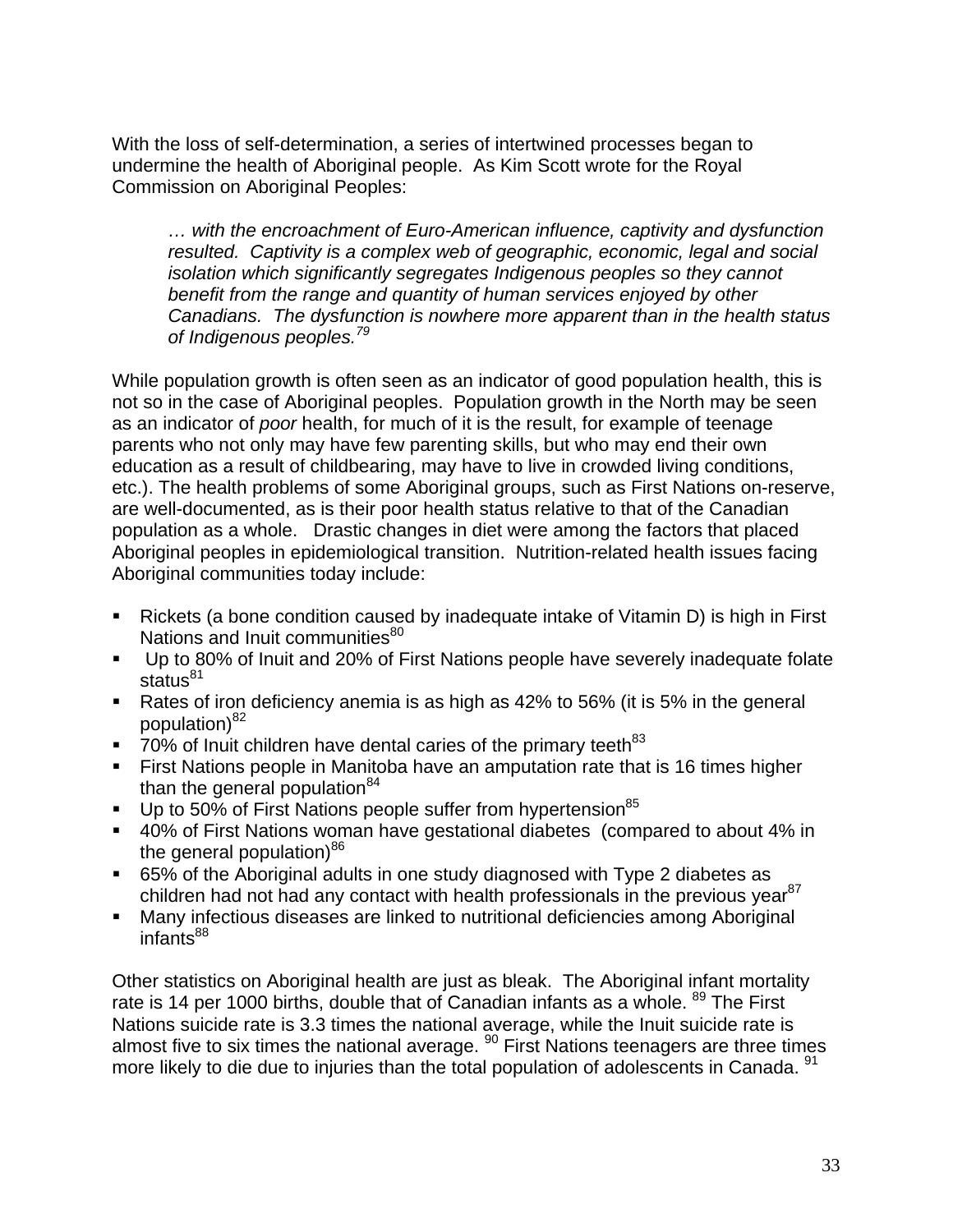Life expectancy is a solid measure of population health status. The life expectancy for First Nations men is 67 while for women it is 74. These figures compare to 74 and 81 for all Canadian men and women respectively.<sup>92</sup> Myriad studies attest to high incidences of diabetes, tuberculosis, and a range of social pathologies among the Aboriginal population. <sup>93</sup> Recently, the Manitoba College of Physicians and Surgeons found that Aboriginal children under 14 were 7.2 times more likely to die than other children.  $94$  They were also twice as likely to suffer disabilities.  $95$ 

The Inuit in particular face significant health challenges. The Inuit population is very young, with a mean age of  $15<sup>96</sup>$  It is also growing fast; by 2016, the Inuit population will reach 60,000.<sup>97</sup> Meanwhile, life expectancy in Nunavik is just over 65 years, the lowest in Canada and 13 years lower than the national average.<sup>98</sup> Life expectancy for Inuit men is 10 years less than for other Aboriginal men.<sup>99</sup> The cost of living in the North is 50 to 70% higher than in urban centers in Canada.<sup>100</sup> Inadequate housing and homelessness are growing problems. One in six residents of Iqaluit lacks proper shelter, and 10% of Nunavut's population is waiting for social housing, although very few homes are being built.<sup>101</sup>

It is generally believed that off-reserve Aboriginal people are healthier than First Nations on-reserve and even in comparison to the Canadian population as a whole. However, a recent Statistics Canada study that examined the health of 3555 off-reserve (urban and rural) Aboriginals (North American Indian, Inuit, and Métis) and more than 120,000 non-Aboriginals shows otherwise. It found that:

- Almost a quarter of off-reserve Aboriginals rated their health as either fair or poor (almost twice the non-Aboriginal rate)<sup>102</sup>
- 13.2% of off-reserve Aboriginals experienced "a major depressive episode" in the last year (almost twice the non-Aboriginal rate)<sup>103</sup>
- Off-reserve Aboriginal people are 1.5 times more likely than non-Aboriginals to have at least one chronic condition, such as diabetes (8.7%, which seems low), high blood pressure (15.4%), or arthritis  $(26.4\%)^{104}$
- 16.2% of the off-reserve population suffered from disabilities (1.6 times higher than the non-Aboriginal rate) $105$

For all populations, age is the most important predictor of health status, following by income and education, according to a recent study of 133,300 Canadian adults.<sup>106</sup> Aboriginal people have generally low education levels and lower than average incomes. Further, the Aboriginal population is considerably younger than the total Canadian population; 41% of the Aboriginal population in the cities of Regina and Saskatoon are under 15, compared to 20% of these cities' entire population.  $107$  As already noted, Inuit especially are a very young population. In combination, these factors mean that an even greater Aboriginal health crisis is looming.

Author Michael Tjepjema also found that as household income increased, the proportion of people reporting fair or poor health decreased. This phenomenon occurs among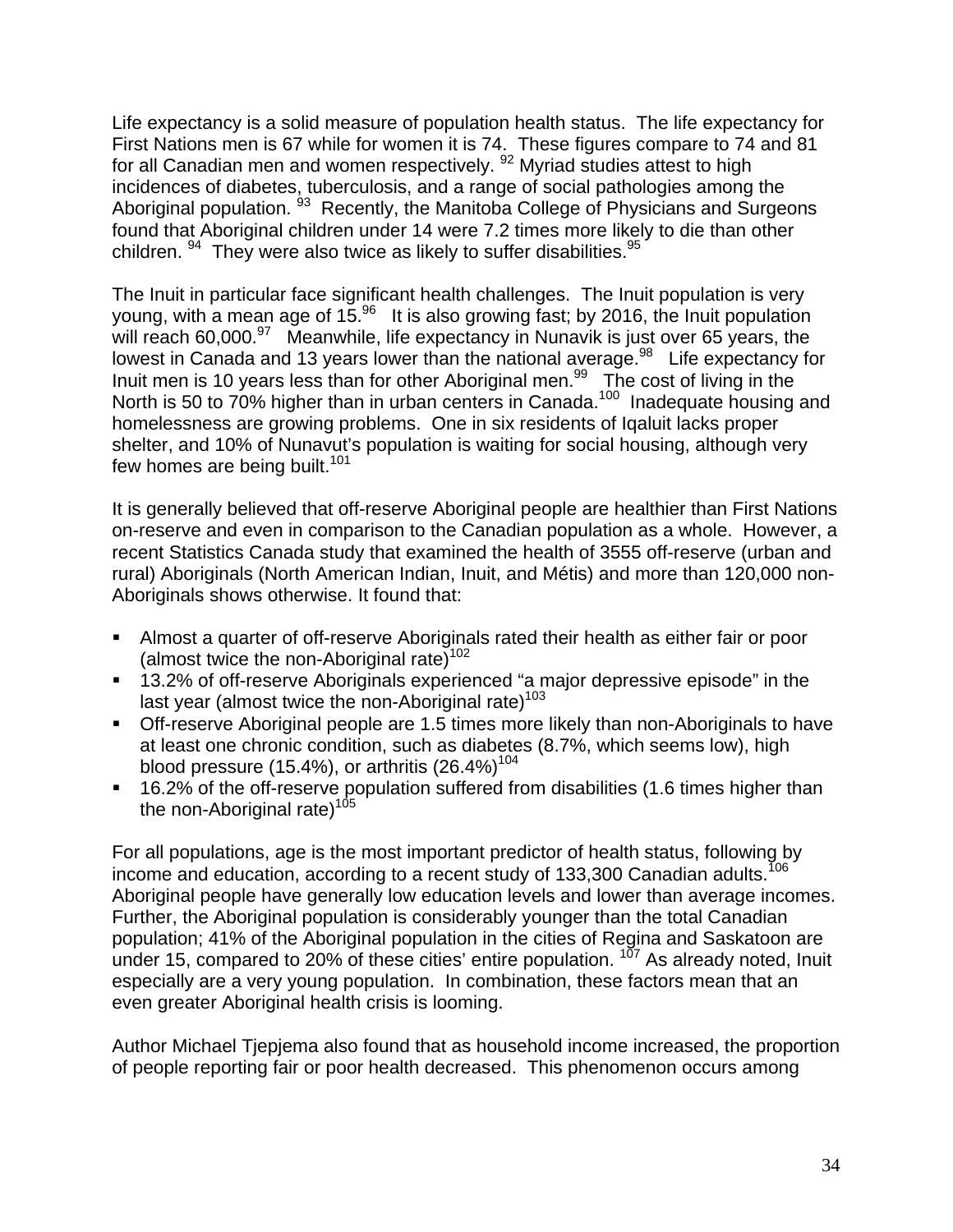most populations, Indigenous and otherwise. Indeed, poverty and health are inextricably linked, as Aboriginal Peoples have understood for a long time:

*People have to made due (sic) with the tar paper shacks which are not worth living in. Native kids are getting sick. In one three-bedroom house there are 10 or 12 people living there and many of them end up in hospitals more often than the average person.<sup>108</sup>*

Also related to housing and health is the fact that many Aboriginal people lack access to safe, potable water. Thousands of Aboriginal households do not have running water; this includes First Nations on- and off-reserve, and Inuit and Métis in remote communities.109 According to preliminary results of a study sponsored by Health Canada, most of the 1300 water and sewage treatment plants on-reserve are defective<sup>110</sup>. The survey found that on 103 reserves, representing nine per cent of residents in the study communities, boil orders are in effect. <sup>111</sup> Residents of the Yellow Quill First Nation in Saskatchewan have had to rely on expensive bottled water for two years, since infectious coliform from agricultural run-off was found in their water supply.

This situation stands in contrast to the fact that most Canadians take clean accessible water for granted, even since the tragic incidents at Walkerton, ON and North Battleford, SK. For Canadians generally – and this is reflected in health legislation as well as United Nations documents – water is a right. But according to the head of the Federation of Saskatchewan Indians: "We're still in Third World conditions in a lot of our communities. If you don't have good quality drinking water, of course you're going to get sick".112

Another concern is the fact that off-reserve First Nations experience more unmet health care needs than the non-Aboriginal population. First Nations contacts with private dentists, were significantly lower for First Nations living off-reserve, although the Canadian Dental Association has take steps to address this systems issue. Limited access to health services is a recurring theme in most of the literature on Aboriginal health. In the late 1980s, the leading causes of deaths among First Nations infants included congenital abnormalities and birth asphyxia, environmental illness like gastroenteritis, pneumonia, injuries, and poisonings.<sup>113</sup> Such deaths are largely preventable. They point to poor environmental conditions as well as poor access to health services. Researchers have found that a high proportion of deaths occur before health services are involved; this also suggests the need for better access to health services, including midwifery. <sup>114</sup> Nunavut communities have a Health Centre in each community, normally staffed by nurses and with visiting doctors/specialists and dentists. Dental services are offered to children in many, if not all schools but dental problems are many among children and adults.

This low health status is observed globally among Fourth World peoples, who live as internally colonized people. Poor health is the inevitable result of colonialism, which itself includes these processes: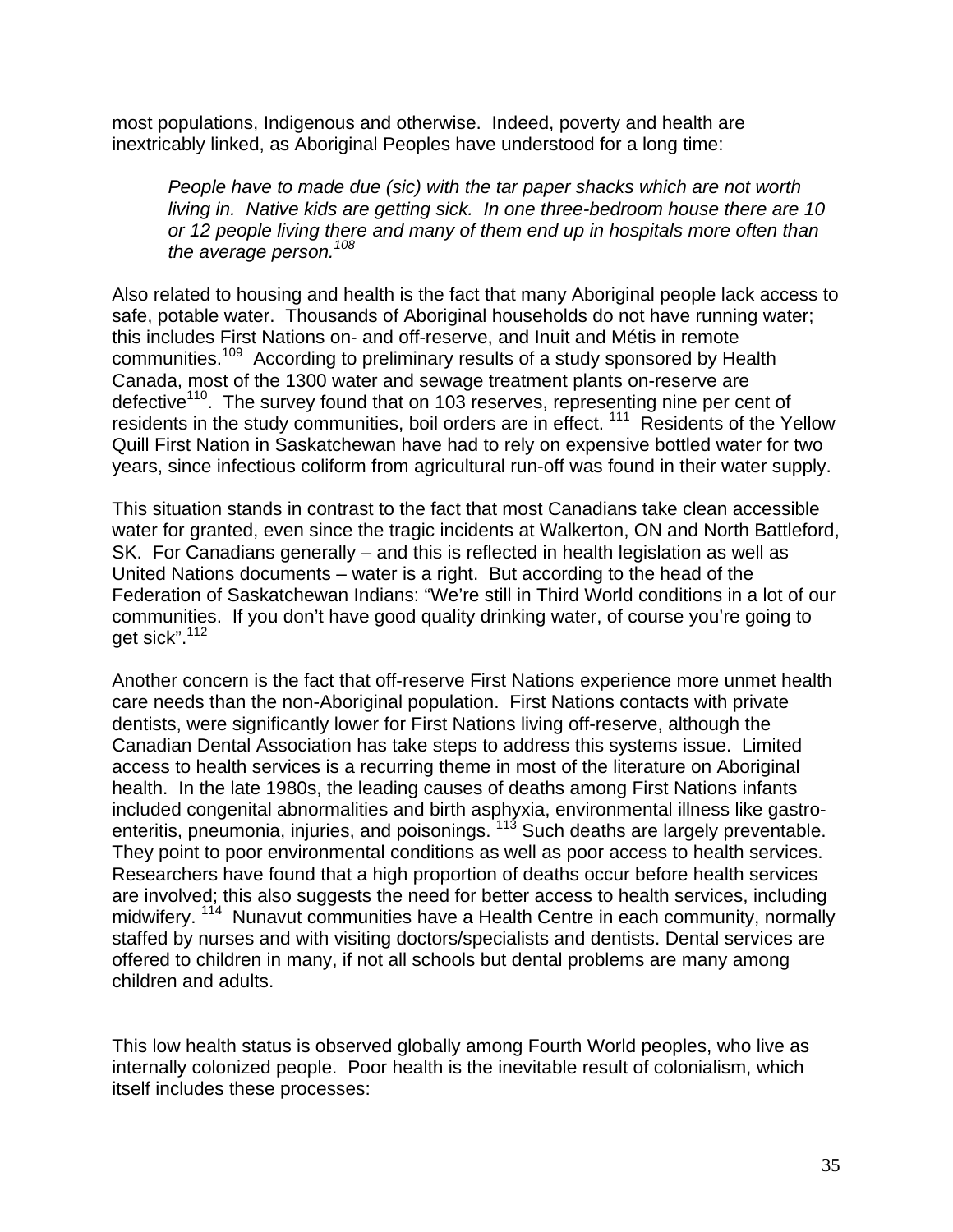- The break up of group solidarity (through residential schools, forced resettlement, and the introduction of alcohol
- The loss of control over information (through an imposed education system)
- The development of dependent relationships (through the fur trade)
- Criticism of Aboriginal cultures (through missionaries, the media, and the education system)
- Striving to be rewarded for "good behaviour" (pressures to assimilate, and confusion about identity among young Aboriginal people $115$

Psychologist Roy Baumeister<sup>116</sup> has shown how these processes undermine the religion, values, attitudes, and beliefs that comprise cultural foundations. Baumeister explains that the techniques described in the list above are those employed by repressive political regimes seeking to brainwash people to abandon their own values and adopt those of the oppressor. Canadian governments, religious institutions, etc. may not have been as deliberate as other regimes in propelling these processes forward. Whereas Whitecap and other Chiefs wanted education negotiated as part of Treaty, two psychologists working in Alaska write that: "European Americans are convinced of the essential correctness of their culture and cannot conceive of a people actually liking or desiring any other culture or lifestyle". <sup>117</sup> The result of all this is over time is cultural and psychological breakdown, to varying degrees. The current health status of Aboriginal peoples must be seen in this context.

Current policy thrusts, however, do not tend to focus on the historical and ongoing macro-context, especially widespread poverty among Aboriginal people. Instead, their goal is to change individual behaviour, specifically to modify lifestyle factors like diet and exercise. Yet myriad studies attest to the fact that obesity, smoking, and physical inactivity have a *lesser* impact on health status than income and education. 118 In the words of Dennis Raphael, professor of health policy and management at York University, Toronto: "Boosting the incomes of those at the very bottom of the pay scale by increasing welfare rates and the minimum wage, for example, would do far more to improve their health, rather than increasing government spending on wellness programs that tout eating right or staying fit". 119 In the case of Aboriginal people, such improvements have to be made in the context of self-determination, or self-government.

A promising trend is the development of research methodologies and community health indicators by Aboriginal communities. A useful example of this comes from the Mohawk Council of Akwesasne. With funding from Health Canada's National First Nations Environmental Contaminants Program (NFNECP), the Council is developing community health indicators. Their project aims to get a better understanding of the links between underlying causes of health problems and visible symptoms, such as diabetes. Community members decided that this could not be achieved solely through Western scientific methods, such as suicide rates, morbidity measures, etc. These were dubbed "death indicators", since they offered no hope. To fill the gap, between 30 and 40 Elders developed a Life Indicators Wheel, with four linkages: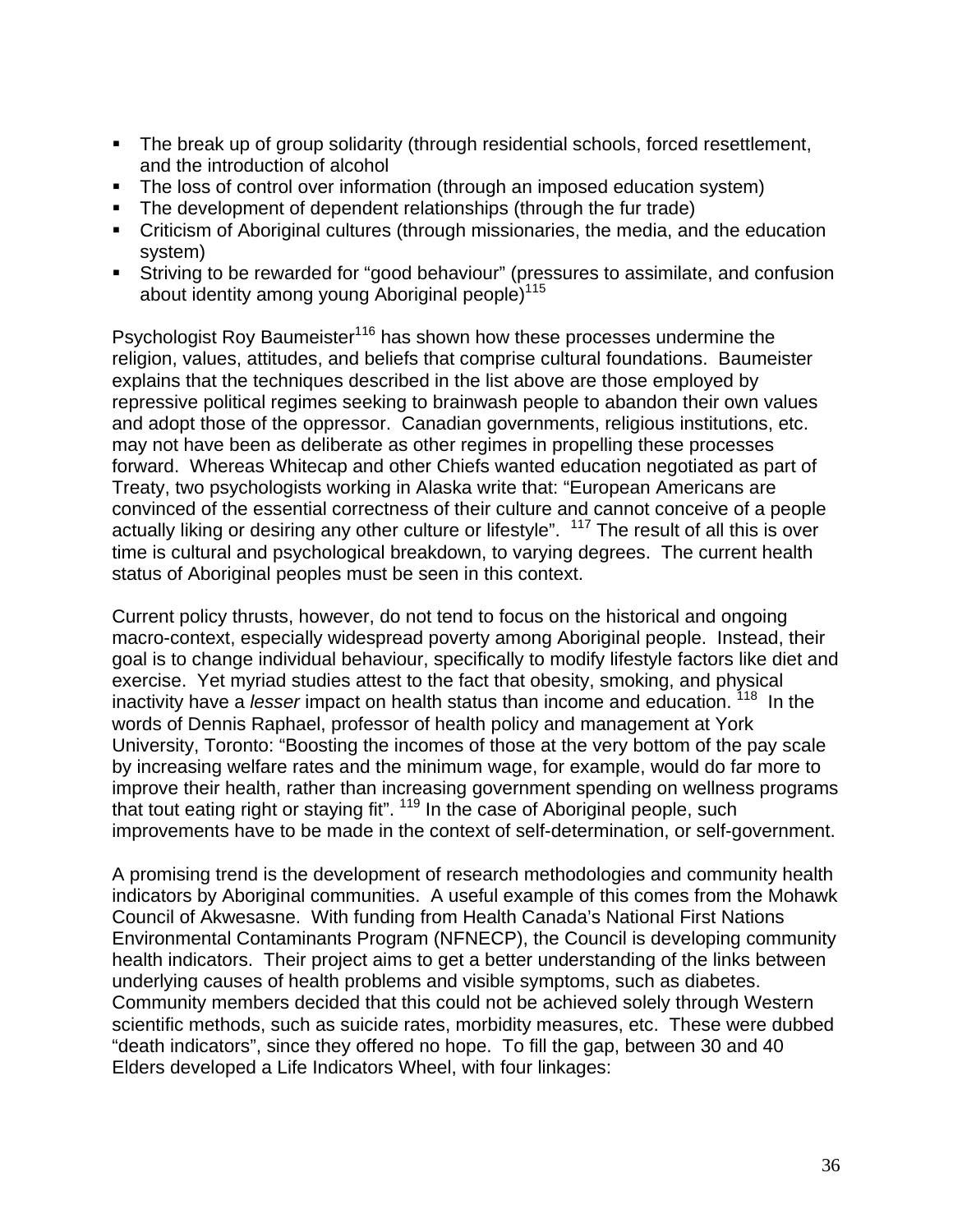- **Economics-values**
- **Religion-spirituality**
- Politics-responsibility
- Environment-morale

By integrating and measuring these linkages (or others that communities might identify), it is possible to develop community health indicators. For example, on the environmentmorale linkage, it can be correlated -- the amount of sunshine in a community to the number of picnics – this is one indicator of community health. A community might have plenty of sunshine but few picnics, indicating poor health. Another community might have little sunshine but try to create "sunshine" in the form of constructing a local recreation centre. The numbers and types of indicators that can be developed within this framework are infinite. In addition, these life indicators can be combined with "death indicators" to get a more complete and deeper understanding of the health of communities. A final point worth noting is the fact that the identification of the indicators is an exercise that in itself, promotes health.

## **Points to consider:**

 The population health status of Aboriginal peoples compares disfavourably with that of the total Canadian population.

### **SECTION 6 ABORIGINAL PEOPLE AND THE HEALTH PROFESSIONS**

## **Personnel Shortages in Aboriginal Communities**

The number of Aboriginal health professionals in Canada is exceedingly low. For example, there are 53,000 Canadian physicians yet only about 100 of these are Aboriginal. <sup>120</sup> The Aboriginal Nurses Association of Canada (A.N.A.C.) estimates that there are between 1000 and 1200 Aboriginal nurses, out of a Canadian total of 252,000.<br> $121 - A$  Health Canada study found that it is necessary to increase tenfold the number of A Health Canada study found that it is necessary to increase tenfold the number of Aboriginal health professionals; as an example, more than 800 new Aboriginal nurses are needed.<sup>122</sup>

The Aboriginal Nurses Association of Canada has identified the critical need for nurse managers in particular. Another pressing need is for Inuit nurses; the lack of Aboriginal nurses is felt acutely in Inuit and other remote communities, which have to rely on Southern nurses, many of whom tend not to stay long in their positions. Until Nunavut Arctic College recently began its nursing program, Inuit had the huge disincentive of having to relocate to Southern Canada to train as nurses. The program has an access year that attempts to teach students the basic science background that is lacking. Training needs are greater in the North; health professionals in remote Aboriginal communities need to be thoroughly competent in telemedicine. Another problem is the difficulty of recruiting physicians to the Canadian North with the result that the number of doctors per 1000 people is equivalent to that found in Third World countries.<sup>123</sup>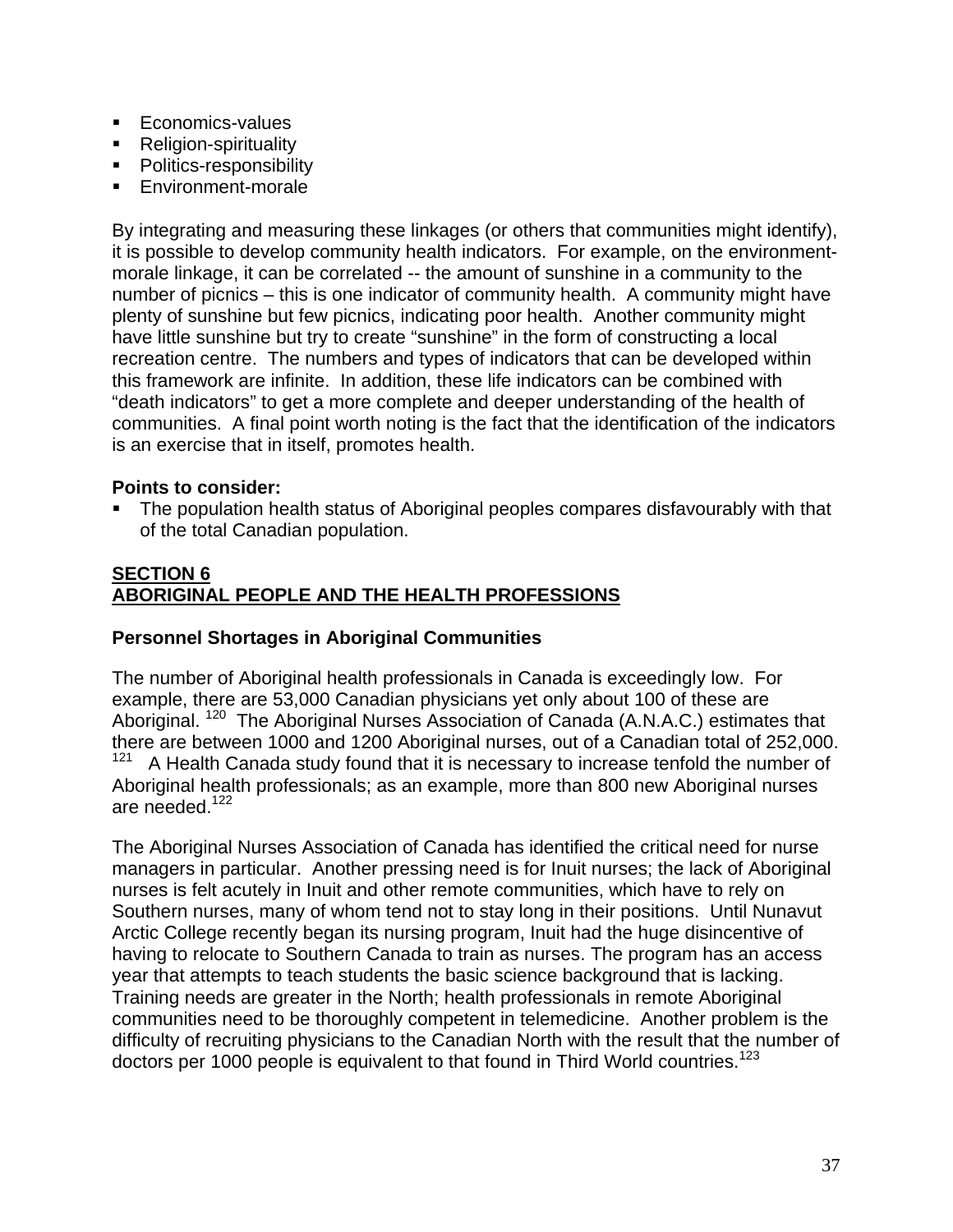NAHO, the Canadian Medical Association (CMA), and other organizations agree that there is a need for a human resources study aimed at determining the Aboriginal presence among the health professions and are taking steps to pursue this.

To go forward effectively, it is important to have a solid understanding of why more Aboriginal health professionals are needed. Such arguments might start with a principle articulated by First Nations leader Harold Cardinal in 1969 when he wrote in the Red Paper:

#### *The Indian communities themselves carry the responsibility for solving the social problems faced by Indians*. 124

Cardinal was referring to self-determination as central to every initiative that has to be taken and every problem that has to be solved. He was implying that First Nations and Inuit communities have it within themselves the capacity to improve the condition of Aboriginal First Nations and Inuit people; indeed, they are obviously and uniquely suited to do so. Increasing the numbers of Aboriginal health professionals is part and parcel of this approach (although it is by no means a complete solution to Aboriginal people's difficulties with health services or health itself).

There are myriad reasons why more Aboriginal health professionals would benefit Aboriginal people and communities. These include (but are not limited to) communications difficulties, culture clash, and the concurrent use of Indigenous medicine, each of which will be addressed here.

## **Concurrent use of Indigenous Medicine**

Modern medicine has been part of the lives of Canada's Aboriginal people for a very long time. In many parts of the country, it was introduced early after the arrival of Europeans. At times, it was imported in an aggressive manner. In Northern Labrador, for example, the office of *angekok* (shaman) was abolished by Moravian missionaries not long after they established themselves in Nain in 1771. Gradually, the dominance of Western medicine, which was and remains more reactive than preventive, became entrenched. Non-Aboriginal institutions like hospitals and clinics became the site of health services in First Nations, Inuit, and Métis communities. Inuit remained a hunting, small-group peoples until very recently. Elders' stories in Nunavut therefore do not talk much of modern medicine and institutions until the tuberculosis epidemics in the 1950- 1960s. Shamanism had been firmly discouraged since the intensive Christianization efforts that started in the late 1800s, yet Elders alive today knew Shamans, and some were shamans themselves. Traditional medicine practices thus were in general use much more recently than perhaps in other Aboriginal areas.

Today many Aboriginal people use Indigenous and Western medicine concurrently, usually without informing the physician who diagnoses and treats them. In one of the most important studies, Marbella et al studied a diverse urban Aboriginal population in Milwaukee, Wisconsin; the 150 participants ranged from ages 18 to 83, and came from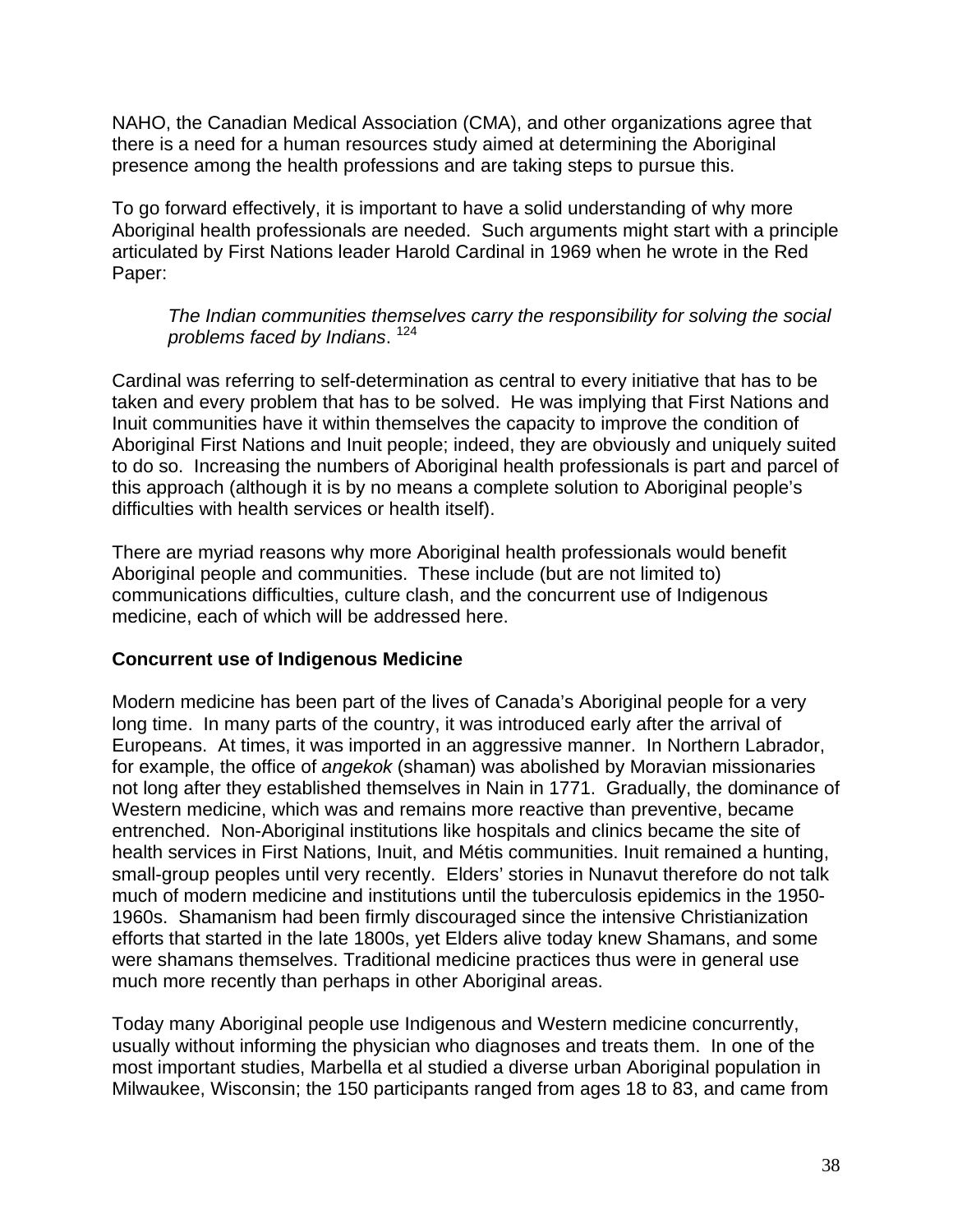the Ojibway, Oneida and 28 other nations. About 38% of patients used both Western and Indigenous medicine simultaneously.  $125$  Patients rated their Indigenous healer's advice higher than their physician's 61.4% of the time, and they told their doctor about their complementary treatment in only 14.8% of cases.<sup>126</sup> The most commonly used treatments were sweat lodge ceremonies, herbal medicines, and spiritual healings; other treatments included pipe, drum, and naming ceremonies. This situation has implications for compliance and possibly health outcomes; the concurrent use of herbs with drugs prescribed by physicians, for example, raises concerns. It is respectfully noted that Inuit traditions are significantly different from those of First Nations and Métis peoples; much of what is commonly accepted as Aboriginal healing practices is not relevant to Inuit.

# **Cultural clash**

Many Aboriginal persons have benefited from Western medical practices such as emergency appendectomies and other life-saving surgeries. However, the intrusion and dominance of Western medicine has also caused harm in Aboriginal communities by causing the 'fragmentation' of holistic practices that were once integral to community life.  $127$  This represents cultural loss, not unlike the language loss.

Because of cultural and other communication difficulties (to be discussed further below), many Aboriginal people are uncomfortable with Western medicine. Many Quebec-Labrador Innu, for example, believe that "white man's medicine" is not the right medicine for them and, although they use Western health services, there is a high degree of non-compliance. <sup>128</sup> They see the lack of Innu health professionals as part of the problem.129 Inuit nurse Deborah Saunders Whelan states that Aboriginal people in remote communities are frequently unwilling to return to hospital as they feel they have been disrespected. <sup>130</sup> She writes that this happens to the point of placing their health in jeopardy. This has ramifications for equality, a value on which Western societies like Canada pride themselves. It is another area in which the presence of Aboriginal health professionals would make health service experiences less traumatic for Aboriginal people. Cultural competence should also be a priority for non-Aboriginal as well as Aboriginal health care providers.

## **Communication difficulties**

The ability of most health professionals to speak an Aboriginal language is frequently cited as an important health care issue. 131 Language interpretation services are entirely lacking in some parts of the country; Hanrahan documented the difficulties that resulted from the absence of such services in Goose Bay, Labrador and St. John's, Newfoundland. Even when interpretation is available, interpretation difficulties can make diagnosis extremely challenging; interpreters witness the frustration of physicians when interpretation is inadequate. <sup>132</sup> In an article focused on Inuit experiences, John O'Neil et al point out that communication problems also reflect the medical interpreter's and the health professionals' problems in understanding the social construction of illness. 133 The Language and Culture Program at Nunavut Arctic College does provide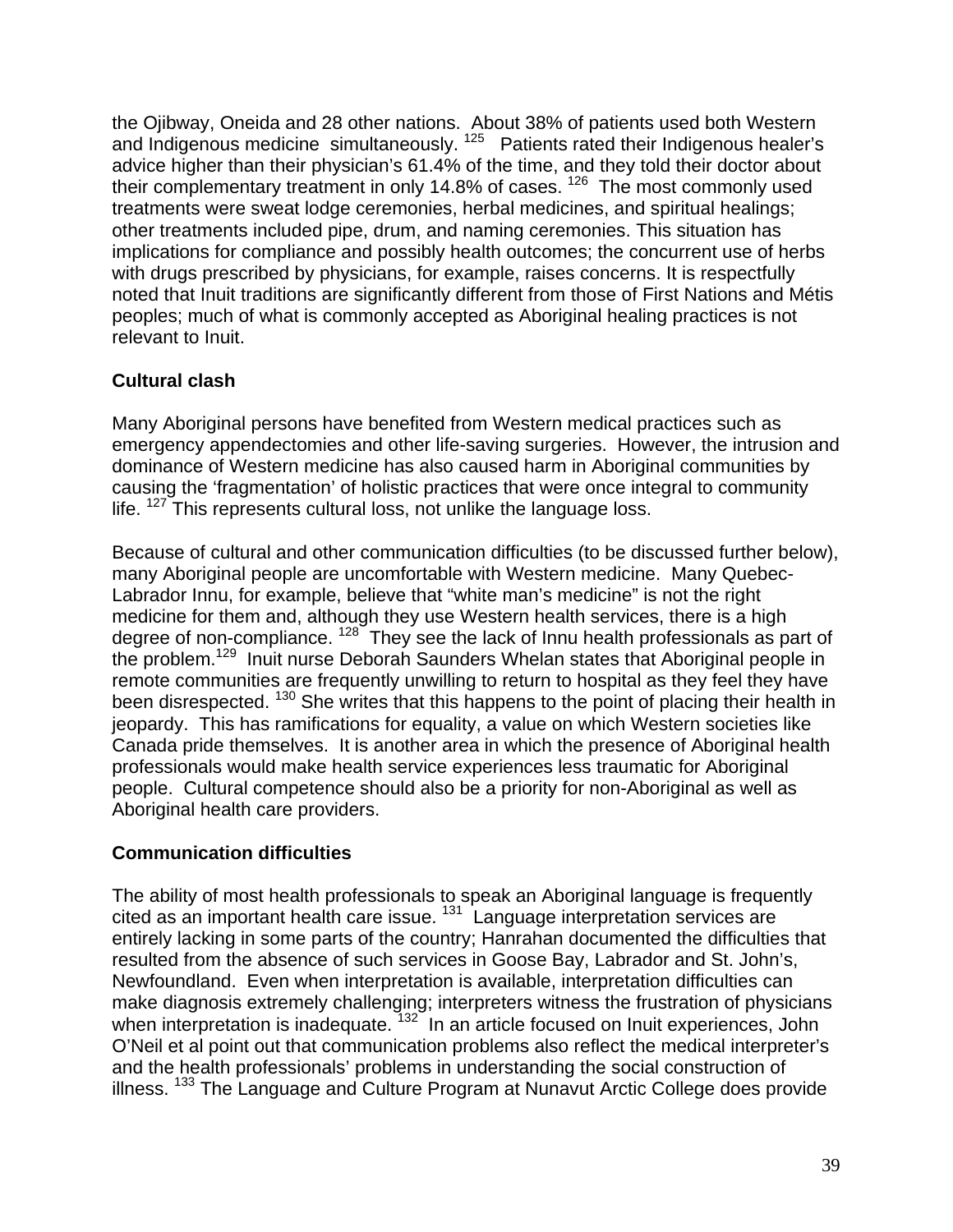a diploma program in interpretation and translation, with specialized short modules in medical interpreting. Many illnesses and medical concepts for which there are no commonly-accepted terms; some medical glossaries have been developed, though not in universal use. There are different dialects, therefore each area develops different local terms—compounded in Nunavut where health professionals may be French speaking.

NAHO recently conducted a poll of 1209 First Nations and 801 Métis people in Ontario, Saskatchewan, and British Columbia. Forty three per cent of First Nations respondents said they prefer to visit an Aboriginal health care provider to a non-Aboriginal health care provider; only 29% had no preference.<sup>134</sup> With more Aboriginal health professionals fluent in their Indigenous languages, the translation process could obviously be bypassed. This could only have a positive impact on the health care experiences of Aboriginal people as well as on the capacity of Aboriginal communities and their efforts at self-determination.

# **Building Cultural Competence**

Fortunately there is increasing recognition of the need for cultural competency among health care workers. In 2000, the Society of Obstetricians and Gynecologists of Canada approved a policy statement that recognized this need. The policy statement serves as a guide for health professionals working with Aboriginal peoples. It is supported by the five member organizations of NAHO as well as:

- **The Canadian Institute of Child Health**
- **The Canadian Paediatric Society**
- **The College of Family Physicians of Canada**
- **The Federation of Medical Women of Canada**
- **The National Indian and Inuit Community Health Representatives Organization**
- **Pauktuutit Inuit Women's Association.**

The policy statement includes eight recommendations that would go a long way toward ensuring that Aboriginal people receive culturally appropriate and respectful health care. The recommendations are that health professionals should:

- Have a basic understanding of the appropriate names of Canada's Aboriginal people
- Have a basic understanding of the current socio-demographic characteristics of Aboriginal people
- Be familiar with the geographic territories and language groups of Aboriginal peoples
- Have a basic understanding of the disruptive impact of colonization on the health and well-being of Aboriginal peoples
- Recognize that the current socio-demographic challenges facing Aboriginal people have a significant impact on health status
- Recognize the need to provide health services to Aboriginal people as close to home as possible
- **Have a basic understanding of government obligations and policies regarding the** health of Aboriginal peoples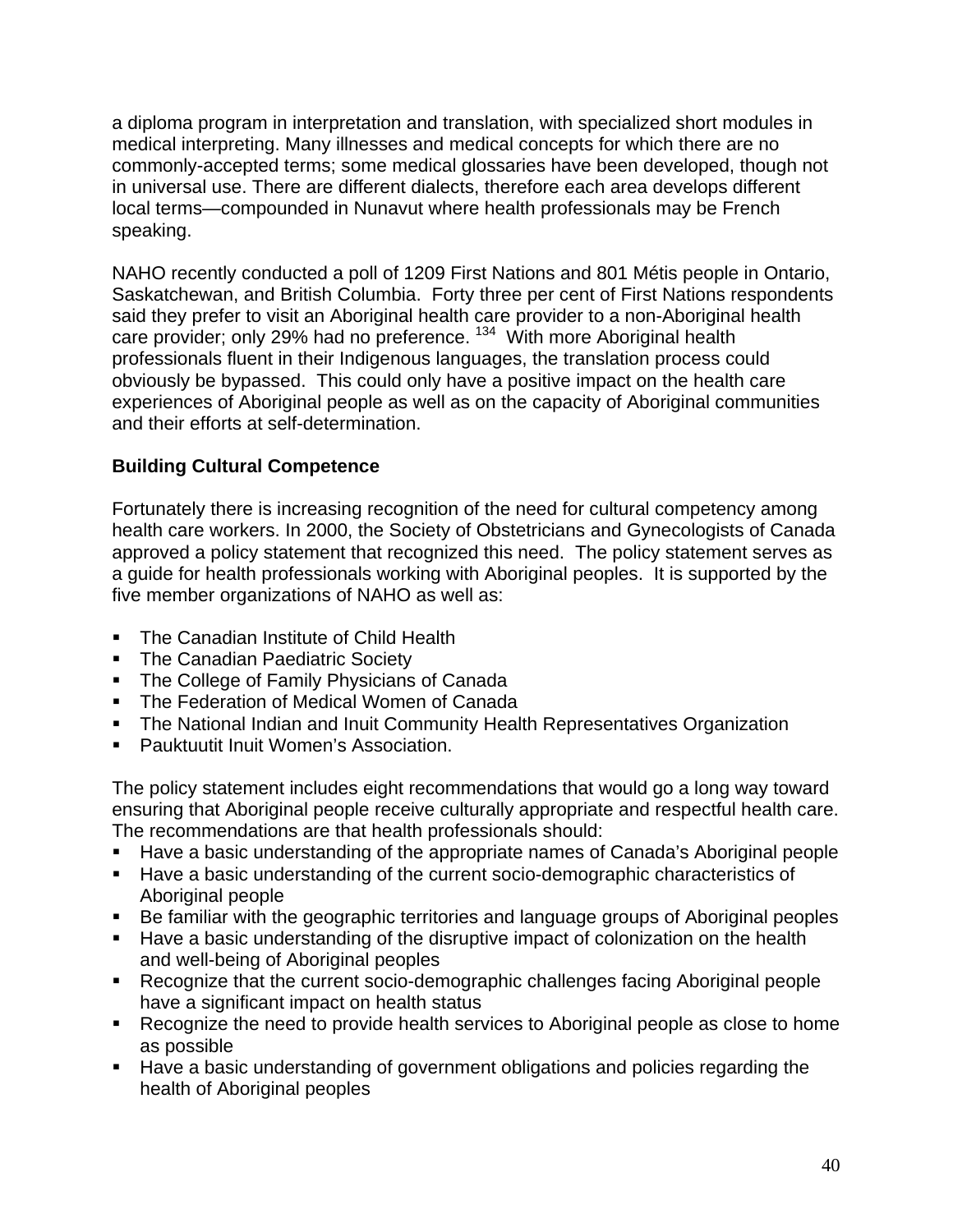Recognize the need to support Aboriginal people in the process of selfdetermination.<sup>135</sup>

Certainly, these recommendations, published in the *Journal of the Society of Obstetricians and Gynaecologists of Canada*, could serve as the basis of curriculum intended to build cultural competence in health care professionals. There are many Aboriginal health organizations that produce materials that would be useful in developing curriculum; the list includes A.N.A.C. and the National Indian and Inuit Community Health Representatives Organization (NIICHRO), both of which were involved in the development of the recommendations listed above. The support from a range of non-Aboriginal health organizations, such as the College of Family Physicians of Canada, is also encouraging and worth building on. The current challenge is to garner support from faculties of medicine and other institutions that offer health education and training.

# **Points to Consider:**

- The low numbers of Aboriginal health professionals meet only a fraction of community needs
- The situation is particularly acute in Inuit and other remote Aboriginal communities
- **Problems with cultural differences, communications, etc. negatively impact** Aboriginal peoples' health care experiences and outcomes
- An increased presence of Aboriginal health professionals is central to the solution of these problems
- There is a need for cultural competence on the part of all health professionals who serve non-Aboriginal and Aboriginal people.

## **SECTION 7 FINANCIAL CHALLENGES**

Financial concerns play a pivotal role in Aboriginal people's decisions about whether or not to enter and/or continue in post-secondary education and training. This is particularly for those Aboriginal people who are:

- From Inuit and other remote communities
- **Mature students with families**
- Non-status Indians, Métis and others who have difficulty accessing financial assistance
- Interested in health professions (rather than the para-professions), especially medicine.

This section will focus primarily on universities and those colleges that offer professional training, as there are fewer financial issues with para-professional training (though these still exist). Para-professional programs are less expensive because they tend to be of shorter duration and many are offered by Aboriginal Educational Institutes in or near Aboriginal communities, thus lowering costs.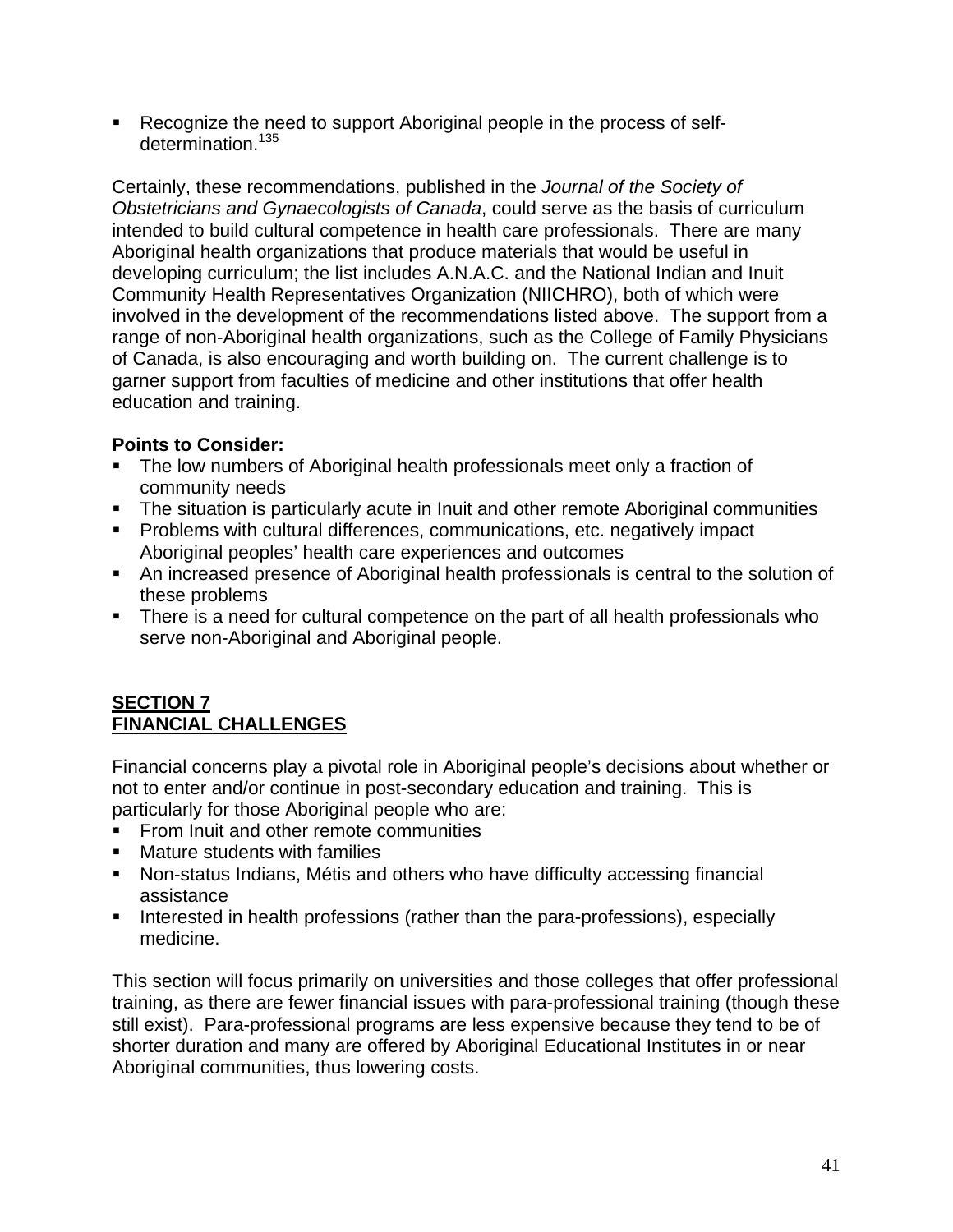A few universities have responded to the lobbying efforts of Aboriginal organizations by bringing programs partly or wholly to Aboriginal communities. An example of this is the new Bachelor of Science in Nursing program at Nunavut College in Iqaluit, offered in conjunction with Dalhousie University in Halifax, NS.

Other universities have designed programs specifically for delivery in Aboriginal communities. These are usually at the certificate or diploma, rather than degree, level. McGill University in Montreal, for example, offers a certificate in Northern Social Work Practice that is available only in the North and is for Inuit community workers employed by Nouveau Quebec.

Other professional schools require students do their undergraduate practica in Aboriginal communities. Medical students at Memorial University of Newfoundland can do their placements in Sheshatshiu, an Innu community in Labrador, or a series of Inuit and Métis communities on the Labrador coast.

Some adaptations have been made, then, to accommodate Aboriginal students, but costs remain a significant obstacle for many. A shocking example is medical school tuition in Ontario's five medical schools (Queens, University of Ottawa, University of Toronto, University of Western Ontario, and McMaster), which more than doubled from 1997 to 2000.<sup>136</sup> Tuition for the University of Toronto's undergraduate medical program was \$14,000 in 2000-2001, up from \$4844 in 1997-1998.<sup>137</sup>

These fees are beyond the reach of many potential students, particularly Aboriginal people, who are clustered in lower-income groups, as discussed earlier in this paper. Such tuition rises likely alter the composition of medical school class composition, making medicine a more elite profession. A study published in the *Canadian Medical Association Journal* found that the proportion of general Canadian population students with family incomes of less than \$40,000 dropped from 22.6% to 15% since 1997. <sup>138</sup> Note that these data cannot reveal the full impact of rising tuition as it is too early to assess it; many of the 4368 students surveyed would have applied to medical school before tuition was increased. University administrators attributed the rise to decreased funding from the Ontario government, estimated at 24% during the same time period.<sup>139</sup>

Medical school tuition fees remained relatively stable at Canadian universities outside Ontario from 1997 to 2000.<sup>140</sup> In concert with the fact that over 85% of students expected to graduate with a debt, this may mean a trend towards access problems for people who do not come from affluent backgrounds. Experience in the United States also backs this up.  $141$ 

While bursaries, scholarships, and loans may be available, such high tuition creates the impression that medical school is not a possibility unless you are rich. This perception likely serves as a deterrent to many Aboriginal and non-Aboriginal students who might otherwise apply. It is important to consider as well that tuition is only one of the costs associated with medical school (and other programs); other costs include housing,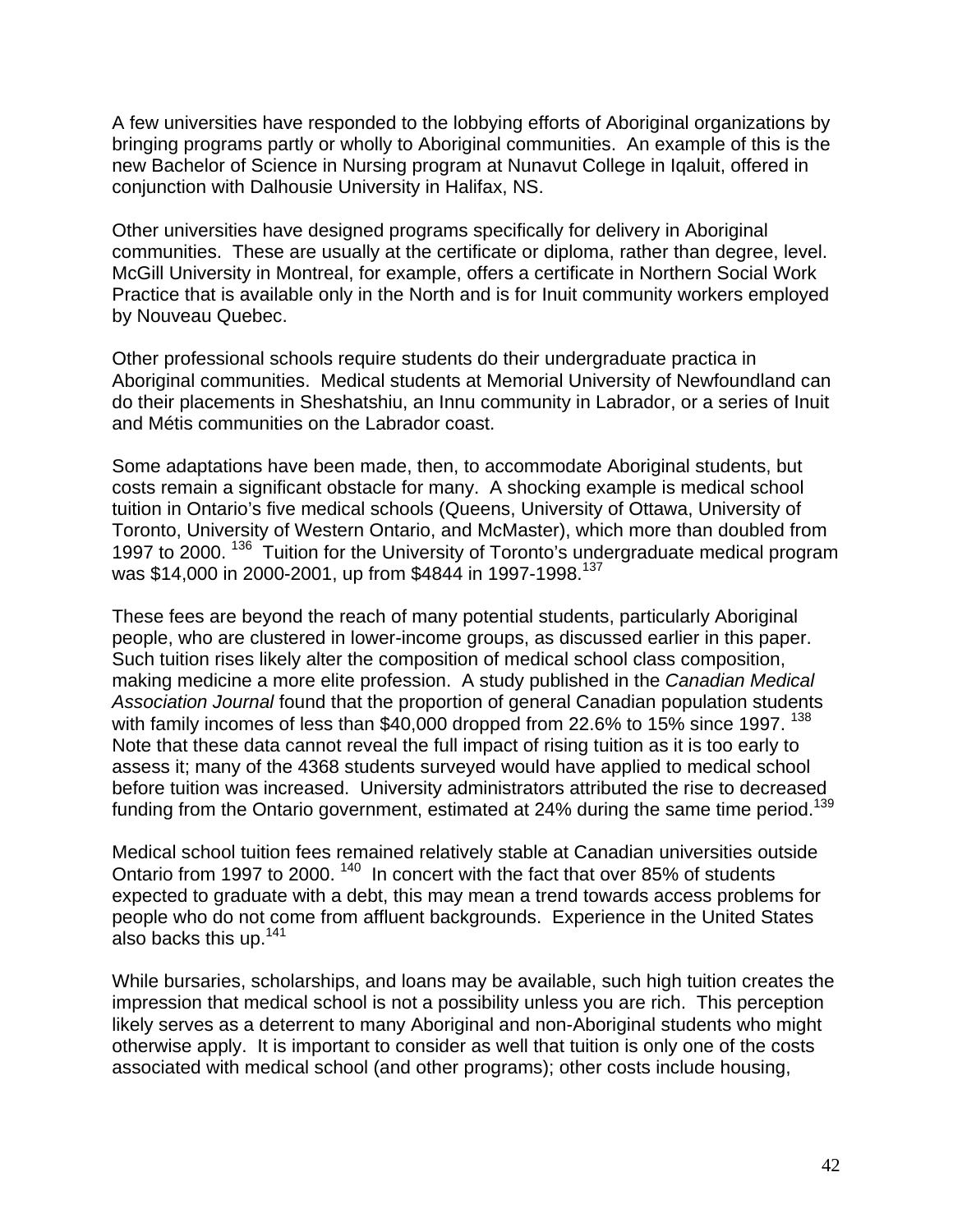books, lab coats and instruments, student union fees, and travel home on school breaks and holidays.

Inuit post-secondary students living in Nunavut and the NWT are provided government financial grants, while Inuit living in southern Canada need to apply to the student financial assistance programs of their province.

In the publication "*Aboriginal People in Manitoba*", (2000), it states the following: 'Only 33.7% of Aboriginal youth have completed high school. Another 53.9% have some high school, whether or not they are still attending school. Only among those aged 50 and over are lower high school completion rates seen (22.4%). The low rate of high school completion among Aboriginal adults is cause for concern. Of course, many noncompleters are still in school or will return as adults to complete Grade Twelve or equivalent.

Statistics show that 44.7% of Métis aged 15-29 have completed high school, compared to 62.7% of non-Aboriginal youth. Among Status Indian youth, 36.1% off reserve and 25.2% on reserve have completed high school. In Winnipeg, 35.7% of Status Indian youth and 47.8% of Métis youth have completed high school. Overall, 38.2% of Aboriginal adults aged 15 and over had completed Grade Twelve at the time of the 1996 Census, compared to 61.2% of the non-Aboriginal population. This is up from 33.3% in the 1991 Census. Adults aged 30-49 are most likely to have completed high school. Within this age group, a majority of both Métis and Status Indians off reserve have completed, as well as about 40% of Status Indians on reserve.

Of Aboriginal people who have completed high school, large numbers have pursued post secondary education or training of some sort. For example, 23.5% of all Métis aged 40-49 had completed some sort of non-university training, as had 19.2% of all status Indians aged 40-49. For both groups, by the age of 40 a large majority of high school graduates had some post secondary training/education, of which more than half had completed a certificate or degree.

Only 7.7% of Aboriginal people aged 15 and over have their high school certificate and no further post secondary. There appear to be two entirely different educational trajectories for Aboriginal people-about half do not complete high school, and another group, almost as large, pursues post secondary education/training. The large gulf between the two groups means that moving a person from the first to the second group may require a series of education and training "interventions".

Aboriginal graduates who pursue post-secondary education are more likely to attend community colleges or other non-university education or training, relative to the non-Aboriginal population. While non-Aboriginal people are as likely to pursue university as non-university post secondary (24.6% vs. 25.0%), Aboriginal people are twice as likely to pursue non-university post-secondary-23.2% vs. 11.0% for the Métis, and 18.1% vs. 10.2% for First Nations.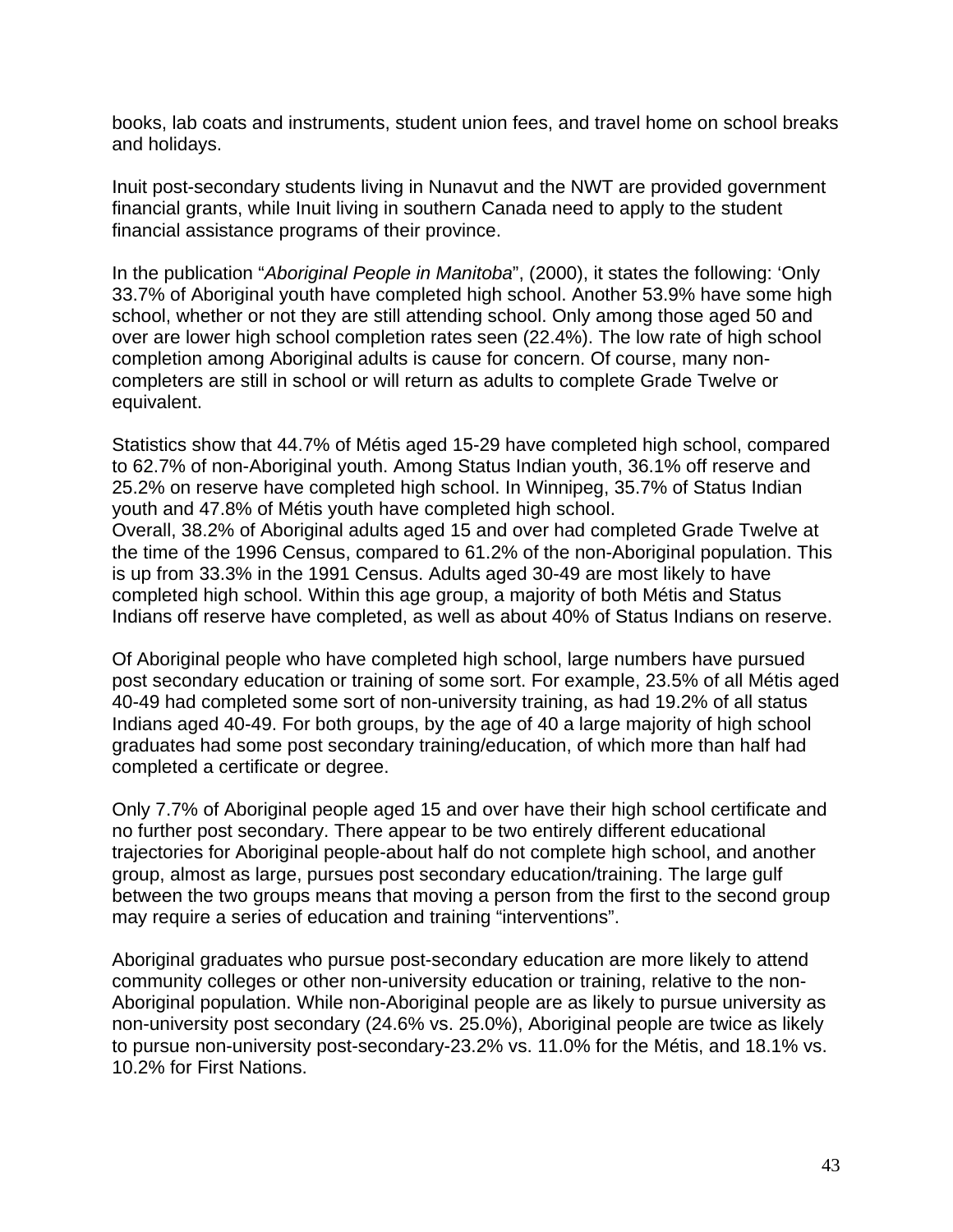Aboriginal attendance and completion rates for non-university post-secondary approach non-Aboriginal rates, especially among Métis and off reserve Status Indians. Of adults aged 15 and over, 19.9% of non-Aboriginal people have completed, compared with 17% of Métis, 14.5% of off-reserve Status, and 10.5% of on-reserve Status. These patterns are consistent among age groups, suggesting little recent change in trends:

| Age        | Non-<br><b>Aboriginal</b> | <b>Métis</b> | <b>Status</b><br>Off-<br><b>Reserve</b> | <b>Status</b><br>$on-$<br><b>Reserve</b> | <b>All</b><br><b>Aboriginal</b> |
|------------|---------------------------|--------------|-----------------------------------------|------------------------------------------|---------------------------------|
| $15 - 29$  | 13.0                      | 11.2         | 9.9                                     | 6.2                                      | 8.9                             |
| 30-39      | 26.1                      | 24.6         | 19.8                                    | 17.2                                     | 20.7                            |
| 40-49      | 25.4                      | 23.5         | 21.2                                    | 17.6                                     | 20.9                            |
| <b>All</b> | 19.9                      | 17.0         | 14.5                                    | 10.5                                     | 13.9                            |

Note that a Status Indian on Reserve aged 15-29 has about half the non-Aboriginal chance of completing non-university post-secondary, but at age 40-49 has 70% the chance. This is due to higher educational participation among older Aboriginal people. For the same reason, lower completion rates among Aboriginal youth aged 15-29 do not necessarily suggests a deteriorating trend. Many will complete their schooling later in life.

By contrast, far fewer Manitoba Aboriginal people attend university, and fewer still complete. Only 2.9% of Aboriginal people in Manitoba aged 15 and over have completed a university degree and only 1.8% on reserve, compared to 12.6% of the non-Aboriginal population. This represents about 1,100 Status Indian, 1,000 Métis, and 100 non-Status Indian university graduates in the province. According to 1996 Census figures, both the number and proportion of Aboriginal university graduates had declined since 1991, but this is due to the change in the definition of "Aboriginal" Note: "In 1991, 3.2% of Aboriginal-origin people aged 15 and over had completed a university degree, compared to 2.9% of Aboriginal-identity people in 1996. In 1991, there were reported to be 2,035 Aboriginal graduates, compared to 2.9% times 79,410=2,300 in 1996. As there have been several hundred Aboriginal university graduations since 1991, again this demonstrates the danger of comparing 1991 and 1996 Census figures."

By contrast, seven percent of Aboriginal people aged 25-34 in Saskatchewan have completed a university degree, the highest rate west of New Brunswick. This has been attributed to the "long term presence of Aboriginally-oriented institutions of higher learning in that province" (note: Kaufman, Thomas & Associates, in association with Mendelson and Associates, "Report on Métis and Off-Reserve Aboriginal Issues," 2000,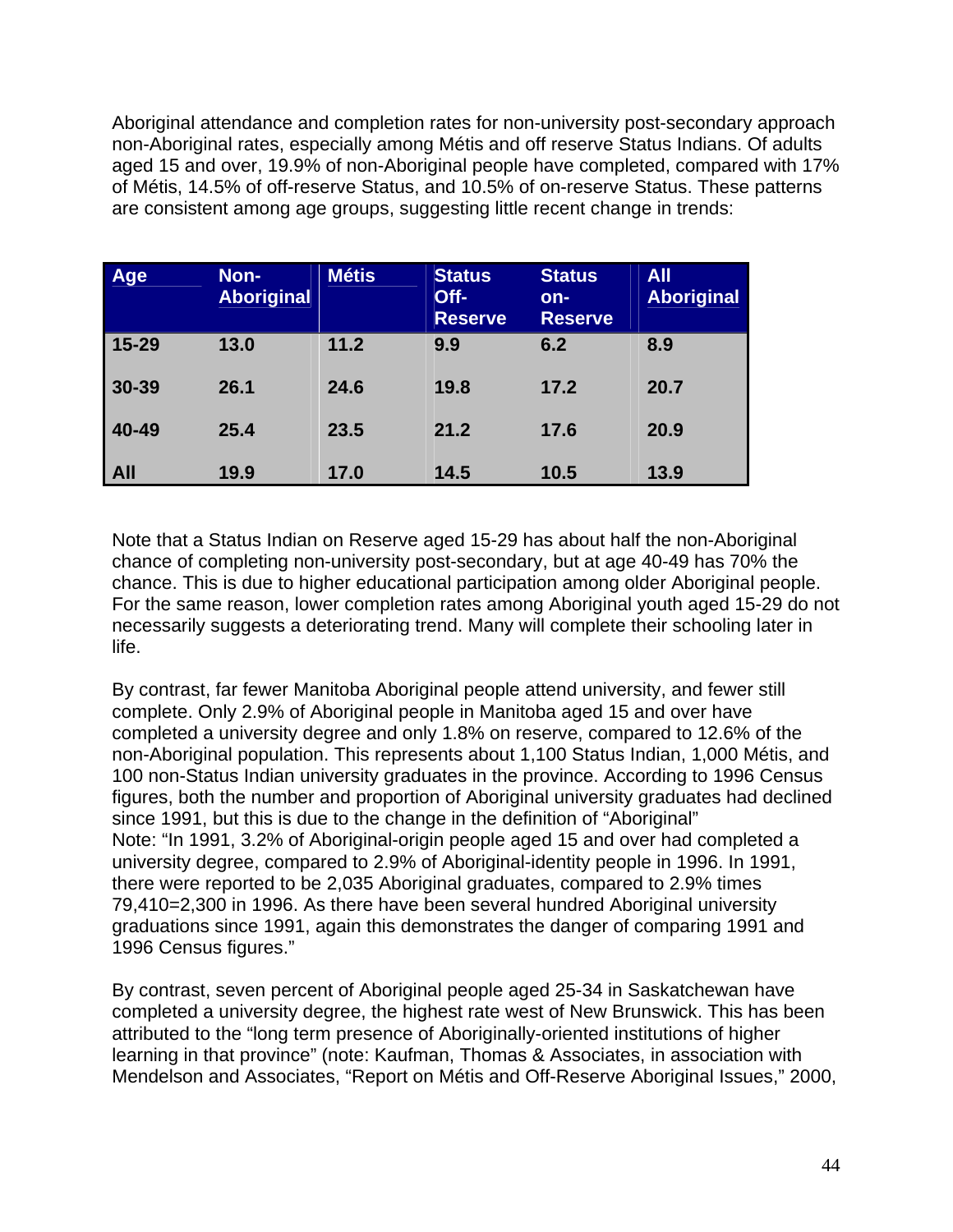p. 12) The Manitoba rate, 3%, is similar to rates in Quebec, Ontario, Alberta and British Columbia.

The majority of Aboriginal university graduates are female. Of Aboriginal women 15 and over, 3.7% have completed a university degree, compared to 2.1% of Aboriginal men. In Winnipeg, 4.9% of Aboriginal women have completed a degree, and a higher proportion of women aged 30-49.

Note: Figure not available to author. For ALL Aboriginal people aged 15+ in Winnipeg, 4.3% had completed a degree, but for ages 30-39 this rises to 5.3%, and for ages 40- 49, 7.7%.

Non-Aboriginal people complete more years of education, and earlier, but more Aboriginal people continue their education later in life. Nationally, in the 25 to 34 age group, 12% of Aboriginal people were full-time students in 1996, compared to 6% of the non-Aboriginal population. For ages 35 to 44, the figures were 7% and 3% respectively. Nationally, 45% of Aboriginal students attending higher education are 25 years or older, compared to 14% of the general population.

Métis youth are more likely to complete a university degree by age 30 than are Status Indians (2.7% vs. 0.7%). However, Status Indians are more likely to attend or complete university during their lives-especially Status Indians residing off reserve. This is due to Band support for post-secondary education, funded through the federal Indian Affairs department, which is not available to Métis and non-Status Indians.

| Age        | Non-<br><b>Aboriginal</b> | <b>Métis</b> | <b>Status Off-</b><br><b>Reserve</b> | <b>Status On-</b><br><b>Reserve</b> | <b>All</b><br><b>Aboriginal</b> |
|------------|---------------------------|--------------|--------------------------------------|-------------------------------------|---------------------------------|
| $15 - 29$  | 30.0                      | 1.2          | 10.2                                 | 5.0                                 | 8.5                             |
| 30-39      | 29.7                      | 2.8          | 18.2                                 | 12.6                                | 14.5                            |
| 40-49      | 30.4                      | 2.6          | 20.0                                 | 15.0                                | 15.3                            |
| <b>ALL</b> | 24.6                      | 1.0          | 13.5                                 | 7.8                                 | 10.6                            |

Note: See Chart. For most socio-economic statistics, if you set up a chart with columns in this order, the figures will rise or fall from left to right, with Métis falling between non-Aboriginal and Status. The higher university enrolment among Status Indians than Métis is extremely unusual, particularly given that more Métis have completed high school, which is a prerequisite".

#### **Points to Consider:**

- Financial concerns constitute a barrier to the post-secondary education of Aboriginal Peoples
- Costs are higher for all people from remote locations, and Métis and non-status Indians have difficulty accessing financial assistance.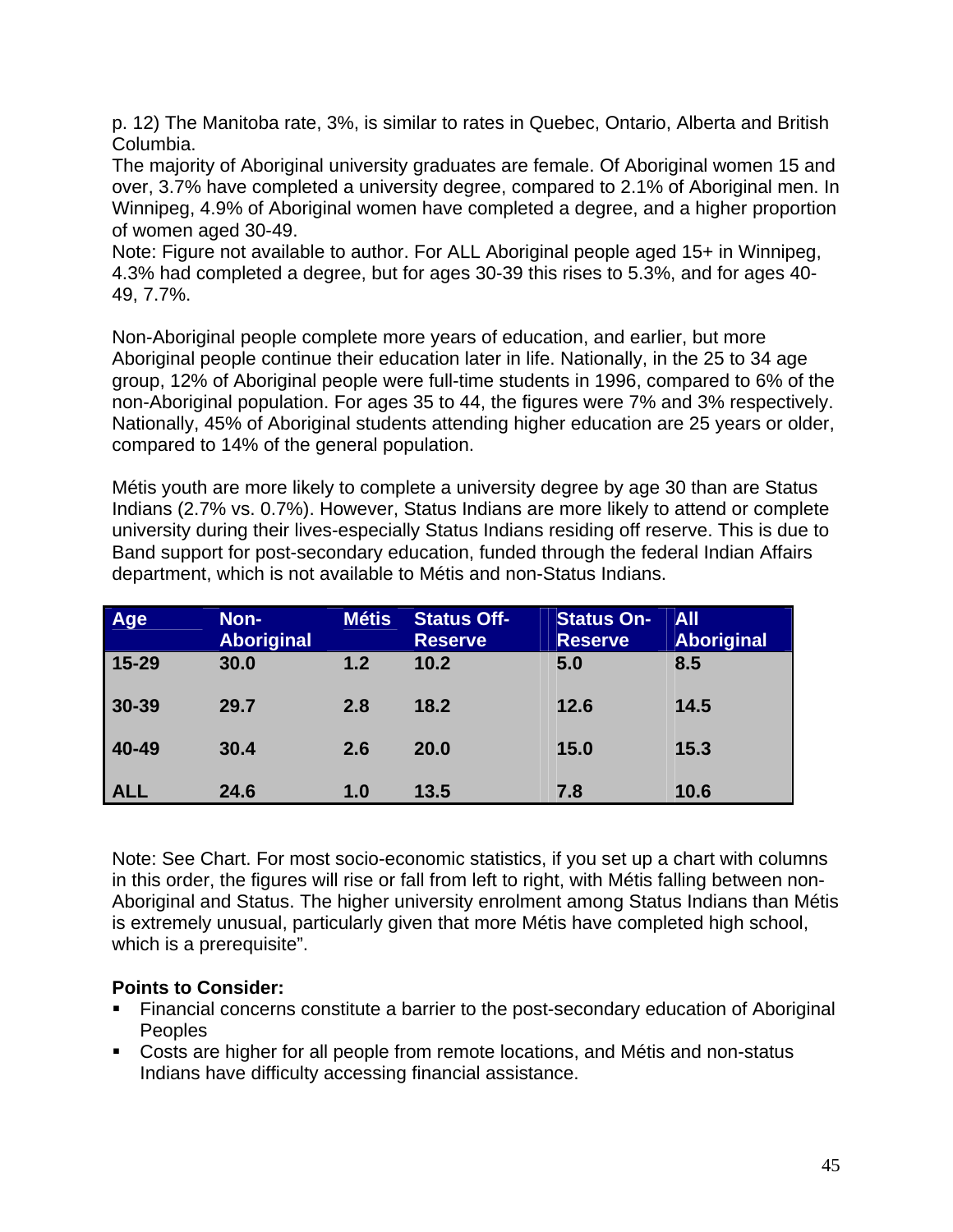# **SECTION 8 ABORIGINAL RECRUITMENT STRATEGIES IN UNIVERSITIES**

Universities are the focus of this section, given the dire shortage of Aboriginal health professionals, such as nurses, physicians, etc. identified by the Royal Commission on Aboriginal Peoples. In addition, this is where the greatest challenges lie. Designated seats and altered admission requirements are among the Aboriginal recruitment initiatives adopted by universities, as shall be shown. University administrators have a great deal of power in post-secondary education. In most universities, a dean of medicine, for example, can basically veto proposed policies – or give them the green light.

For their part, colleges do not have designated seats; instead, they tend to implement Aboriginal-focused programs. One example is the Native Child and Family Worker program offered by Sault College of Applied Arts and Technology in Sault St. Marie, Ontario. Another is the Aboriginal Community Development program at Assiniboine College in Brandon, Manitoba. Like many Canadian universities, some colleges have support services for Aboriginal students, including Aboriginal liaison officers, Native Centres, etc.

# **Designated Seats**

Both the Royal Commission on Aboriginal Peoples and the National Task Force on Recruitment and Retention Strategies<sup>142</sup>recommended that universities establish admission and retention targets for Aboriginal students. These are often referred to as designated seats. However, few Canadian universities offer designated seats to Aboriginal students. According to written admission policies of schools of nursing, for example, only the University of Alberta sets aside seats for Aboriginal people: three per year. In 1996, the Saskatchewan Institute of Science and Technology (SIAST) and the College of Nursing formed a collaborative program, which is called the Nursing Education Program of Saskatchewan (NEPS). NAPN has two offices - one at the University of Saskatchewan and one at Kelsey Institute; both are located in Saskatoon. The Nursing Education Program of Saskatchewan (NEPS) is a four-year degree program that can be taken at either Saskatoon or Regina (Wascana Institute). Graduates of the four-year program may apply for licensure with the Saskatchewan Registered Nurses Association (SRNA) and/or the Registered Psychiatric Nurses' Association (RPNAS). After the third year of the program, students may choose to leave the program with a diploma and apply to register with the RPNAS. For Aboriginal people who want to become physicians, there are four seats at Queens University, three seats at the University of Saskatchewan, two at the University of Alberta, and six at the University of British Columbia.

In the College of Dentistry at the University of Saskatchewan, there is a separate category in which three first-year spaces are reserved for persons of Aboriginal descent. Applicants must meet the minimum admissions requirements - an overall academic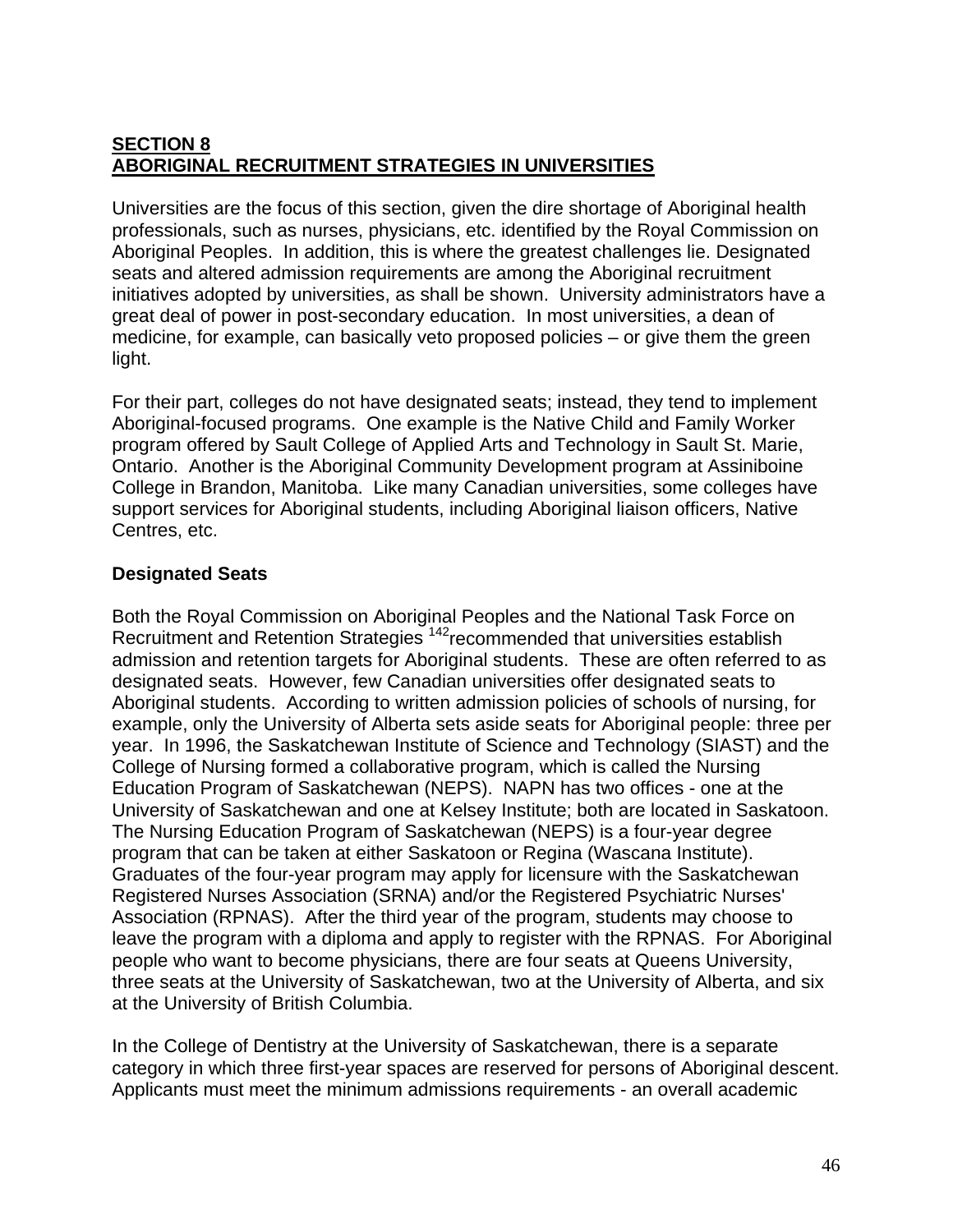average of 74% or greater on the two best years and an average of 70% or greater in the required pre-dentistry courses. Applicants must achieve an acceptable rating on the interview and successfully complete the Dental Aptitude Test (DAT).

Further east, preferences rather than designated seats are more common. The Faculty of Medicine at the University of Ottawa, for example, prioritizes Franco-Ontarians, Aboriginals, residents of under-served areas, and three other groups in that order. The University of Manitoba has a Special Consideration category, which also includes members of the Armed Forces and people already working in health professions. In 2001, eight out of 35 applicants to the Special Consideration category were accepted to the program.

It has often been said that the hardest part of medical school is getting in. Accordingly, a Working Group based at the Six Nations reserve near Brantford, Ontario is striving to increase the number of designated seats in Ontario medical schools. According to the National Task Force on Recruitment and Retention, designated seats can increase the number of health professionals; accordingly the task force recommended that nursing schools set aside 12% of their seats for Aboriginal students.<sup>143</sup>

Until the proportion of designated seats is as high as 12%, Aboriginal students may find themselves a tiny majority in professional schools. This may be problematic because:

- It has been shown that peer support enhances the success of Aboriginal nursing students
- **High attrition rates correlate to lack of affiliation**
- Informal support can be just as valuable as structured support.<sup>144</sup>

## **Aboriginal Student Centres and Liaison Officers**

Aboriginal Student Centres are relatively new to Canadian universities, most having been established during the 1990s. Two examples will be presented here. One, the First Nations House of Learning at the University of British Columbia (UBC) in Vancouver, operates out of a Longhouse built in 1993. The aim of the First Nations House of Learning is to make the UBC's vast resources more accessible to First Peoples and to improve the university's ability to meet Aboriginal students' needs. The House of Learning takes direction from First Nations communities in setting priorities and adopting approaches. It offers the following services to First Nations students:

- **Childcare**
- **Computer lab**
- **Resource library**
- Assistance with admissions
- Counseling
- **Student lounge cultural events.**

Another centre is located at the University College Cape Breton (UCCB) in Sydney, Nova Scotia, an institution with an Aboriginal student population that is almost entirely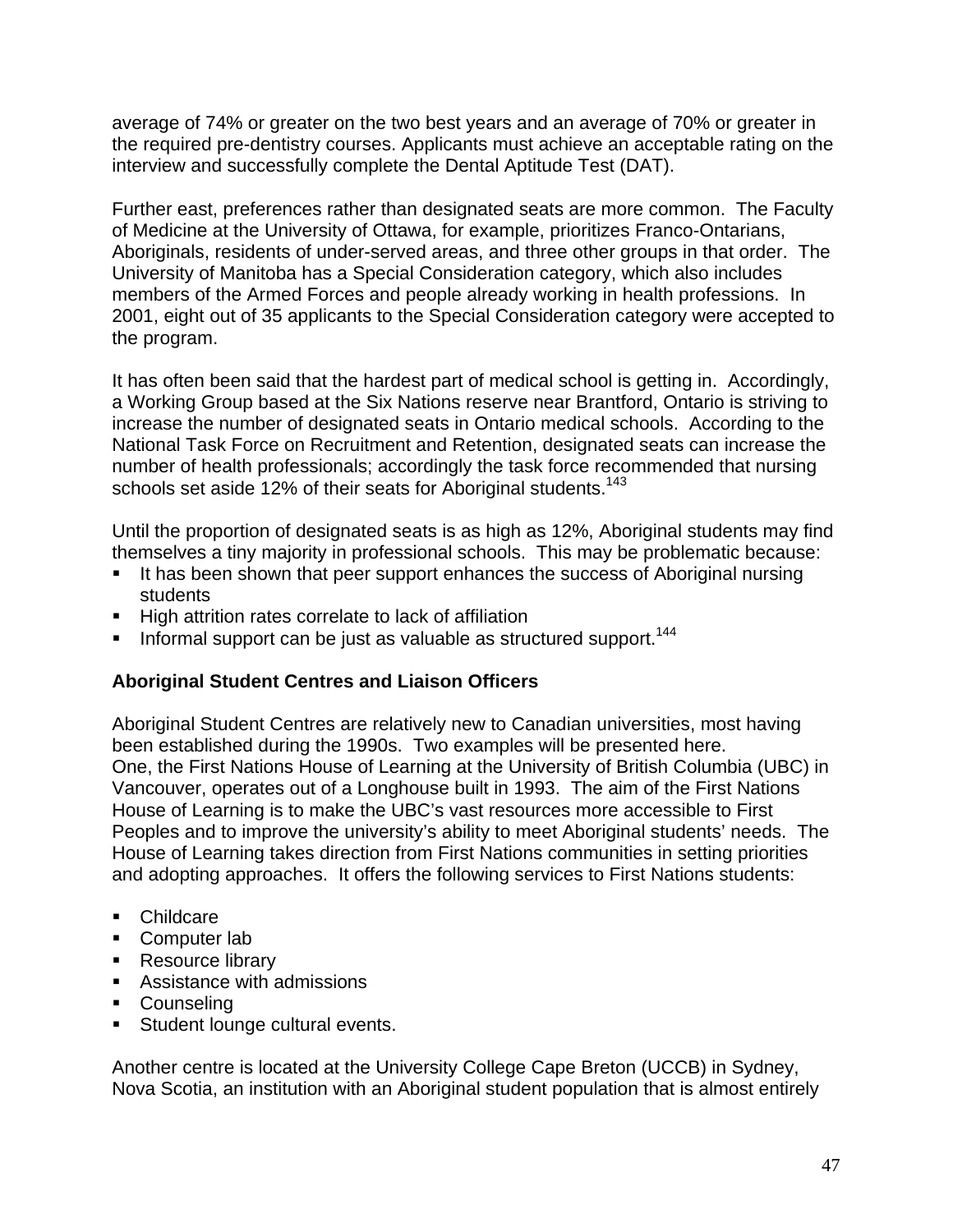Mi'Kmaq. UCCB provides a meeting place suitable for study, workshops, and seminars. In addition, UCCB has a Mi'Kmaq Student Advisor who is a source of information for students as well as a contact for students, counselors, Mi'Kmaq organizations, government departments, and employers. The advisor also arranges tutoring for students upon request. Finally, a Mi'Kmaq Student Association hosts events, including an annual graduation banquet, and cultural festivals.

A growing number of universities and colleges across Canada have Aboriginal Liaison Officers – they may also be called Native Student Advisors or by other names. These staff members provide support, often emotional as well as academic, to Aboriginal students. There is, however, no uniformity from one institution to another in terms of responsibilities, reporting systems and levels of autonomy, qualifications, or employment status (some are temporary, others not). People holding these positions may or may not operate out of an on-campus Aboriginal centre, as they do at UCCB. A couple of examples may prove useful.

Whereas the University of Saskatchewan has a staff person function as both Aboriginal Liaison Officer and Counselor, York University in Toronto has chosen to hire an Aboriginal Counsellor on an eight-month contract who will report to the Vice President of Students and Alumni. An advertisement for this position states that the successful applicant will be paid \$45,000-\$50,000 and will carryout the following duties:

- Support and assist Aboriginal students to succeed in achieving their
- Goals at the University through the provision of culturally appropriate
- **Counseling services**
- Assist the University in general and the faculties and their various programs, to attract and retain Aboriginal students.
- **Provide culturally appropriate personal counseling**
- Advocate for Aboriginal students in accessing University services when required
- **Provide support and advice to the First Nations Aboriginal Students** association
- **EXEC** Liaise with the University's Counseling and Development Center
- Liaise with other University services such as Financial aid, Academic skills, Centre for human rights
- **Provide advice, counselling and referrals to undergraduate and graduate**
- Aboriginal students enrolled in programs and courses at York University
- Facilitate access to post secondary education for Aboriginal students by assisting in recruitment and admissions
- **Provide education on Aboriginal culture and services to non-Native students, staff** and faculty members at York University
- Assist in the establishment and development of the York Aboriginal Education Council. <sup>145</sup>

York's hiring of an Aboriginal counsellor is a step in the right direction, given that research shows Aboriginal students benefit from such support during their academic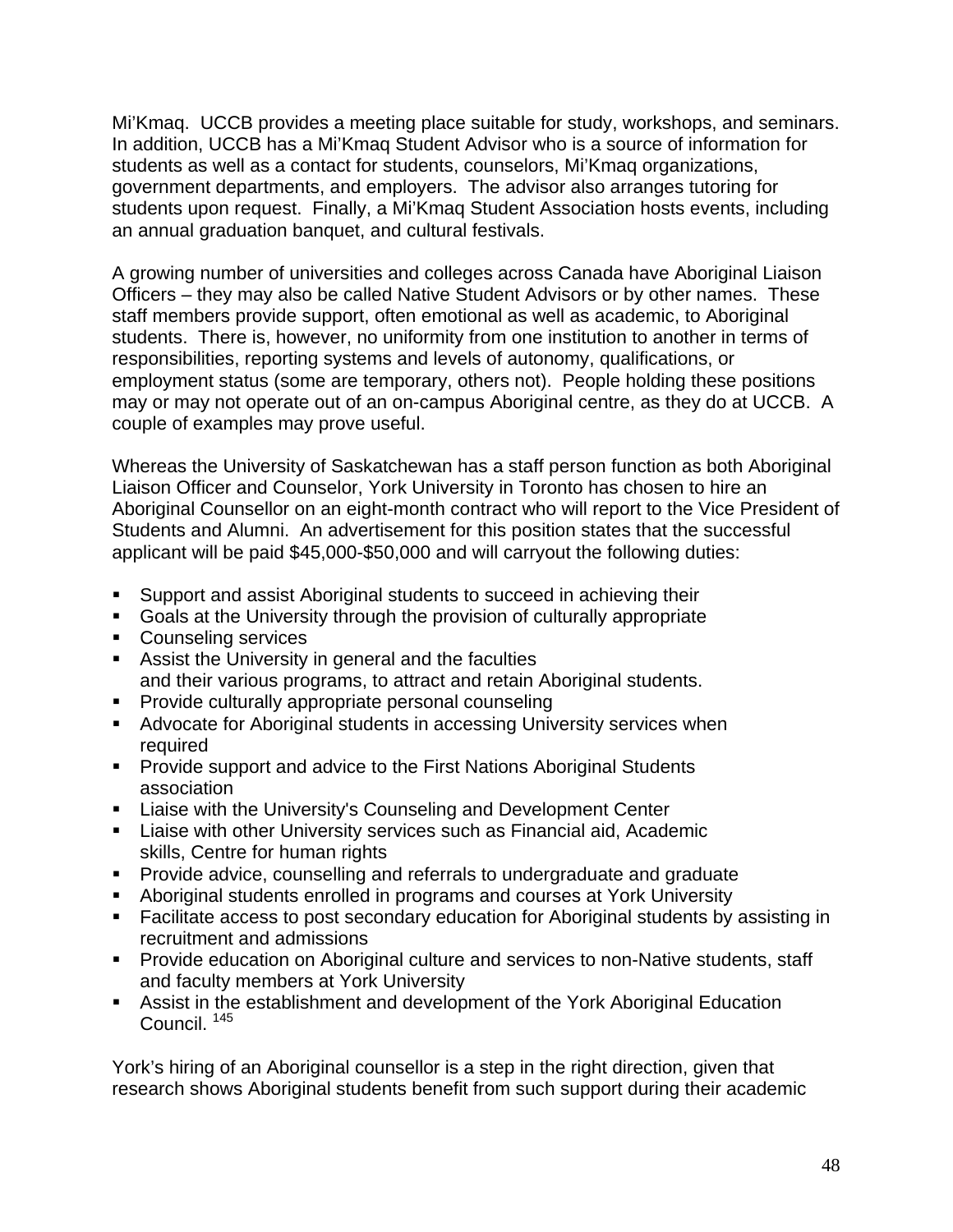careers. The position comes with many differing responsibilities that are, presumably, be carried out during an eight month period. However, there is no indication in the advertisement of whether the position will continue beyond the eight-month contract period.

Further north, Algoma University College (AUC) in Sault. Ste. Marie, Ontario is seeking to hire a Native Outreach Officer, also for eight months (the duration of the regular academic year) but with the possibility of renewal dependent on funding. This position is more specific as duties are restricted to planning, organizing, and participating in the recruitment of Aboriginal students to the university. The successful candidate will function as an External Relations team member as well as work directly with Aboriginal Programs and Services. He or she will travel extensively, establishing connections with Native Education Counselors. The Native Outreach Officer will also have information gathering responsibilities.

AUC hopes to hire a person with a number of minimum qualifications, including:

- an undergraduate degree in related field
- 2-3 years relevant experience
- a knowledge of Native culture and traditions (essential)
- a knowledge of a Native language (an asset)
- **familiarity with Algoma University College (preferred).**

AUC already has a Native Students Counsellor in place, carrying out such duties as organizing cultural events and services such as a peer support program. The Native Students Counsellor operates out of the Shingwauk Aboriginal Student Centre. Given the level of support many Aboriginal students require, it is important to divide recruitment activities from support activities, as AUC has done.

In general, those universities and colleges with large surrounding Aboriginal populations, such as AUC, are further ahead in developing specialized services for Aboriginal students. This is true whether or not they have academic initiatives such as designated seats. This may be due to pressure from Aboriginal communities and/or a desire on the institutions' part to access a significant pool of potential students.

An example is Nipissing University in North Bay, Ontario, which is located near the five communities that make up the Nipissing First Nation: Duchesnay, Jackopoint, Yelleck, Beaucage Park, and Garden Village. Nipissing University has a student lounge (*Nei kei nah*: "our home" in Cree) and culturally appropriate Aboriginal support through the Student Affairs team. According to material from the university: "(their) goal is to advance Aboriginal student success and to enrich the academic experience of all Nipissing students". <sup>146</sup>

Nunavut Arctic college in Iqaluit has a permanent Inuit counselor (currently two); Memorial University in Newfoundland has a Native Liaison Office which works in cooperation with the Labrador Inuit Association to assist Aboriginal students; Yukon college in Whitehorse has a First Nations Student Centre and a Learning Assistance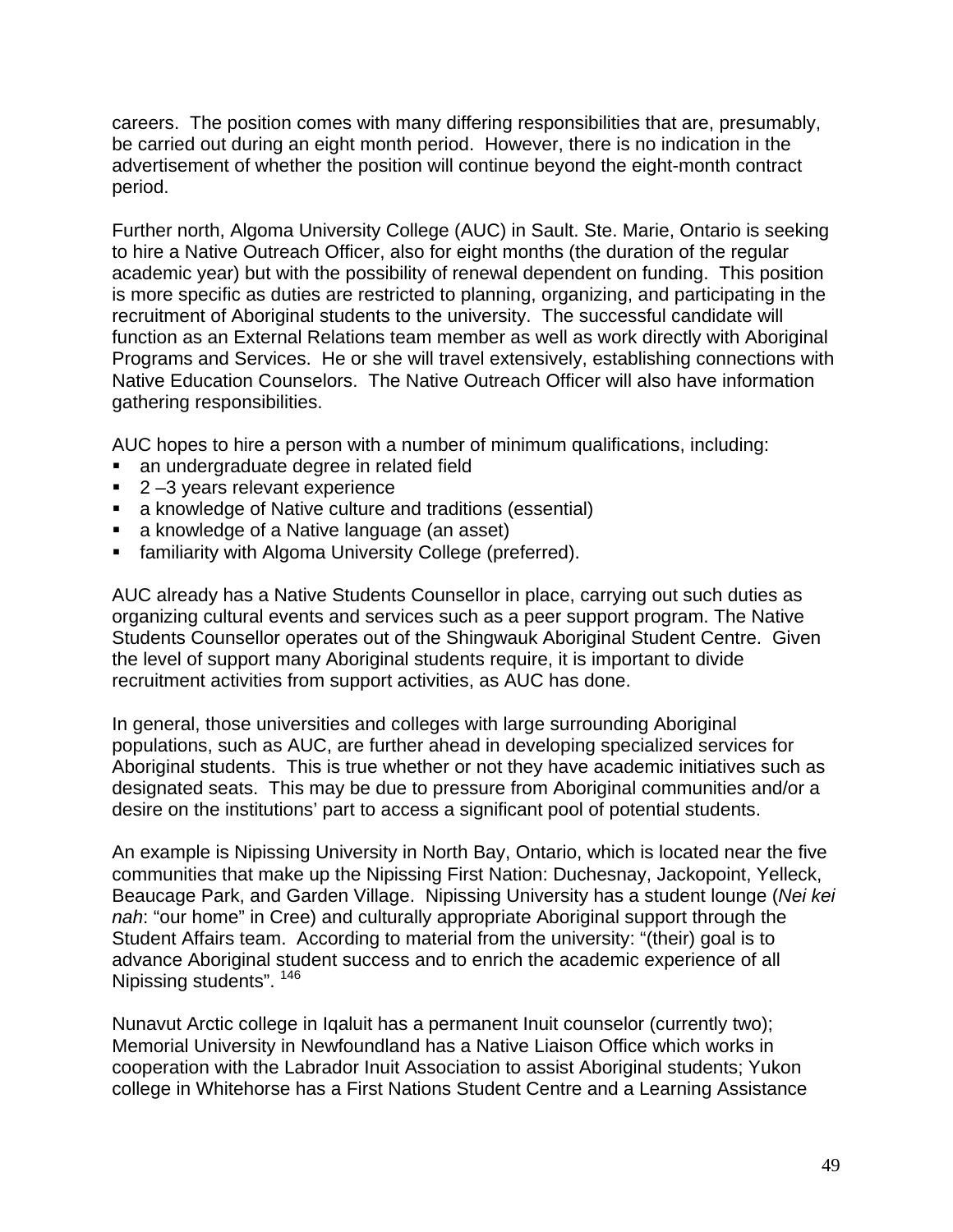Centre; Aurora college, oriented to Aboriginal students, provides counseling and learning assistance.

The Royal Commission on Aboriginal Peoples found that if they are to succeed in professional education programs, Aboriginal people require:

- Adequate financial support
- Academic support
- **Personal and family support**
- Professional support from a core group of Aboriginal students.<sup>147</sup>

Aboriginal student centers and support services go some way toward meeting some of these needs, specifically academic, personal and professional support. Currently, most universities and many colleges have such services. However, as shown, there are no national standards that would make them mandatory, and education is the responsibility of the provinces, not the federal government.

### **Introductory Programs for Aboriginal High School Students**

Some post-secondary institutions have developed initiatives aimed at Aboriginal high school students. The Saskatchewan Indian Federated College recognizes that First Nations youth require an avenue in which to explore a variety of health careers in an atmosphere of pride, belonging, and acceptance. Thus, SIFC's Health Careers, Math and Science Summer Camp give them the opportunity to begin planning early for their post-secondary career. Its objectives include:

- To motivate youth to explore careers in health professions
- To lower apprehensions about science and math learning in general
- To ease the transition between community and university environments
- To expose youth to a variety of Aboriginal First Nations role models and accomplishments in the areas of health, math, and sciences
- To introduce the value of holistic traditional teachings in contemporary settings
- To foster confidence in students who have a desire to choose a career in health, math and science professions.

The Traditional First Nations component includes:

- **First Nations Elders and Traditional Knowledge Keepers**
- **E** Medicine Plant Walks and Cultural Knowledge Teachings

The Math and Science component includes:

- **Mathemathics**
- **Pure and Applied Sciences**

Also included in the camp are:

- **Health careers exploration and planning**
- **Community involvement component**
- **Physical health and recreation activities.**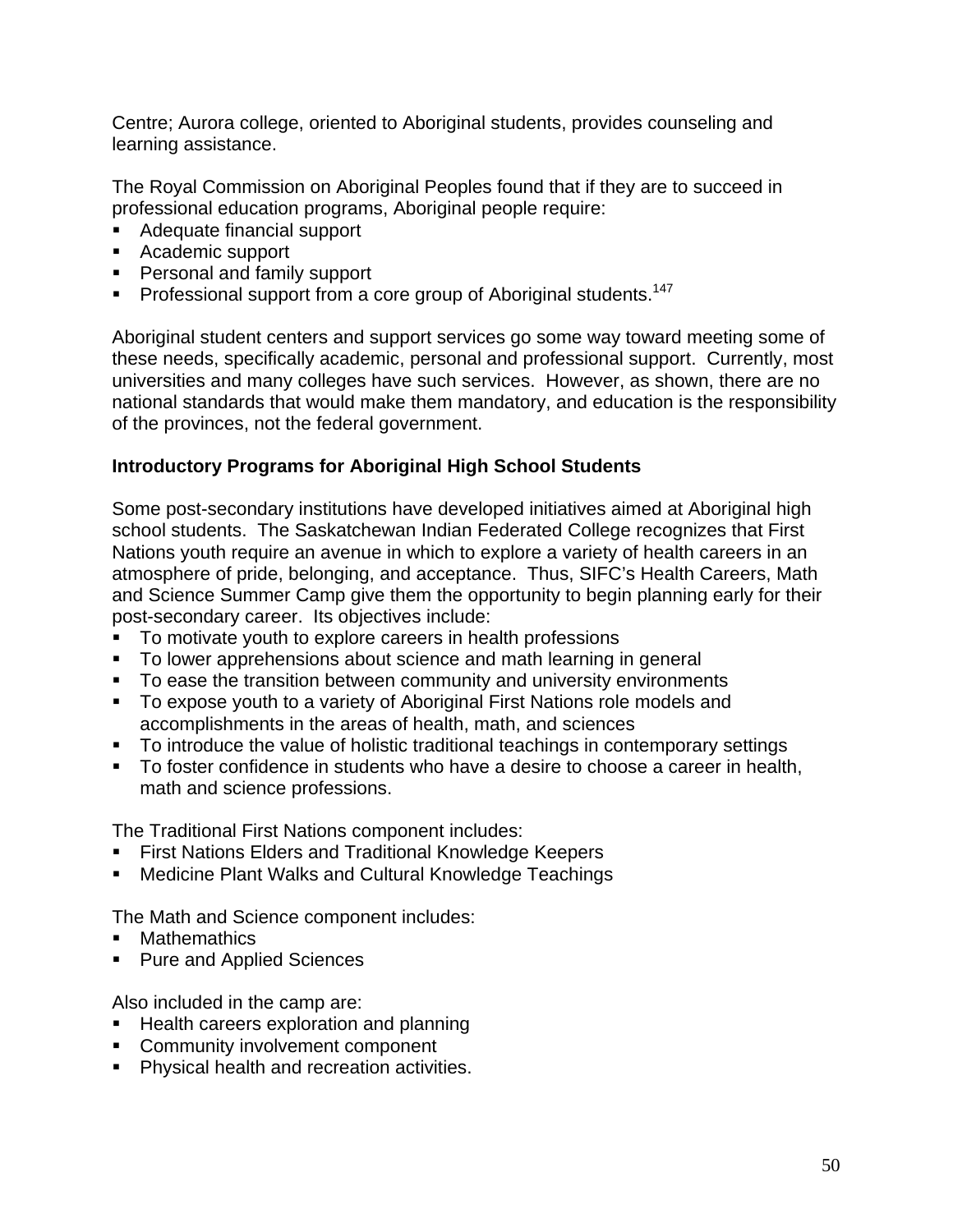Students are selected on the basis of their desire to live a healthy lifestyle as well as learn about health and science careers. Ninety students – three camp sections over 14 days – attend each summer; most are from Saskatchewan First Nations but up to two First Nations participants will be selected from each of the other provinces.

Accommodations and meals are provided while transportation to and from the University of Regina are the responsibility of the student's band, sponsor or recommending educational institution. Thus, there is little to no cost for individual students.

Another successful program is based in the United States. Established in 1973, Indians into Medicine (INMED) is a well-known educational program offered by the University of North Dakota in the U.S. It provides academic, personal, and financial support to Native American (i.e. First Nations) students pursuing health careers. INMED is highly successful; a full 20% of the Native American physicians in the U.S. are graduates of this program. Besides medicine, participants may study clinical psychology, nursing, etc.

The summer enrichment program component of INMED targets students at the junior high, high school, and undergraduate levels. It is one of very few programs that recognize and act on the need to reach Aboriginal students when they are as young as eleven years old. This is one of the central strengths of INMED.

Young students get assistance with math and science skills through the summer enrichment program and they are also given information on health sciences and health careers. Just as importantly, they also participate in cultural activities, including field trips, powwows, and Aboriginal awareness workshops. In this way, the disconnect between their lives as Native Americans and their potential as health professionals is bridged. The participation of Aboriginal role models contradicts prevailing images such as the nurse as a white, blonde woman. About 100 students participate each summer. (For INMED's contact information, see Listings Section 2 [Special Projects and Programs]).

## **Supportive Environments**

The National Task Force on Recruitment and Retention Strategies focused its efforts on nursing, one of the areas of concern of the Royal Commission on Aboriginal Peoples. The task force concluded that supportive environments are both necessary and effective to increase the number of Aboriginal nurses. Some related evidence bears this out. For instance, only one of the six minority students in a physician's assistant program in the U.S. who dropped out or were asked to withdraw did so for academic reasons alone. The others left because of social or personal problems. The other phenomenon of successful students sabotaging themselves, i.e. students who have done well getting close to completion and suddenly developing attendance or personal problems that lead them to quit or being asked to withdraw.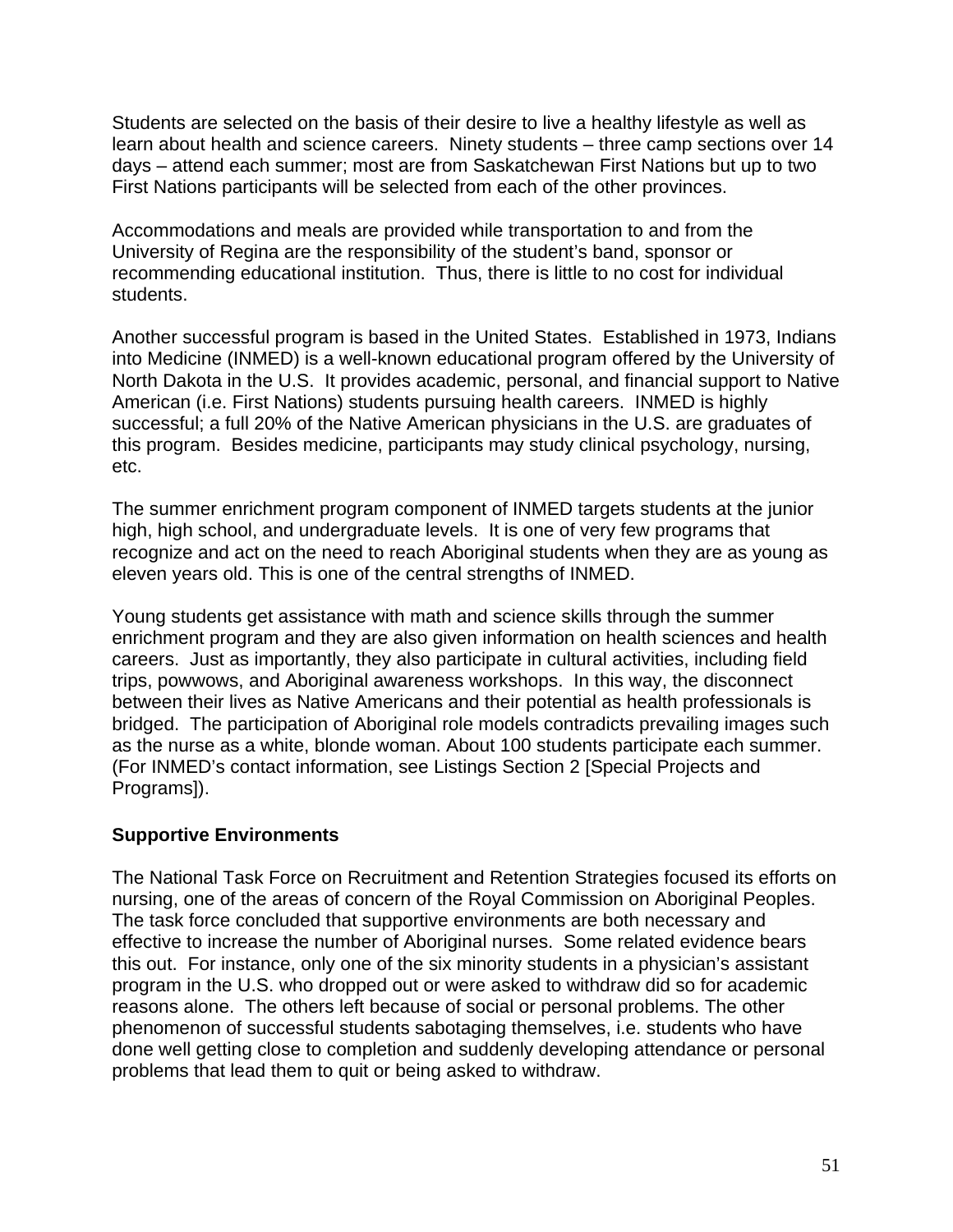Fortunately there are positive examples of supportive learning environments in Canada. The School of Nursing at Laurentian University in Sudbury, Ontario has never had an Aboriginal student drop out – although it has no designated seats. In Quebec, there is a strong partnership between the First Nations Centre and the nursing program at John Abbott College; this relationship is characterized by strong lines of communication that are absent in other institutions. Another example offered by the task force is the program at Norway House, Manitoba, a community-based education model. This program is valued throughout Northern Manitoba because it is not institutionalized and students are given a range of supports from the community, including food hampers when necessary.

These programs provide indicators of what is meant by supportive environments. In addition, there are studies that identified the academic and non-academic supports that Aboriginal students need. Dolberry analyzed an associate degree-nursing program for Aboriginal people in Montana, U.S.A., finding that the following factors were key to success:

- Students must be prepared academically in science, math, English and reading
- Students may need at least a year of specially designed courses to improve their skills
- Faculty mentors and peer mentors are a valuable source of support.  $148$

Another study from the U.S. – this one looking at a dietetics program – concluded that minority students are recruited and do well when the following educational program features are present:

- **Program flexibility, including additional time to complete their program**
- **Tutoring and mentoring services**
- Financial support
- $\blacksquare$  Outreach by minority graduates to grade schools. <sup>149</sup>

Although this study did not include Aboriginal students, minority (Black, Hispanic, etc.) students share some problems with Aboriginal students, as the Canadian task force pointed out.

## **Access Programs**

Over the past 30 years, many Canadian universities have developed access programs or transitional years programs for Aboriginal people (and other groups that have been historically disadvantaged in terms of participating in Canadian society). Such programs respond to the ongoing under-representation of Aboriginal people at Canadian universities. These programs follow the 'equality of condition' principle that states that access in itself is not sufficient but must be accompanied by other supports. 150

Some access programs are Aboriginal-specific, and a few are First Nations- or Inuitspecific. Yukon College, YK for example, has a First Nations-specific program while John Abbott College, QC offers a program designed for Inuit students. In other cases,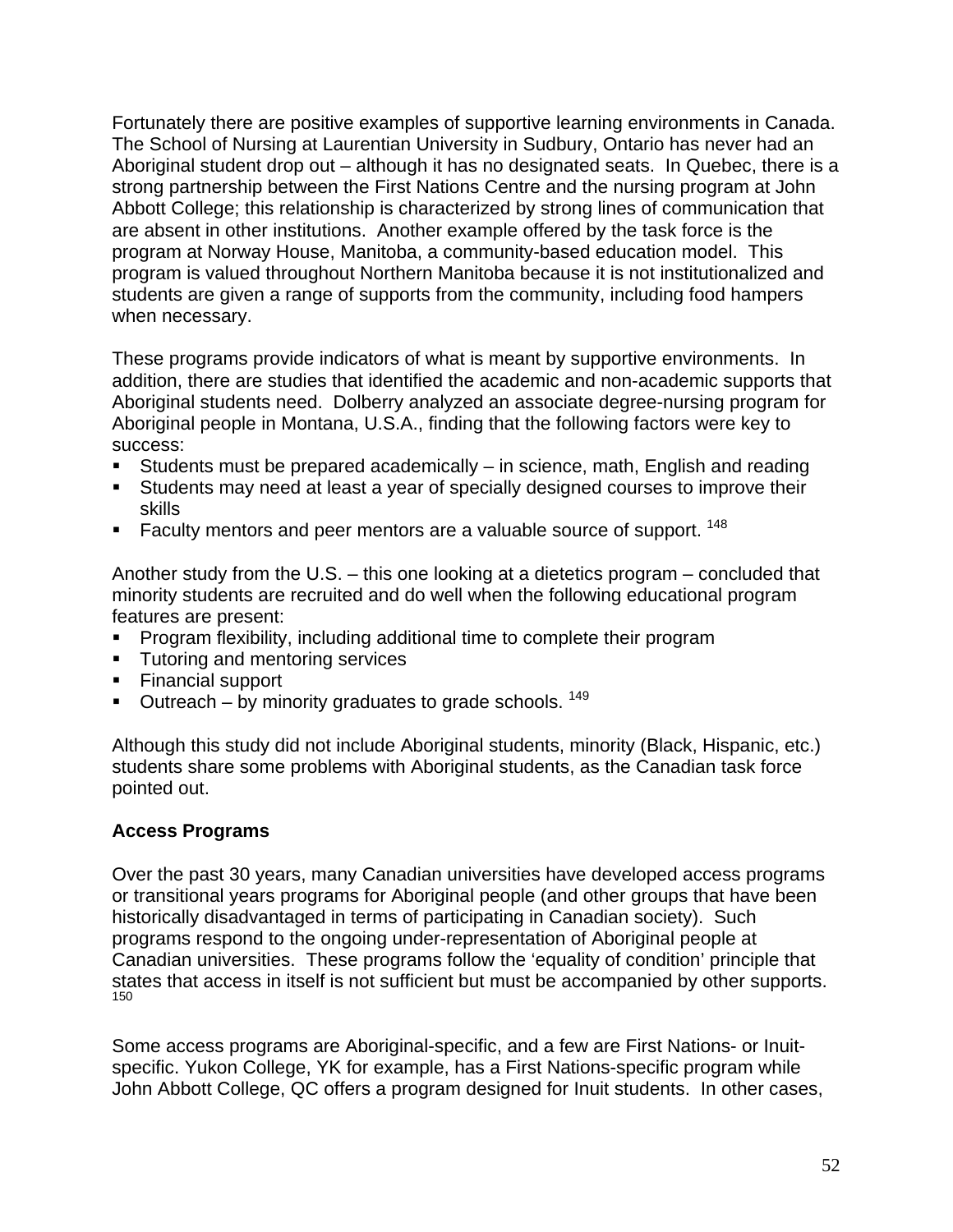these programs may be offered to Aboriginal as well as Black students, at Dalhousie University, NS and the University of Toronto, ON. The University of Manitoba targets people living in remote communities, while the access program at Lakehead University, ON is aimed at mature Aboriginal students.

Some transition programs are specific to health careers; the Health Careers Access Program at Nunavut Arctic College, NU is one such example. A few are aimed at members of a particular nation; the Elmitek (access program) at University College Cape Breton, NS is for Mi'Kmaq students who want to make the successful transition to university degree programs.

Access programs vary in duration. Although most are eight months (one university year), the University of Saskatchewan offers a six-week summer program to prepare Aboriginal students for university. Some program lengths may be adjusted for student needs and goals (e.g. to complete prerequisites for a further program of study).

Based on the consensus that Aboriginal students benefit from myriad supports, including those of a cultural nature, access programs do not focus exclusively on academic areas. They include at least some of the following elements:

- Peer support
- Role modeling
- Mentoring
- **Student counseling**
- **Career planning**
- **Aboriginal perspectives in curricula**
- **Courses on Aboriginal specific topics.**

One of the hurdles to initiating such a program is human rights legislation, which paradoxically, makes both positive and negative discrimination difficult. The University of Saskatchewan received full approval from the Saskatchewan Human Rights Commission before implementing its transition year program.

A suggestion from both the Royal Commission and the Task Force was that universities re-examine their entrance requirements. This has been done at the University of British Columbia. The process is that faculties and schools (like nursing, physical therapy, etc.) will consider for admission Aboriginal students who meet the university-wide academic minimum of 67% for first year programs. Applications are reviewed on an individual basis by the faculty and a representative of the First Nations House of Learning. Factors taken into account include: educational history, cultural knowledge, work experience, educational goals, and achievements that indicate an ability to succeed at university. Note that this program applies to Aboriginal students already in university, not those seeking to enter.

The University of Saskatchewan waived admission requirements for Aboriginal people in the late 1980s and did an evaluation in 1990. Their Affirmative Action Program also included a preparatory course, the involvement of Elders, individualized instruction, and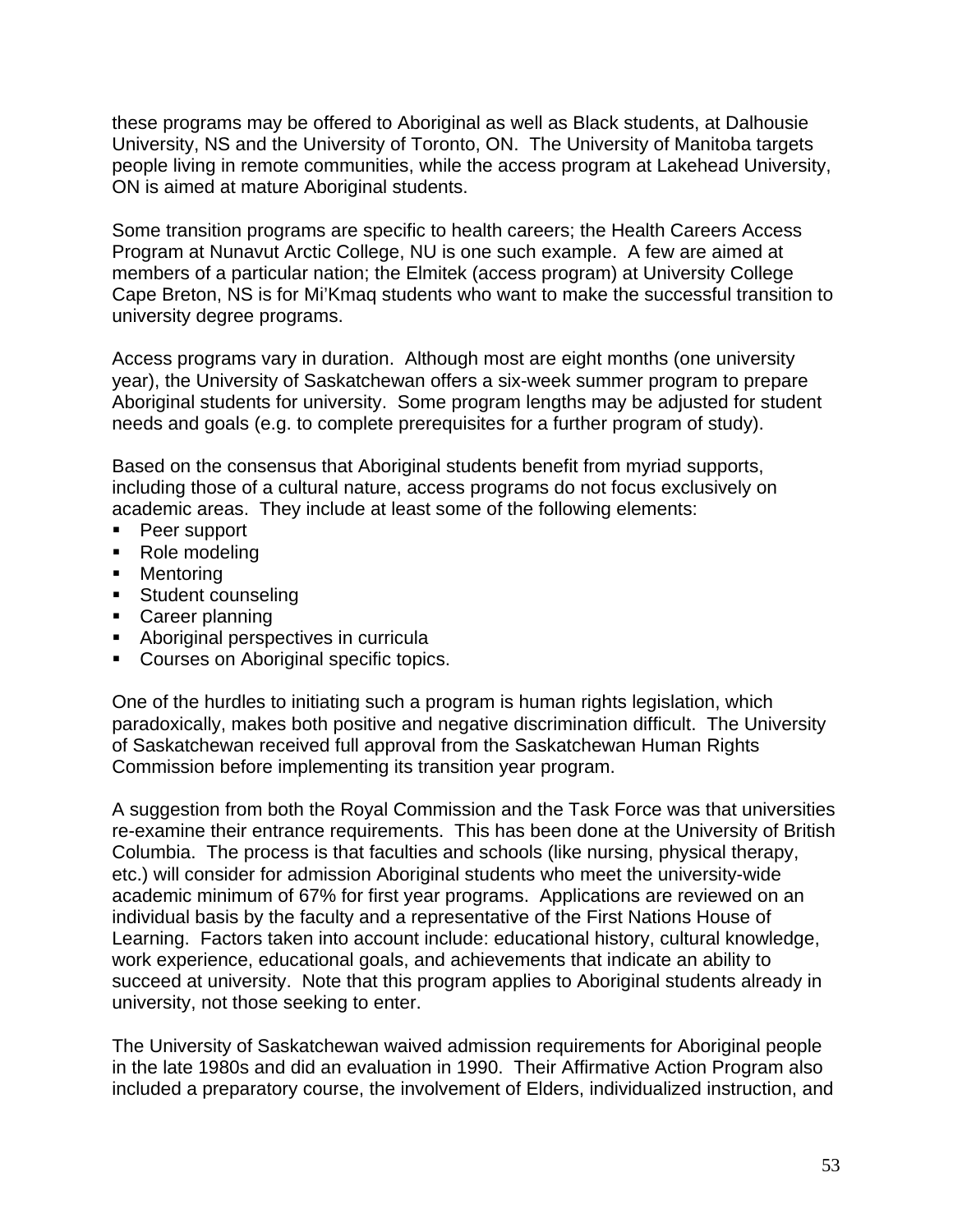other features. Fifty-two Aboriginal students were admitted to the program in 1987; by 1990, only 27 were still at university.<sup>151</sup> Evaluators concluded that: "...these success rates correspond with those of any students admitted …with a grade twelve average below quota requirements of almost 73 per cent". <sup>152</sup>

A 50% success rate in the case of the University of Saskatchewan is a good thing. But it is likely that, had the Aboriginal students been better prepared academically, their retention rate would have been higher. This points to the need for more effective education of Aboriginal people at the secondary school level and even before. University faculty, too, are concerned that the pool of Aboriginal people ready for university is relatively small. <sup>153</sup>

An evaluation carried out by researchers at the University of Manitoba concluded that that university's access program had a success rate of about 40%. <sup>154</sup> That is, 960 of the 2400 (mostly Aboriginal) students admitted to the program over its history graduated with a degree. <sup>155</sup> While this may seem like a low graduation rate, the evaluators concluded that it is not. They wrote: " …this was an unparalleled achievement for programs that were admitting students who did not meet normal entrance requirements". 156 Most encouraging was the fact that graduates had entered a wide range of professions, including engineering, nursing, and social work. As of 1994, 11 of Canada's 51 Aboriginal physicians and five of the country's Aboriginal dentists were University of Manitoba Access Program graduates. 157 The number of medical school graduates is striking, largely due to the fact that this program encourages admission of individuals of Aboriginal.

Even more interesting that this was the evaluator's comparison group; they collected demographic, education, income, and occupational data from 471 random applicants who were not admitted, and, as the reader will note below, did not meet a general profile of those participants who were admitted to the access program. The evaluators compared these data with the same information from program graduates, and generated a profile of the typical study participant. She was aged 25 or less, a single parent, an Indigenous person (First Nations, Métis or Inuit), and spoke English as her first language. She worked at one permanent job where she earned between \$25,000 and \$39,000 annually, and depended heavily upon her communications skills in her work:

*If this woman was accepted into the University of Manitoba Access Program, she is more likely than a non-accepted applicant to have had at least one parent complete a high school credential, and more likely to have finished the undergraduate degree program in which she was enrolled. She is unlike her non-accepted counterpart in that her degree was a necessary qualification for her current job. She has also done more than her non-accepted counterpart to continue to upgrade her skills and qualifications through continuing education programs. She is satisfied with her current job but less so with her income. 158*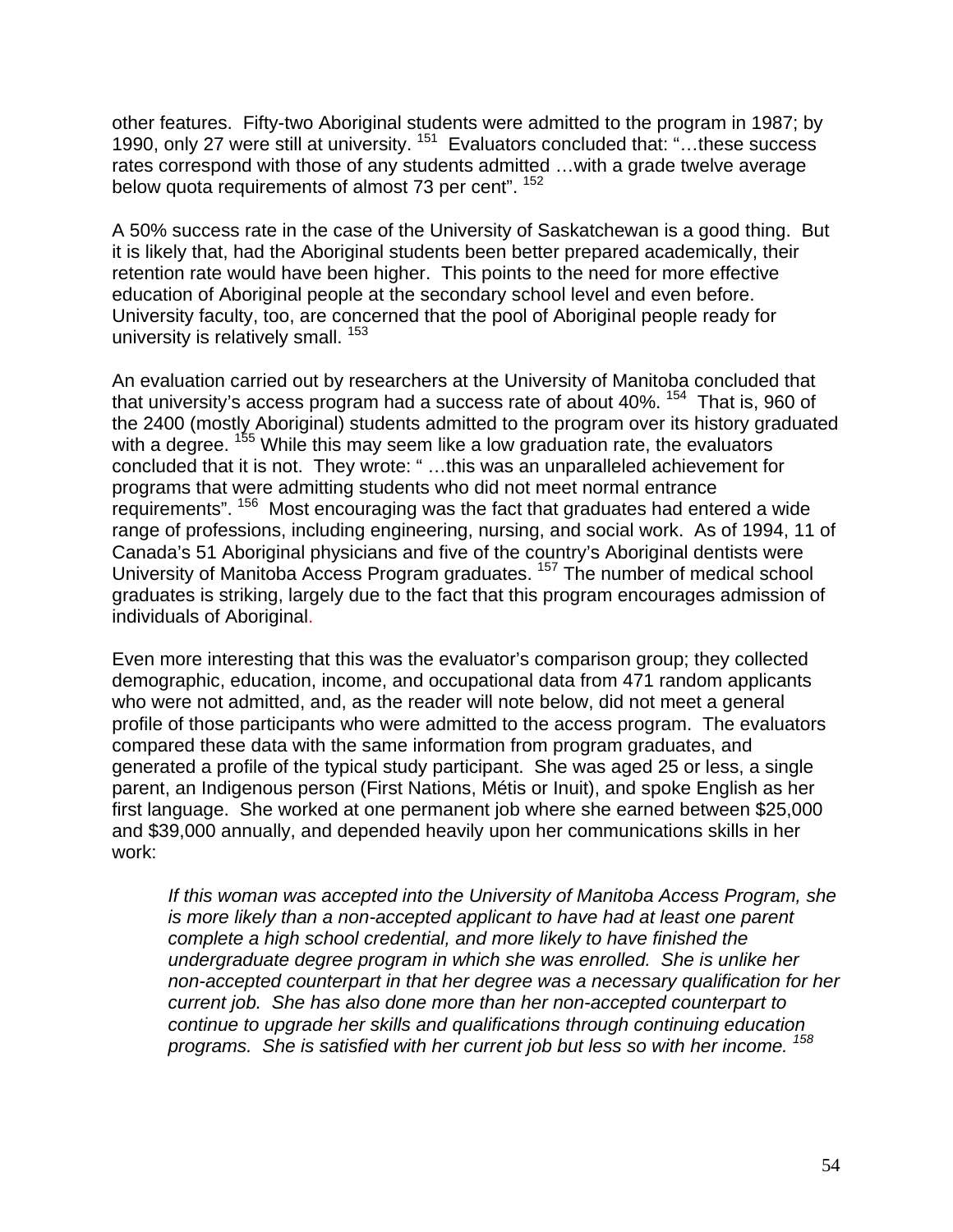Although the response rate to the study (22%) may be considered low by some standards, it was sufficient to allow for preliminary observations. The study found that accepted applicants accepted to the access program had higher post-secondary education completion rates (91 versus 78%).  $15\frac{3}{5}$  Through this and other findings, the evaluators concluded that access program supports were linked to improved employment opportunities and socioeconomic status.

Of significance in Nunavut, the study specifically refers to "she"; there are no men in the nursing program, with very few who have enrolled or graduated from the Teacher Education Program, very few male graduates in 11 years from the Social Work/Alcohol Drug Counsellor program and one male in the law program. Future efforts must be taken to promote health careers to men in a way that appeals to them.

Most importantly, they also noted that: "While additional support and education have a positive impact upon improving life outcomes, the impact of early and continued disadvantage cannot be overcome entirely by any one element of the social structure".  $160$  In other words, it is extremely difficult through targeted educational programming alone to make up for Aboriginal people's lower socioeconomic status, life chances, and the racism Aboriginal people experience in the labour force and beyond.

## **Partnership Programs**

In recent years there has been a trend towards partnerships between post-secondary institutions and Aboriginal communities and organizations. This happens most frequently between First Nations at the reserve level and colleges or universities. A successful, health-related example is the First Nations Partnership Program at the School of Child and Youth Care, University of Victoria, BC. Since 1989, the Program has been offered in eight different First Nations communities in Western Canada, specifically in Saskatchewan and BC. Despite the program's name, Métis, Inuit and international communities are also eligible to participate although none have done so as of yet. The program allows students to acquire Early Childhood Education Certification in the two provinces through the Aboriginal Diploma in Child and Youth Care, while studying in their home communities. According to the program evaluation, the following are indicators of success:

- 77% of enrolled (91 of 118) students completed the full two-year program
- 95% of graduates remained in their home communities
- 78% of graduates initiated new programs or staffed existing programs in child and youth care in their community
- $11\%$  continued towards a degree.  $161$

Note that the graduation rate is much higher than national completion rates for Aboriginal post-secondary students, which are 40% or less. "Transformations" also occur in:

- Students' self concept as a competent learner (4.83 to 8.81 on a nine point scale)
- Students self-concept as an effective leader (4.01 to 6.93)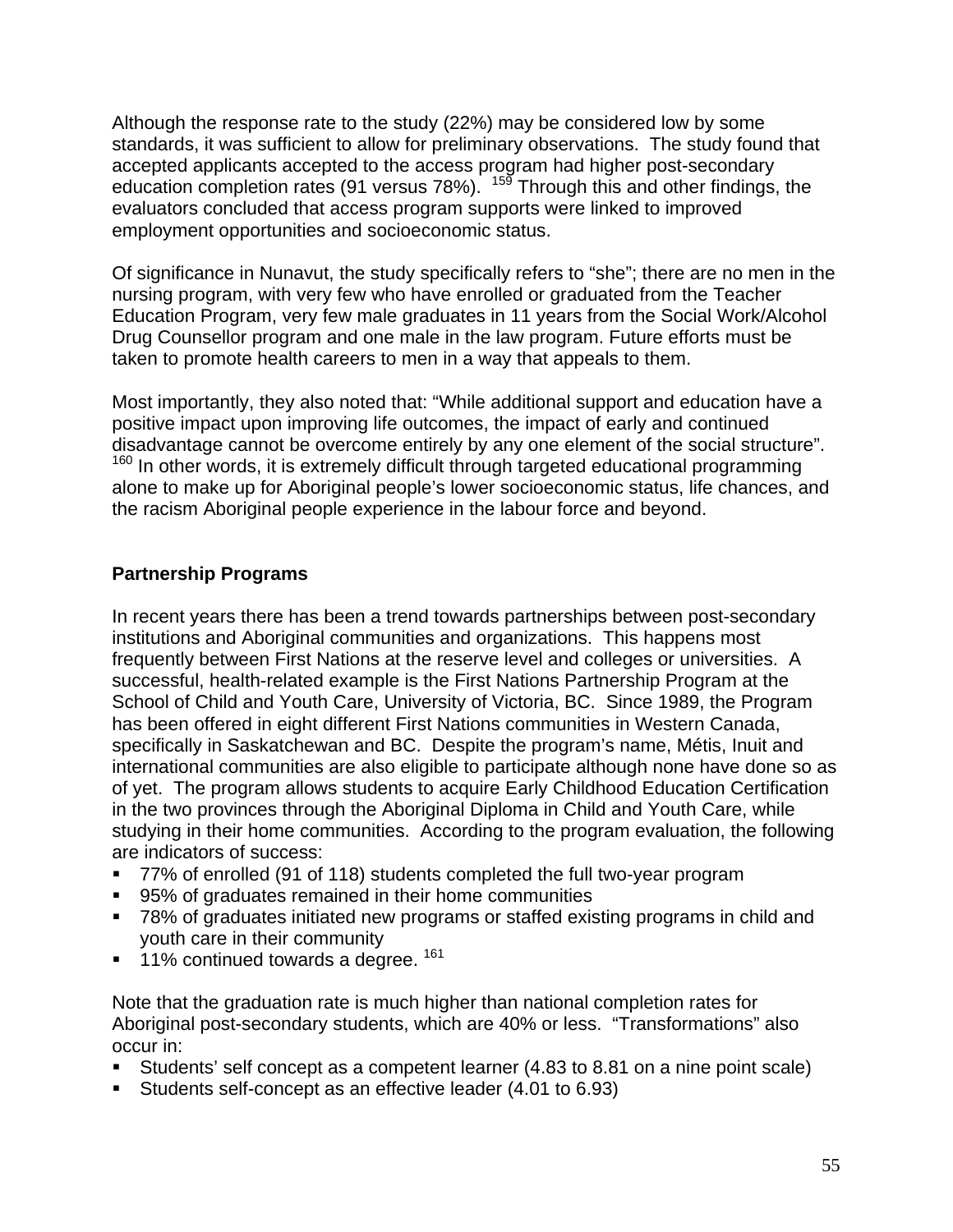- Students' self-concept as an effective parent (5.71 to 8.65)
- Clarity of career goals (4.28 to 8.76)
- Up Job prospects within the community (3.94 to 7.31)
- Pride in cultural identity (6.44 to 8.42).  $162$

How does it work? Elders are central to the program. As one graduate explained: "Before this program, we never used our Elders. We thought we were too smart for that! Now we have Elders in every aspect of community life …And it was what our community members learned from them in this program that got that rolling". <sup>163</sup> All courses are taught using the Generative Curriculum Model, in which community members contribute cultural knowledge, and the university contributes theories and research in child development and care. Courses have four themes:

- Early childhood care and education
- **Communications**
- Child and youth development
- **Practica in an Aboriginal community.**

The Generative Curriculum Model evolved over the life of the partnership program. It responded to First Nations' wish for culturally specific, culturally appropriate education, rather than prevailing 'pan-Indigenous' training programs and cultural 'add-ons' to mainstream curricula. Instead, curricula were developed in each community with Elders' involvement. The end objective is to achieve "a good fit between the attitudes and skills reinforced through the training program and the specific goals, needs, and circumstances of the children and families in their particular cultural community".164

The evaluation identified the following conditions that enabled the program to develop in a successful manner:

- Partnership relationships
- **Community-based delivery**
- **Student cohort involvement**
- Open architecture curriculum
- **Intergenerational facilitation of cultural teaching and learning involving Elders.**

The evaluation also underscored the need for institutions to be flexible on:

- **Program development and delivery**
- The definitions of child care and development
- The ways in which communities and institutions can work together to play leading roles in capacity-building initiatives.

An interesting aspect of the program is the fact that courses are built on the premise that "Children may represent the accessible 'common ground' upon which families, communities, and child development experts can support each other in creating a better, stronger, healthier future". <sup>165</sup> In terms of Aboriginal community health, this appears to be a model worth exploring.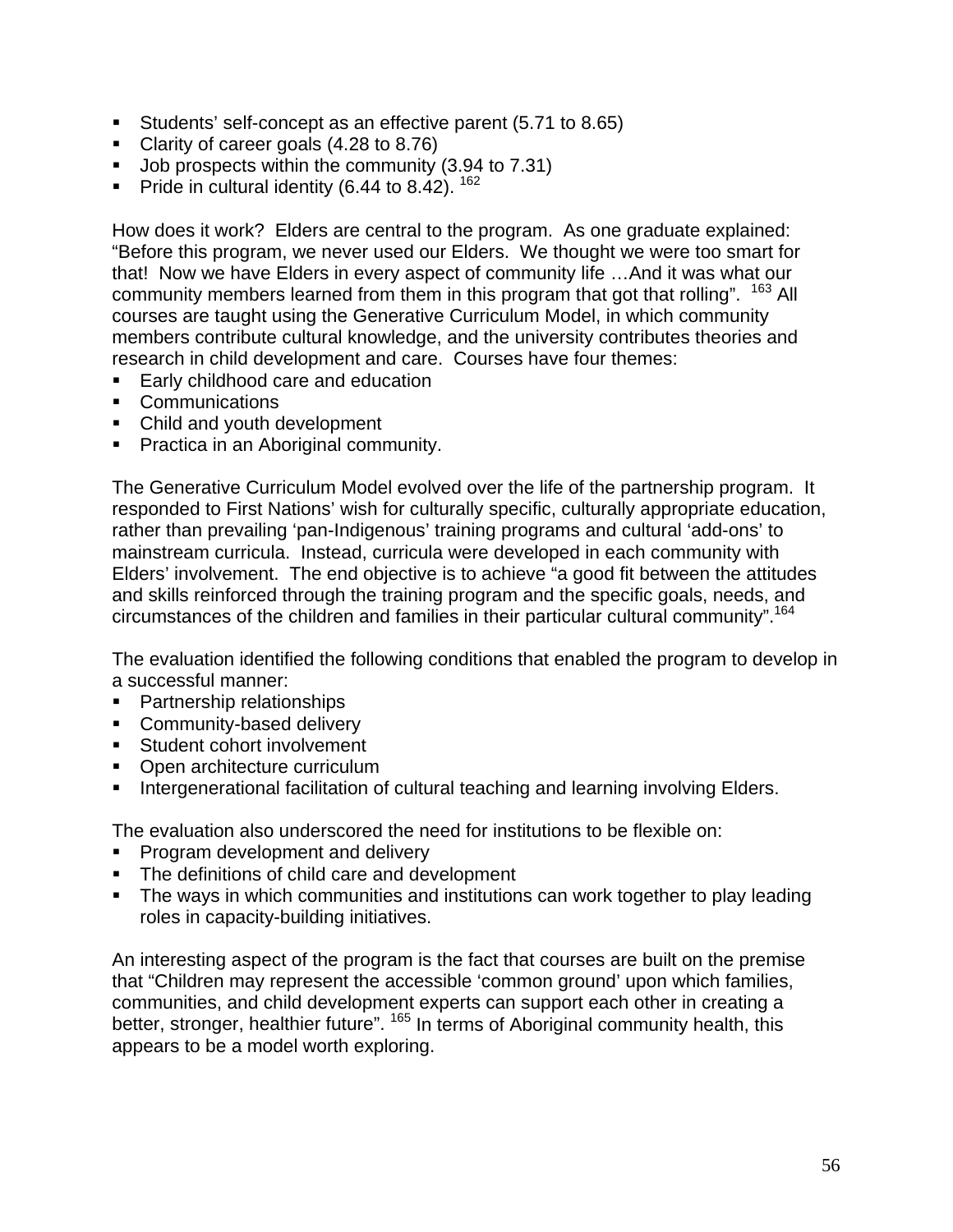From the bands' point of view, it is slightly less expensive to have a student participate in this program than to send him or her out of the community for studies; the average cost per student is between \$4000 and \$5000 per term.<sup>166</sup> For this program, the responsibility for raising all funds is on the community; this constitutes an inordinate financial burden. Funding comes from Human Resources Development Canada and other sources. Communities encountered problems with eligibility criteria since these agencies' definitions of education and training were often narrow. Further, there was little funding available for pre-program involvement and for post-program follow-up, both of which were deemed necessary by the communities and the university. This was the typical allocation of expenditures for the involved communities:

- **Instructors (68%)**
- **Intergenerational facilitation and Elders (14%)**
- Liaison (6%)
- **Administration (6%)**
- Resources  $(6\%)$ .  $^{167}$

The university's costs were:

- Course materials (50%)
- Administration (25%)
- Liaison (25%).  $168$

In spite of these challenges, a Web-based master's degree is in development; this will focus on building leadership capacity in early childhood and youth care.<sup>169</sup> In addition, new infant development and special needs courses are being developed with funding from the Vancouver Foundation.

(Note:Information for this program is contained in Listing: Section 1; Section 2 provides information on four videos that explain the program.)

## **Points to Consider:**

- Various methods attempt to increase the recruitment and retention of Aboriginal students to college and university programs
- Waiving admission requirements is not an entirely effective way to deal with the problem
- Sources have recommended that universities establish admission and retention targets for Aboriginal students
- Other Aboriginal support services are often under-funded, absent or specific to an Aboriginal group, and lack uniformity across the country
- Community-based partnership programs may be more successful in recruiting and retaining Aboriginal students
- Such programs require significant resources and institutional flexibility.

## **SECTION 9**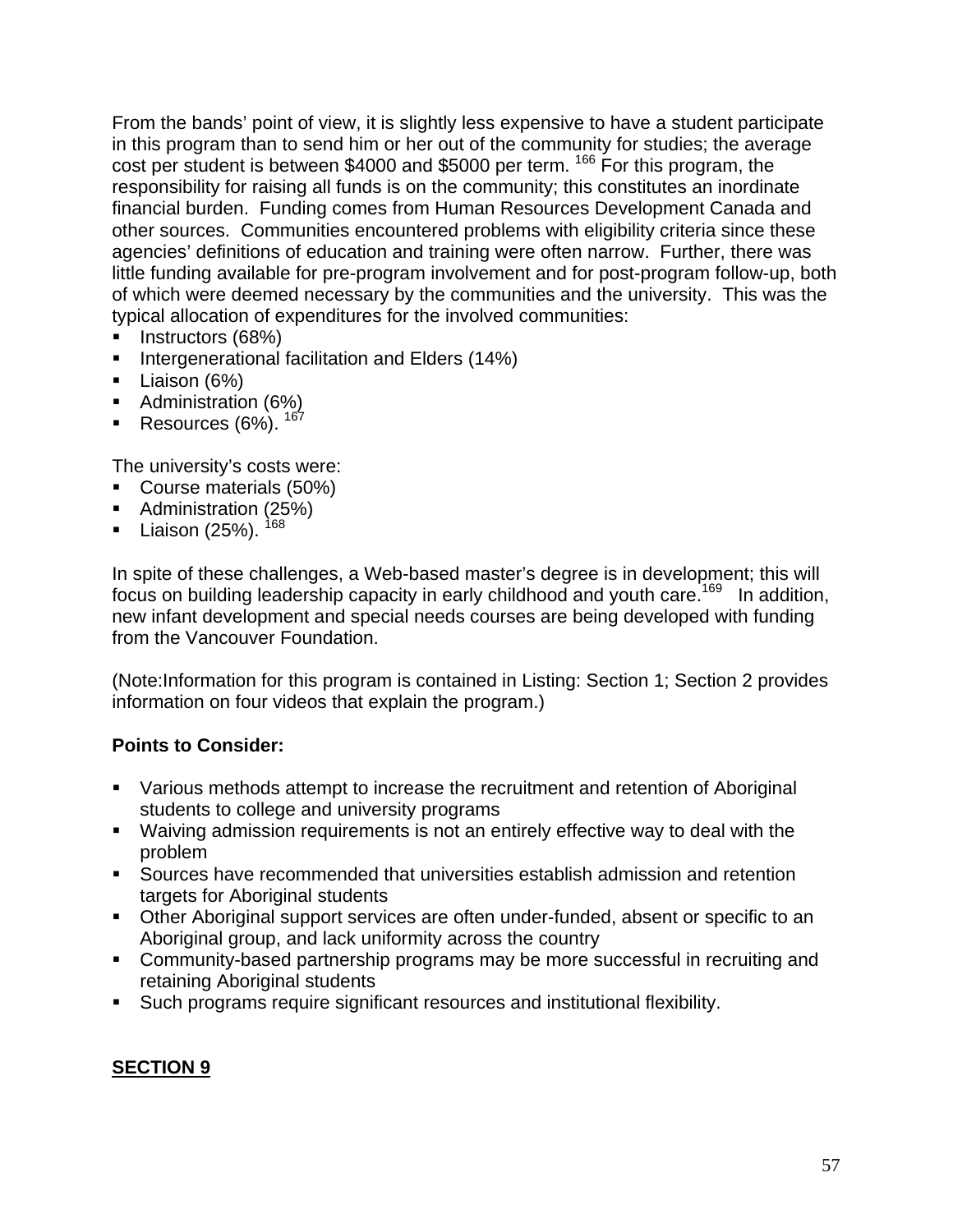## **THE NEED FOR OCCUPATIONAL STANDARDS AND ACCREDITATION IN THE PARA-PROFESSIONS**

Although again there is a lack of definitive data, anecdotal and observable evidence is that Aboriginal health workers are concentrated in the health para-professions. These occupations include Community Health Representative, Community Service Worker, people employed with the National Native Alcohol and Drug Abuse Program (NNADAP), and others. Training for these occupations is offered by Aboriginal Education Institutes or by Colleges in association with Aboriginal communities. Many prevention and treatment centers are accredited through Aboriginal-specific programs offered by the Canadian Council on Health Services Accreditation (See Listings, Section 1, 4 and 5 for more information).

Para-professional health workers have been important in the development of community health among Aboriginal peoples. According to one researcher involved in evaluation, "Over the past decade NNADAP and other alcohol-related prevention and treatment programs have had a positive influence on reserve". <sup>170</sup>

Among the problems faced by para-professionals are issues of occupational standards and accreditation. Occupational standards are necessary for candidate assessment, job classification, description, and remuneration. Occupational standards are also the foundation upon which relevant education and training are based.

While there is standardization in the university-trained health professions (e.g. Medicine, social work, etc.), many of the para-professions lack standardized training. Programs training Native Community Care Workers, Addictions Counselors, and Child and Youth Support Workers, for example, vary from one institution to another and from one province to another.

There are no national occupational standards for some health occupations including non-Aboriginal specific occupations, i.e. psychiatric nursing, social work, nursing and particularly the Aboriginal-oriented para-professions like Community Health Representative (CHR). Since it is Aboriginal-specific, the CHR occupation deserves a close look. The program was established in 1962; in 2000 there are 964 CHRs in Canada. 171 In their work, CHRs focus on health promotion, education, and prevention. In some Northern and remote communities, they carry out clinical assessments, some treatment services, and emergency care. Their duties vary from region to region. The Royal Commission on Aboriginal Peoples described the CHR program as "one of the most successful programs involving Aboriginal people in promoting their own health". <sup>172</sup> Yet in recent years the occupation has changed due to a range of factors including the increasing demands being placed on CHRs, a wish on their part for greater career mobility, and problems associated with the lack of liability insurance, especially for those CHRs doing assessments and giving treatment. The National Indian and Inuit Community Health Representatives Organization (NIICHRO) noted almost 20 years ago that CHRs were demanding recognition for their training. <sup>173</sup>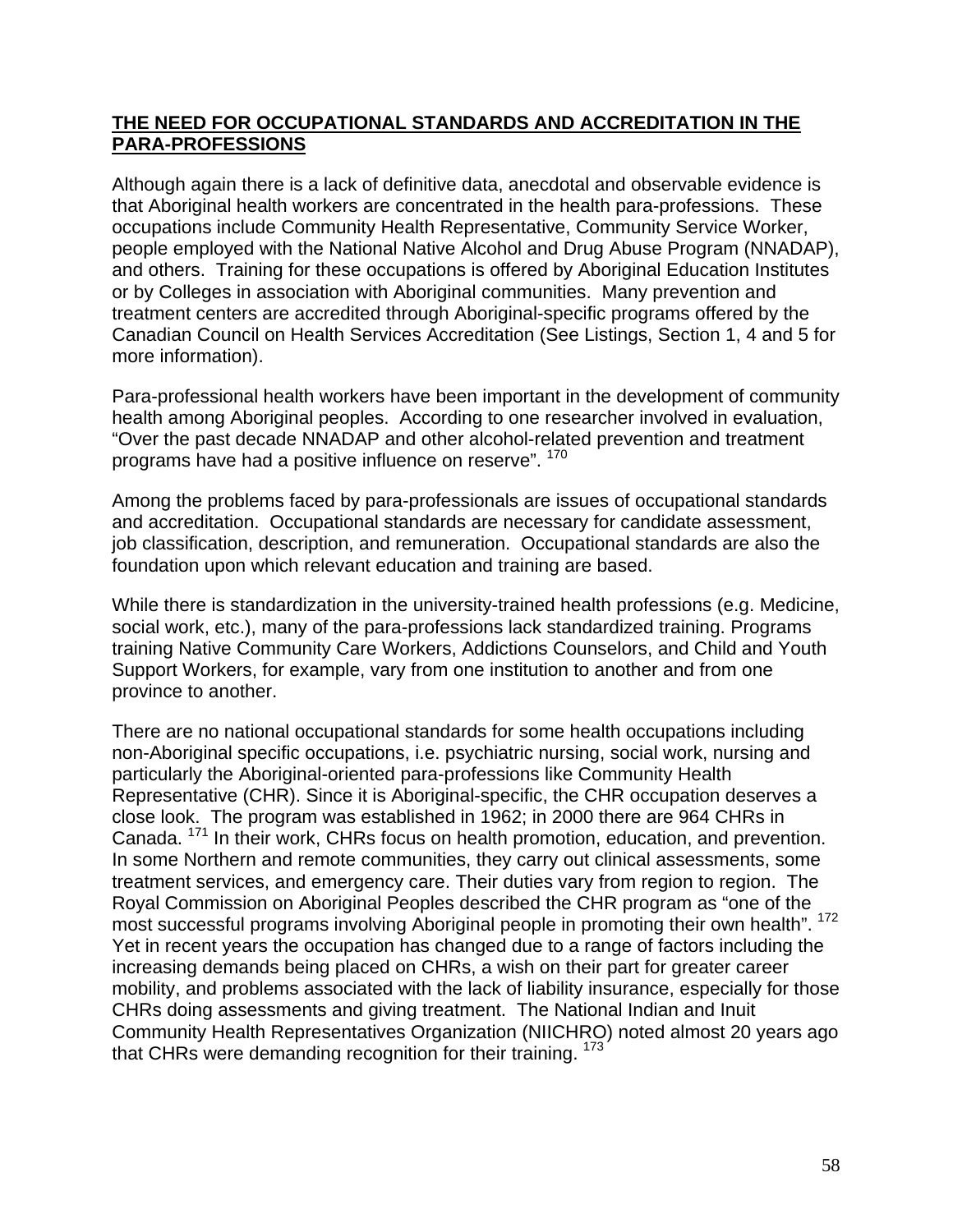CHRs may receive accredited training at one of 14 institutions in Canada. Varying certificate or diploma programs are offered in Newfoundland and Labrador, Quebec, Ontario, Manitoba, Alberta, British Columbia, and the three territories. In Newfoundland and Labrador, for example, CHR training is received through agreements between Aboriginal communities and the College of the North Atlantic. In addition, the James Bay Cree provide non-accredited training. There are no accredited training programs in the Maritime provinces or Saskatchewan; thus, the availability of training varies considerably across the country.

Further, CHR training varies from one institution to another. Manitoba's Yellowquill College has a two-year Community Health and Human Services for addictions counselors as well as CHRs. A shorter program, of one year, is offered by the Saskatchewan Indian Institute of Technology; this is for CHRs only. Mohawk College in Ontario has a two-year program – Native Community Care-Counseling and Development – that combines distance and in-class instruction. This program, and a similar one at Confederation College in Thunder Bay, is for CHRs as well as other health workers and employment counselors. A brief overview of these programs raises the question of whether CHR-specific training would be most appropriate and effective. It also reveals that the training for Aboriginal mental health and addictions workers is not standard, either.

NIICHRO also offers training workshops on current health issues, such as HIV/Aids, diabetes, etc. But some CHRs have no institutional training at all. Thus CHRs across the country have a range of skill levels. There is no accreditation board for their occupation. The Royal Commission on Aboriginal Peoples said that improved training for CHRs would improve the health status of First Nations and Inuit peoples through more effective assessment, treatment services, and emergency care in communities where these are included in the CHR's duties.

## **Points to Consider:**

- Some Aboriginal-specific para-professions, such as CHR, have benefited Aboriginal community health
- Aboriginal para-professionals have articulated their desire for nationally standardized training and accreditation including non-Aboriginal specific occupations, i.e. psychiatric nursing, social work and nursing.

### **SECTION 10 Identification of Programming Gaps**

While many health education programs have initiatives to recruit Aboriginal people, many others do not. There are education or training programs with Aboriginal initiatives (content, designated seats, etc.) for the following health professions and paraprofessions in one or more Canadian institutions, (refer to NAHO Listing of Aboriginal Health Careers, Education and Training Opportunities), including: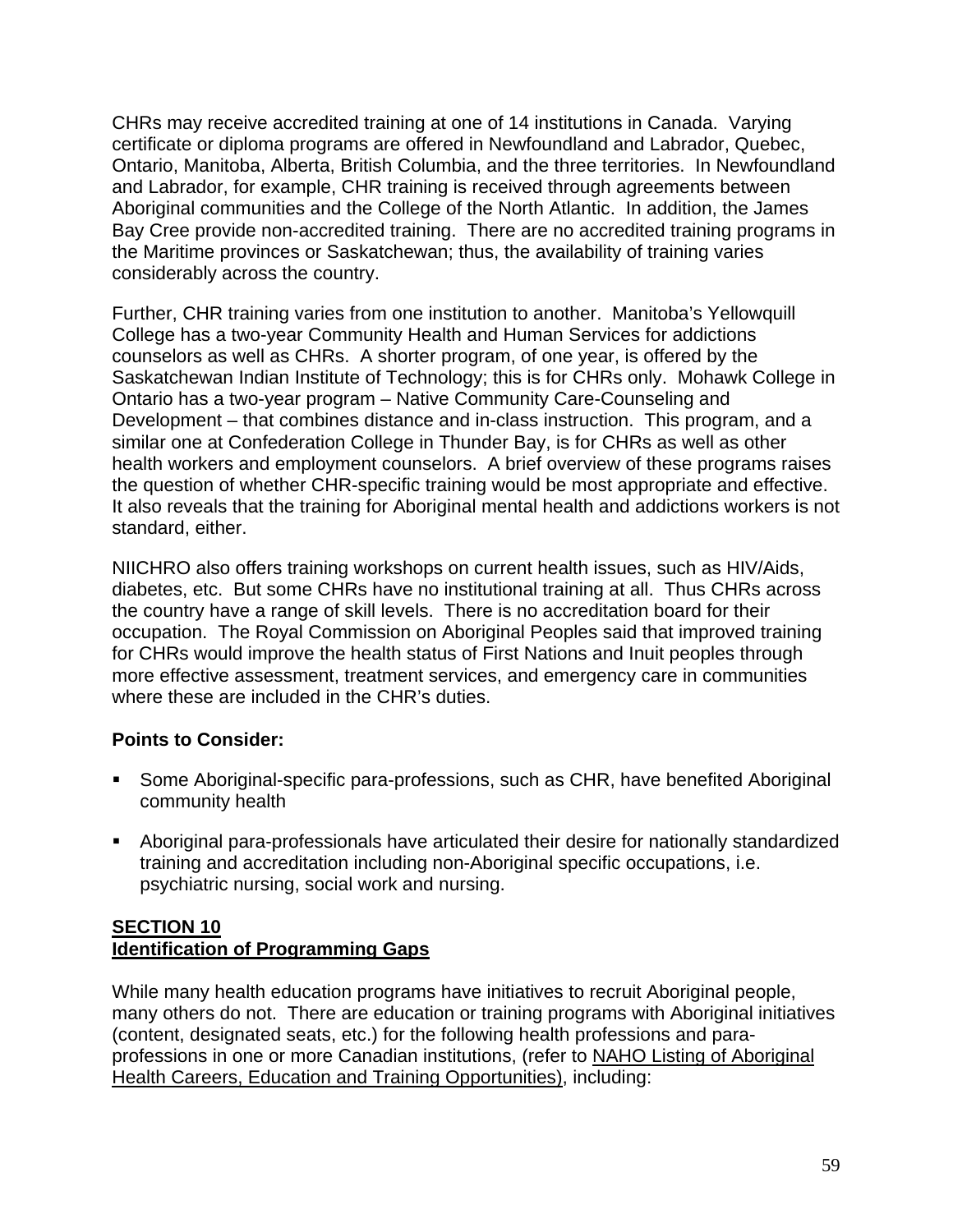Administrative:

Health Service Administrator

Para-Professions:

- **EXECOMMUNITY Health Representative**
- **Counselor**
- **Home Health Aide/Personal Support Worker.**

Health Professions:

- Chiropractor
- **Dentists (and related occupations)**
- Nursing (and related occupations)
- **C** Occupational Therapist
- Pharmacist
- **Physical Therapist or Physiotherapist**
- Physician
- **Social Worker (and related occupations)**
- **Psychiatric Nurse.**

In the case of Social Work, there is a range of programs with Aboriginal initiatives in many parts of the country. This situation is rare, however; there are few such programs for most of the professions and para-professions listed above. In addition, programs tend to be concentrated in Western Canada and, to a lesser extent, Ontario. There are very few programs with Aboriginal initiatives in Quebec, the Maritimes, and Newfoundland and Labrador. Opportunities for Aboriginal people in the Territories are also limited.

Post-secondary education institutions in Canada offer no Aboriginal education or training initiatives for the following professions and para-professions:

Administrative Professions:

- **Health Records Technician**
- Medical Transcriptionist

Health Para-professions:

- **Emergency Medical Technician**
- **Massage Therapist**
- Ophthalmic Dispenser

Health Professions:

- Environmental Health Officer (Public Health Inspector)
- Naturopath
- Occupational Health and Safety Inspector
- **•** Optometrist
- **Prosthetist and Orthotist**
- **Psychologist**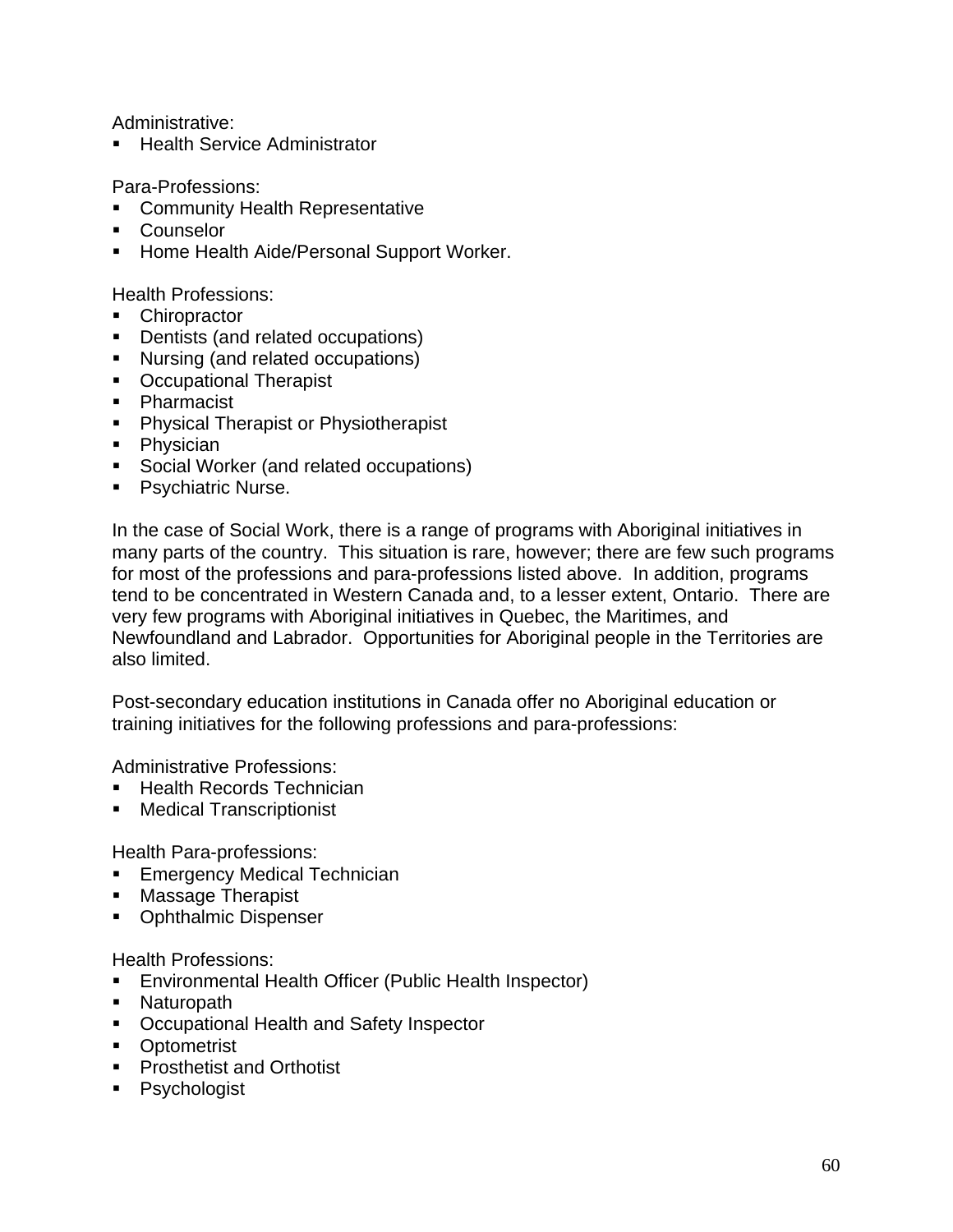• Speech Therapist.

Technical Health Professions:

- Radiation Therapist
- Respiratory Therapist
- **Cardiology Technologist**
- Medical X-Ray Technologist
- Diagnostic Medical Sonographer (Ultrasound Technologist)
- **Electroneurophysiology (EEG) Technologist**
- **Medical Laboratory Technologist**
- **Dietary Technologist**
- **Telehealth Coordinato.**

(See Appendices for a description of each profession and para-profession)

# **Potential next steps for NAHO's Object 4 Working Group**

- Examine potential for anti-racism curricula as part of the education of all health professionals
- Collaborate with government agencies to prioritize Aboriginal education, including First Nations and Inuit as well as Métis, off-reserve and non-status Aboriginal people, given its position as the lead determinant of health
- Examine the potential to replicate programs like BC's Aboriginal Education Enhancements in other provinces and territories, with adaptations as necessary to address the needs of the Métis and Inuit
- Collaborate with universities and colleges to make their programs more accessible to all Aboriginal people, including the Métis and Inuit
- **IF In collaboration with universities and colleges, encourage institutions to involve** Aboriginal communities and organizations in the design and development of Aboriginal curriculum
- Support the development of transition or access years and for Aboriginal peoples, including the Métis and Inuit, as part of every college and university mandate in Canada
- **Transfer knowledge concerning scholarships and bursaries to Aboriginal students,** including the Métis and Inuit, to help address financial barriers and obstacles.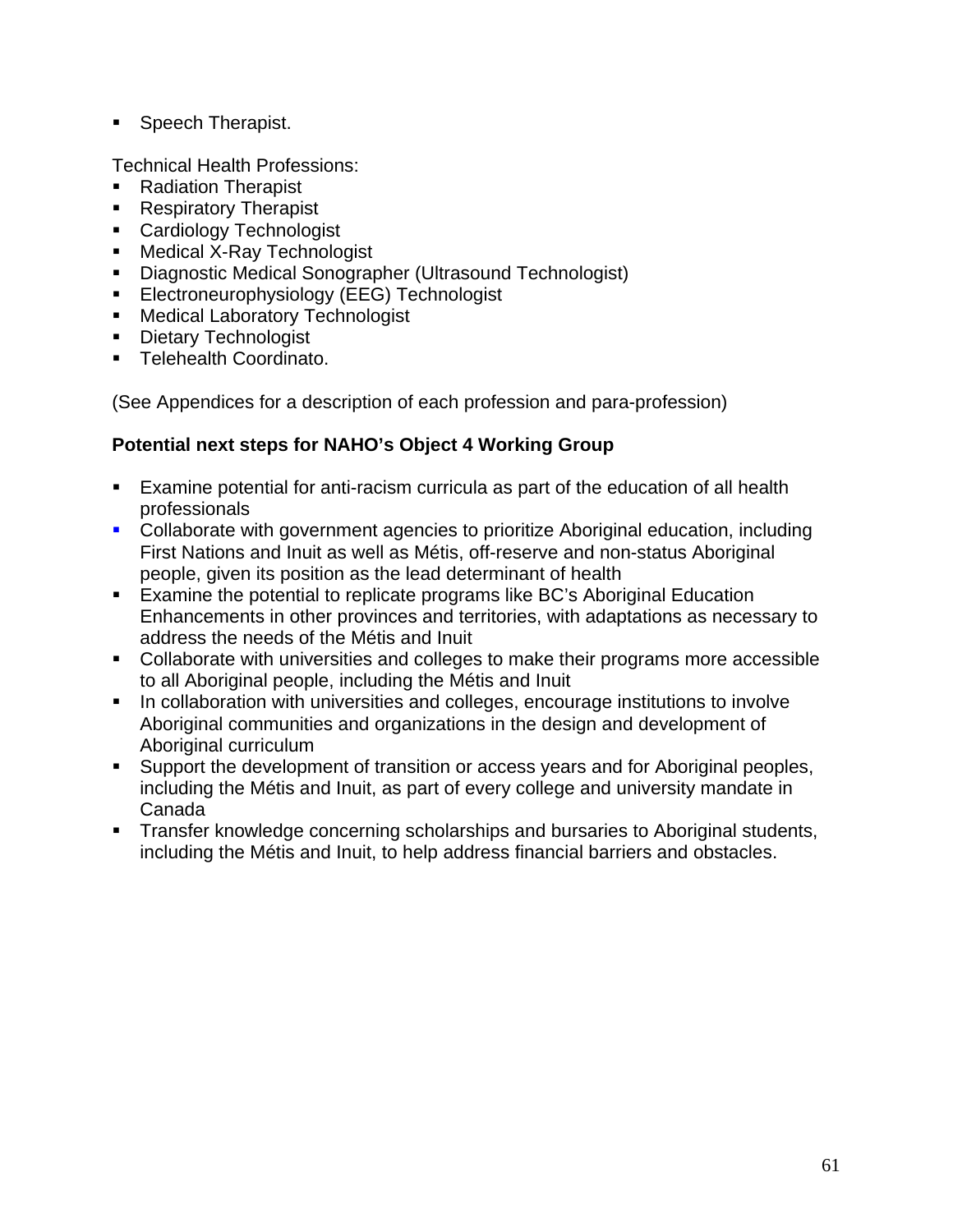#### **BIBLIOGRAPHY**

Aboriginal Health Unit (June, 1995) *Strengthening the Circle: What Aboriginal Albertans Say About Their Health.* Edmonton: Alberta Health.

Aboriginal Nurses Association of Canada (Sept., 2002) *Survey of Isolated First Nations Communities: Recruitment and Retention Issues*.

Aboriginal People in Manitoba (2002) *Manitoba Aboriginal Affairs Secretariat*. Winnipeg

American Indian Higher Education Consortium (Feb., 1999) Tribal Colleges: An Introduction. www.aihec.org/intro.pdf

Assembly of First Nations (1999) Economic Development 1999: Current Facts and Stats. www.afn.com/programs

Assembly of First Nations (March, 1998) Residential *School Update*. Health Secretariat.

Author unknown (August 24, 2002) Wrong prescription. Calgary, AB: *Calgary Herald,*  www.canada.com/calgary/calgaryherald/editorials/story

Author unknown (August 21, 2002) Nursing report offers solutions. Regina, SK: *The Leader-Post*, www.canada.com/regna/leaderpost/editorials/story

Bailey, S. (Nov. 4, 2002) Water on reserves unsafe, survey finds. Toronto: *Globe and Mail*, p. A7

Ball, J. (n.d.) *First Nations Partnership Programs Generative Curriculum Model: Program Evaluation Report – Strengthening Community Capacity for Early Childhood Care and Development*. Victoria, BC: First Nations Partnership Programs School of Child and Youth Care, University of Victoria.

Ball, J.and A.R. Pence (March, 2000) A postmodernist approach to culturally grounded training in early childhood care and development. *Australian Journal of Early Childhood,* 25 (1): 21-25.

Ball, J. and A.R. Pence (March, 1999) Beyond Developmentally Appropriate Practice: Developing Community and Culturally Appropriate Practice. *Young Children* 54 (2) 46- 50.

Barnes, S. (2002) The Contemporary Relevance of George Herbert Mead's social Psychology and Pedagogy. Southern Illinois University. *Ohio Valley Philosophy of Education Society, 55-63.*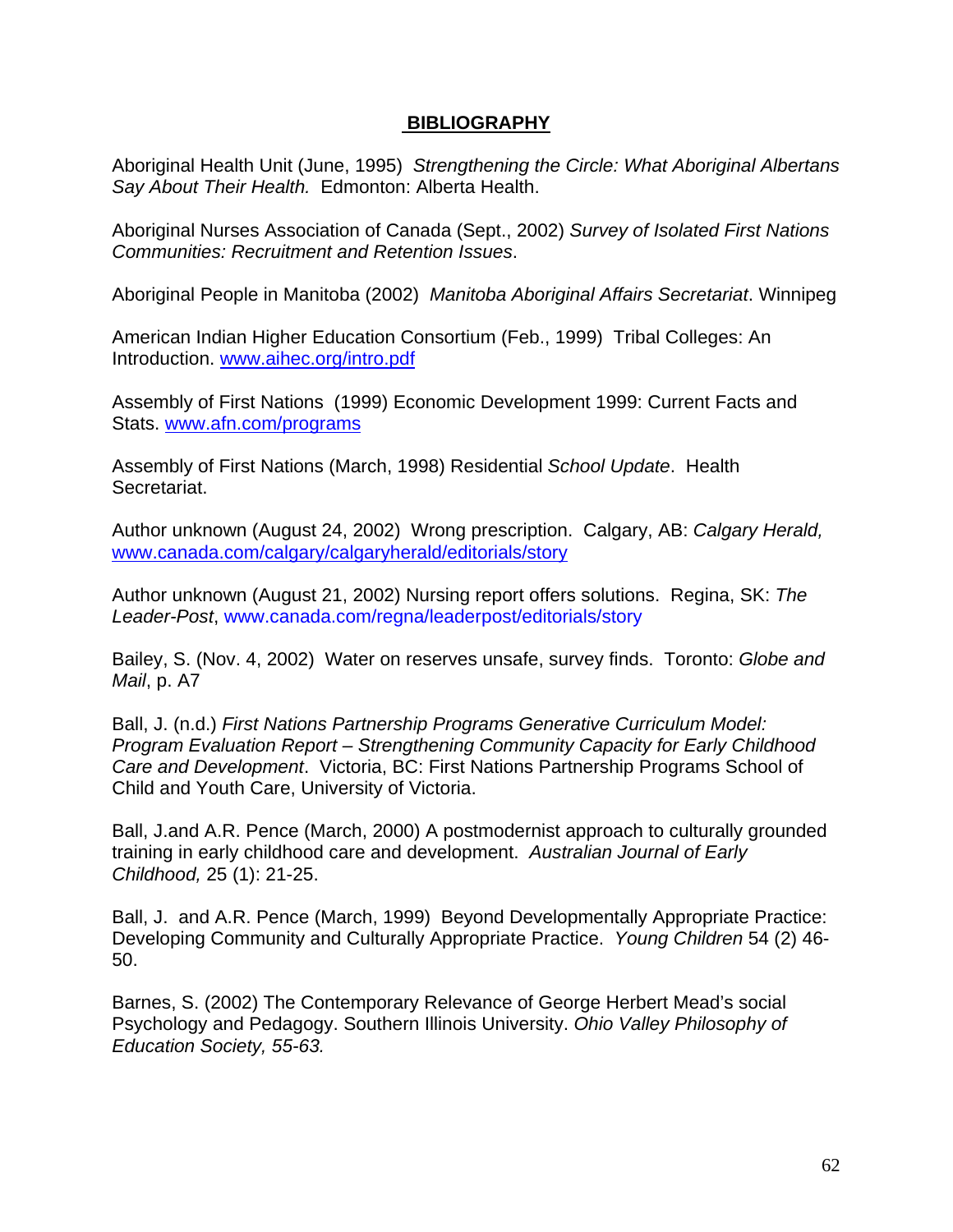Basran, G.S. (1990) History and Rationale of the Affirmative Action Program, College of Arts and Science, University of Saskatchewan. *Canadian Journal of Native Studies*, 10 (2): 273-288.

Bjerregaard, P. and T.K. Young (1998) *The Circumpolar Inuit: health of a population in transition*. Copenhagen: Munksgaard.

Blackman, B.E. (1993) Points of Identification: Educational Dynamics in the Reserve School System. Edmonton: University of Alberta (M.Ed. thesis).

Brooks, J. (1995) Australia hopes new strategy will improve health services for Aboriginal population. *Canadian Medical Association Journal*, 152 (9): 1509-1511.

Burns, G. (2000) Inclusiveness and Relevance in First Nations/Public Education System Schooling: It's all about praxis of Aboriginal self-determination in the tuition agreement field. *Canadian Journal of Native Studies*, 20 (1): 139-180.

Canadian Labour Congress. www.clc-ctc.ca/human-rights

Canadian Press (Oct. 1, 2002) Doctor recruitment program launched. Winnipeg: *Winnipeg Free Press*, www.canada.com/winnipeg/story

Cardinal, H. (1969) The *Unjust Society*. Edmonton: M. G. Hurtig.

CBC News (September 3, 2002) Teaching on Reserve Schools. Edmonton (news report).

Chrisjohn, R.D. and S.L. Young, with M. Maraun (October, 1994) *The Circle Game: Shadows and Substance in the Indian Residential School Experience in Canada*. Submitted to the Royal Commission on Aboriginal Peoples. www.treaty7.org/document/circle/circle1.htm

Congress of Aboriginal Peoples (n.d.) Comparison of Selected Characteristics of Aboriginal Ancestry Population with the General Population of Canada. www.abopeoples.org/background/stats1.html

De Waal, W. (1995) A Stakeholders' Assessment of Local Band Control of Native Education: Community-member Perceptions. Edmonton: University of Alberta (M.A. thesis).

Dolberry, J. (1992) Nursing education in Indian country. *Tribal College* (winter): 20-21.

Dowell, M. (1996) Issues in recruiting and retention of minority nursing students. *Journal of Nursing Education*, 35 (7): 293-297.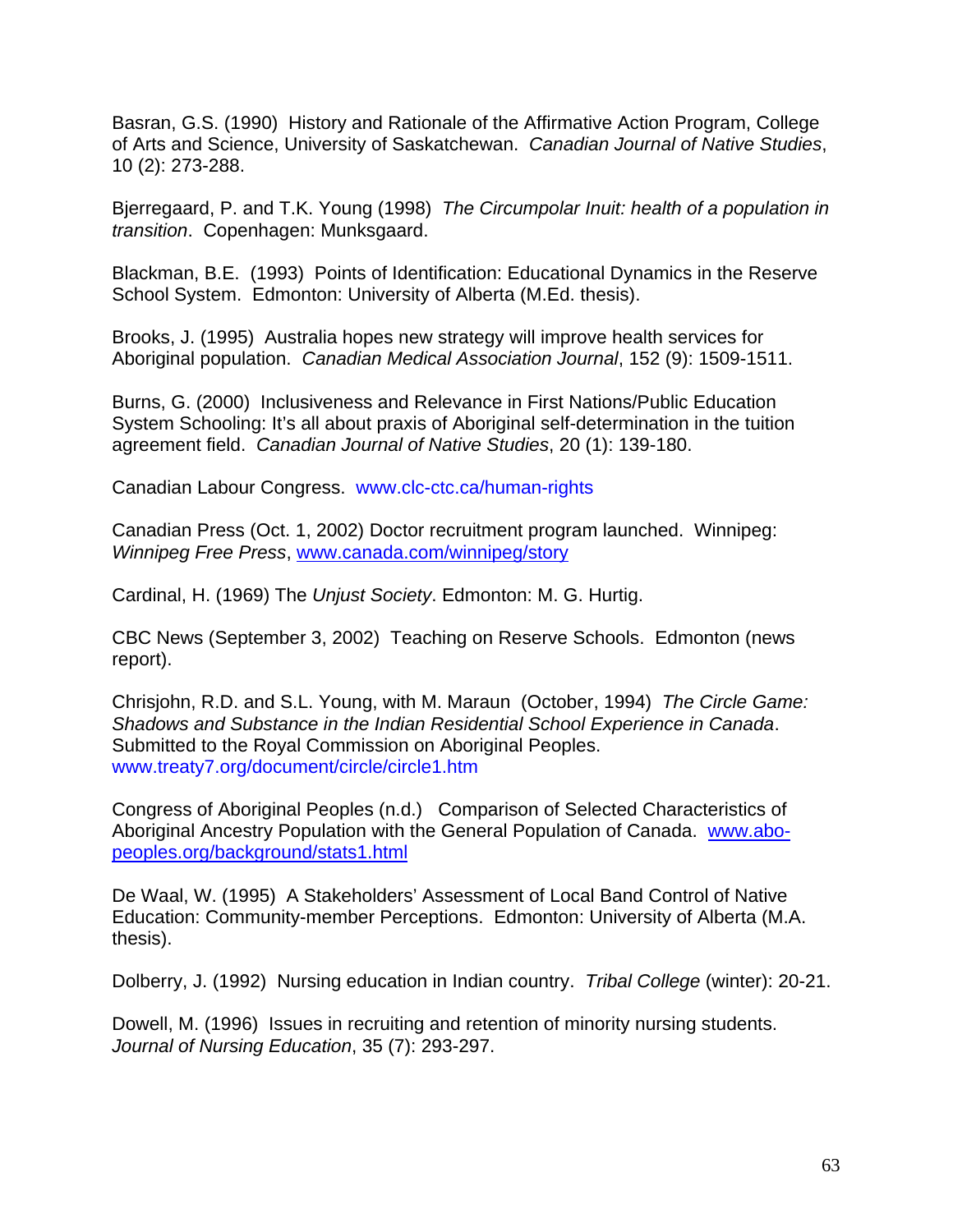Edge Interactive Publishing (2001) *Schoolfinder.com*. Toronto: Edge Interactive Publishing

Federal, Provincial and Territorial Advisory Committee on Population Health (1999) *Toward a Healthy Future: Second Report on the Health of Canadians*. Ottawa: Minister of Public Works and Services.

First Nations Partnership Programs (n.d.) *Children are our Future: First Nations Partnership Programs – Strengthening Early Childhood and Youth Care Capacities in Communities*. Victoria, BC: School of Child and Youth Care, University of Victoria.

Foster, R.Y. and J. T. Goddard (October 3, 2001) Leadership and Culture in Northern Schools: Emergent Themes and Questions. *International Electronic Journal for Leadership in Learning*, www.ucalgary.ca/~iejll

Fournier, S. and E. Crey (1997) *Stolen From Our Embrace: The Abduction of First Nations Children and the Restoration of Aboriginal Communities*. Toronto: Douglas & McIntyre.

Fraser, S. (May 17, 2000) Opening Statement to the Standing Committee on Aboriginal Affairs and Northern Development. Ottawa: Office of the Auditor General of Canada.

Garcia, R. and V. Fowkes (1987) Recruitment and retention of minority students in a physician assistant program. *Journal of Medical Education*, 62: 477-484.

Gardner, H.K. (1997) A Transcultural Perspective of the Innu of Davis Inlet and the Impact on Health and Nursing. *Newsletter of Canadian Council on Multicultural Health*, 12 (2): 1, 5-6.

Gee, E.M. and S.G. Prus (Dec., 1998) Income Inequality in Canada: A 'Racial Divide'. Vancouver: Centre for Research on Economic and Social Policy, University of British Columbia.

Gray, G. (1996) Health care in North must acknowledge Inuit values, traditional medicine. *Canadian Medical Association Journal*, (13): 1613-1614.

Greenwald, H. and R. Davis (2000) Minority recruitment and retention in dietetics: issues and interventions. *Journal of the American Dietetic Association*, 100 (8): 961- 966.

Hanrahan, M. (2002) Identifying the needs of Innu and Inuit patients in urban health settings in Newfoundland and Labrador. *Canadian Journal of Public Health,* 93 (2): 149- 152.

\_\_\_\_\_\_\_\_. (2002) Water Rights and Wrongs. A*lternatives;* in press.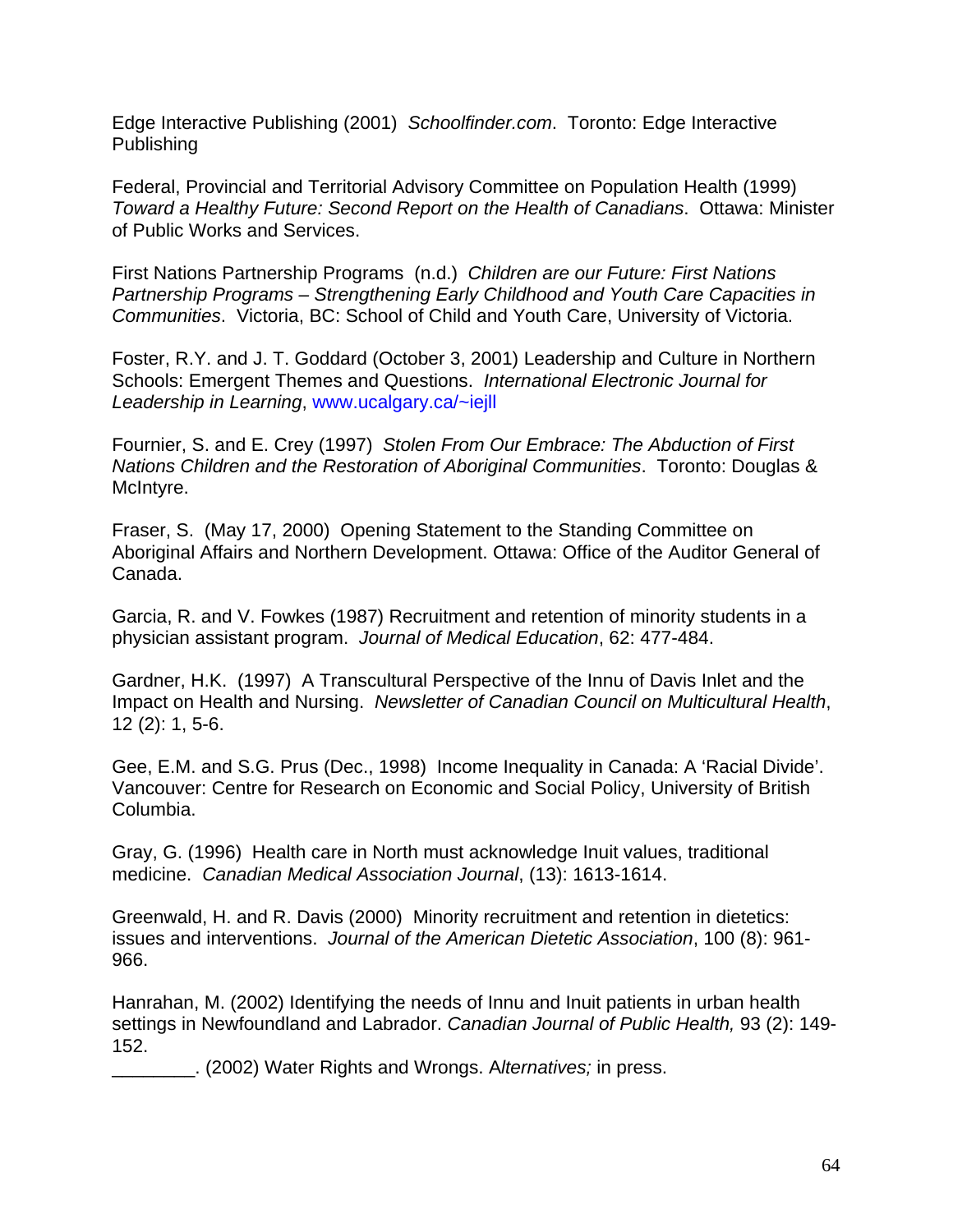\_\_\_\_\_\_\_\_. (2002) *'Who I Am': An Ethnohistory of the Sip'kop Mi'kmaq of Bay d'Espoir, Newfoundland.* St. Alban's, Newfoundland: Sip'kop Mi'kmaq Band.

Hartle-Schutte, D. (April 22-24, 1990) Beating the Odds: Navajo Children Becoming Literate. Paper presented at the 19<sup>th</sup> Annual International Bilingual/Bicultural Education Conference, Tucson, AZ: 1-28.

Health Canada (1999) *Royal Commission on Aboriginal Peoples*, Vol. 3, Ch. 3, Section 3.3.

Human Resources Development Canada (2002) South Shore Valley Zone Aboriginal Population.

www.ns.hrdc-drhc.gc.ca/english/LMI/AddLMI/zone\_aboriginal.htm

Indian and Northern Affairs Canada, Government of Canada (n.d.) www.ainc-inac.gc.ca

Indian Health Service (January, 2002) A Quick Look. Overview. www.info.his.gov

Indians at Risk Task Force (October 1990) *Dropout Prevention*. Washington, D.C.: Indians at Risk Task Force

Jalili-Grenier, F., and M. Chase (1997) Retention of nursing students with English as a second language. *Journal of Advanced Nursing*, 25: 199-203.

Jamieson, M. (August 21, 2002) Vision 2020 – Set Aside Working Group Meeting Notes – July 25, 2002. Six Nations, ON.

Kahn, I. (April, 1999) A Brief History of the Education of First Nations Children: What Should They Learn and How Should They Learn it? *Canadian Content: thoughts and rants from the inside out*. www.track0.com/cc/issues/0499firsted.html

Kaufert, J.M. and R.W Putsch (1997) Communication through Interpreters in Healthcare: Ethical Dilemmas Arising from Differences in Class, Culture, Language and Power. *Journal of Clinical Ethics*, 8 (1): 71-87.

Knapp, S. (September 9, 2002) Reserves scramble to find teachers. Calgary, AB: *Calgary Herald,* www.canada.com/calgary/calgaryherald/editorials/story

Kowalsky, L.O., and M. Verhoef (1999) Northern community members' perceptions of FAS/FAE: A qualitative study. *Canadian Journal of Native Studies*, 19 (1): 149-168.

Kulig, J. (1987) Native American registered nurses and state board examinations. *Journal of American Indian Education* (Jan.): 29-38.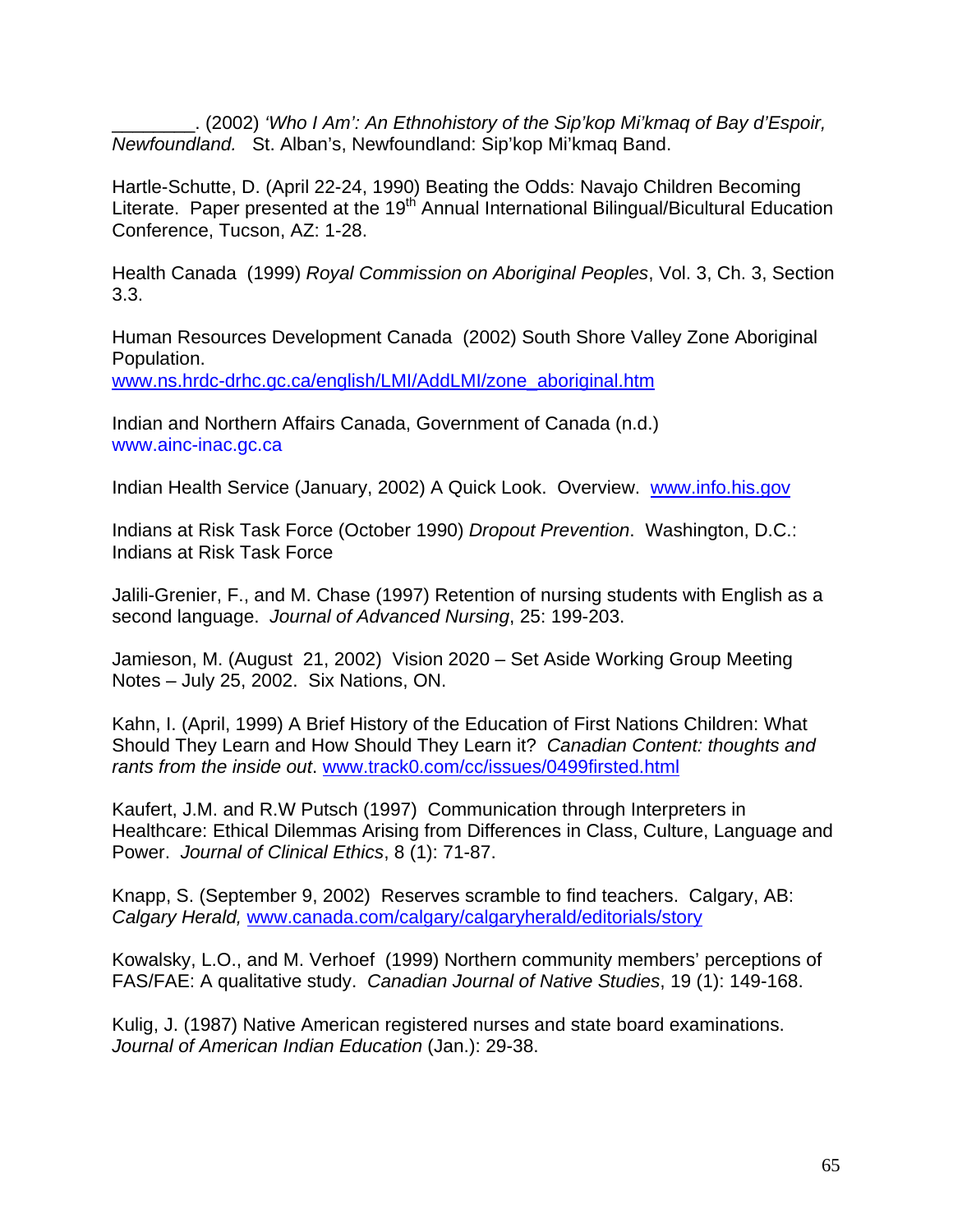Kwong, J.C., I.A. Dhalla, D.L. Streiner, R.E. Baddour A.E. Waddell, and I.L. Johnson (2002) Effects of rising tuition fees on medical school class composition and financial outlook. *Canadian Medical Association Journal*, 166 (8): www.cmaj.ca/cgi/content/full/166/8/1023

Lankard, B.A. (1995) Family Role in Career Development. ERIC Digests. http://www.ed.gov/databases/ERIC\_Digests/index/

*Leader Post* (Aug. 24, 2002) Program offers hope for future. Regina, Saskatchewan: www.canada.com/regional/leaderpost

Luther, F.D. (1997) First Nations Preservice Women Teachers' Experiences and Perceptions Regarding Technology. Saskatoon: University of Saskatchewan (Ph.D. thesis).

MacMillan, H.L., A.B. MacMillan, D. Offord, and J. Dingle (1996) Aboriginal Health. *Canadian Medical Association Journal*, 155: 1569-1578.

Maina, F.W. (1995) A Study of Curriculum in Native Band-controlled Schools in Canada: A Lesson for Kenyan Schools. Trent, ON: Trent University (M.A. thesis).

Marbella, A.M., M. Harris, S. Diehr, G. Ignace, and G. Ignace (1998) Use of Native American Healers Among Native American Patients in an Urban Native American Health Center. *Archives of Family Medicine*, 7: 182-185.

Mata, F. (1997) *Intergenerational Transmission of Education and Socio-economic Status: A Look at Immigrants, Visible Minorities, and Aboriginals*. Ottawa: Statistics Canada, Income and Labour Dynamics Working Paper Series.

Mihesuah, D.A. (1996) *American Indians: Stereotypes and Realities*. Atlanta: Clarity.

Mofina, R. (Aug. 28, 2002) Off-reserve Natives sadder, sicker: study. Saskatoon: *StarPhoenix.* 

www.canada.com/saskatoon/starphoenix

Morgan, D.L., M. Slade and C.M.A. Morgan (1997) Aboriginal philosophy and its impact on health care outcomes. *Australia and New Zealand Journal of Public Health*, 21 (6): 597-601.

National Indian and Inuit Community Health Representatives Organization (NIICHRO) (Oct., 2000) The Development of National Occupational Standards for Community Health Representatives. Kahnawake, QC: National Indian and Inuit Community Health Representatives Organization.

National Task Force on Recruitment and Retention Strategies (May 17, 2002) *Against the Odds: Aboriginal and Inuit Nursing*. Ottawa: Health Canada.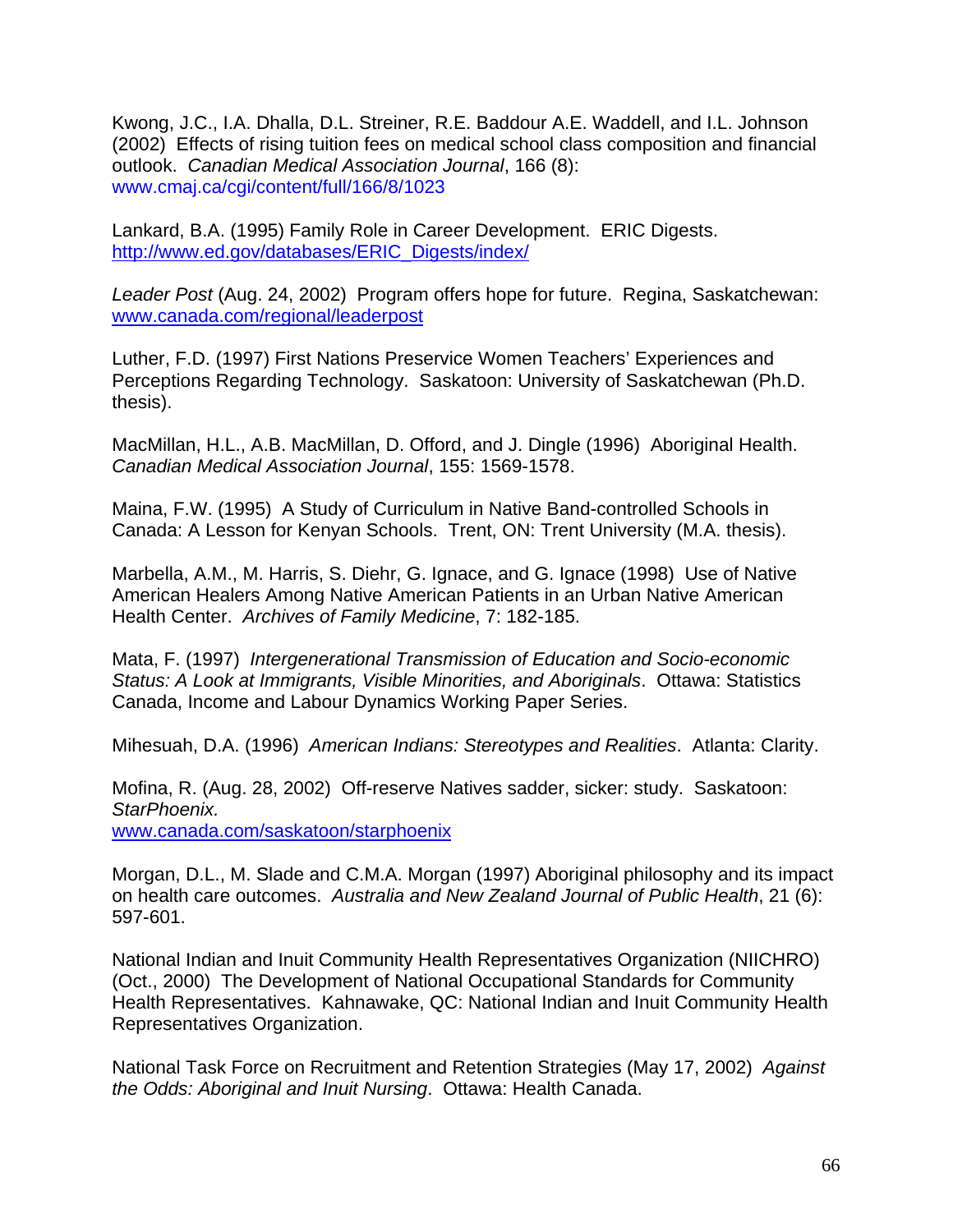Newbold, K.B. (1998) Problems in Search of Solutions: Health and Canadian Aboriginals. *Journal of Community Health*, 23 (1): 59-72.

Norris, M.J., L. Jantzen, and M. MacCon (June, 2001) From Generation to Generation: Survival and Maintenance of Canada's Aboriginal Languages within Families, Communities, and Cities. Ottawa: Indian and Northern Affairs Canada.

O'Brien, D. and J. Pace (1990) The Role of empowerment in Social Work Degree Programs for Indigenous Native People: A Critique of One School's Experience. *Canadian Journal of Native Studies*, 10 (1): 1-13.

Office of Native Student Services (n.d., 1993?) *Aboriginal Health Careers*. Edmonton: Medical Services Branch, Health Canada.

Omeri, A. and M. Ahern (1999) Using Culturally Congruent Strategies to Enhance Recruitment and Retention of Australian Indigenous Nursing Students. *Journal of Transcultural Nursing*, 10 (2): 150-155.

O'Neil, J., W.W. Koolage, and J.M.Kaufert (1988) Health Communication Problems in Canadian Inuit Communities. *Arctic Medical Research*, 47 (1): 374-378.

Pauktuutit (2000) Inuit Women's Health: Overview and Policy Issues. Ottawa: Pauktuutit Inuit Women's Association of Canada.

Pence, A.R. (1999) "It Takes a Village…," and New Roads to Get There. In *Developmental Health and the Wealth of Nations: Social, Biological, and Educational Dynamics*. D. Keating and C. Hertzman, eds. New York: Guidlford.

Penney, C. (1994) Interpretation for Inuit patients essential element of healthcare in Eastern Arctic. *Canadian Medical Association Journal*, 150 (11): 1860-1861.

Piwowar, E. A. (1990) Towards a Model for Culturally Compatible Native Education. Calgary: University of Calgary (M.A. thesis).

Proulx, J. and S. Perrault (2000) The *Ma Mawi Wi Chi Itata* Stony Mountain Project: Blending Contemporary and Traditional Approaches for Male Family Violence Offenders. In *No Place for Violence: Canadian Aboriginal Alternatives*. J. Proulx and S. Perrault (eds.) Halifax: Fernwood, 99-119.

Roberts, G. and J. Nanson (Dec., 2000) *Best Practices – Fetal Alcohol Syndrome/Fetal Alcohol Effects and the Effects of Other Substance Abuse During Pregnancy*. Ottawa: Health Canada.

Royal, M.A. and R.J. Rossi (1997) Schools as Communities. www.ed.gov/databases/ERIC\_Digest/405641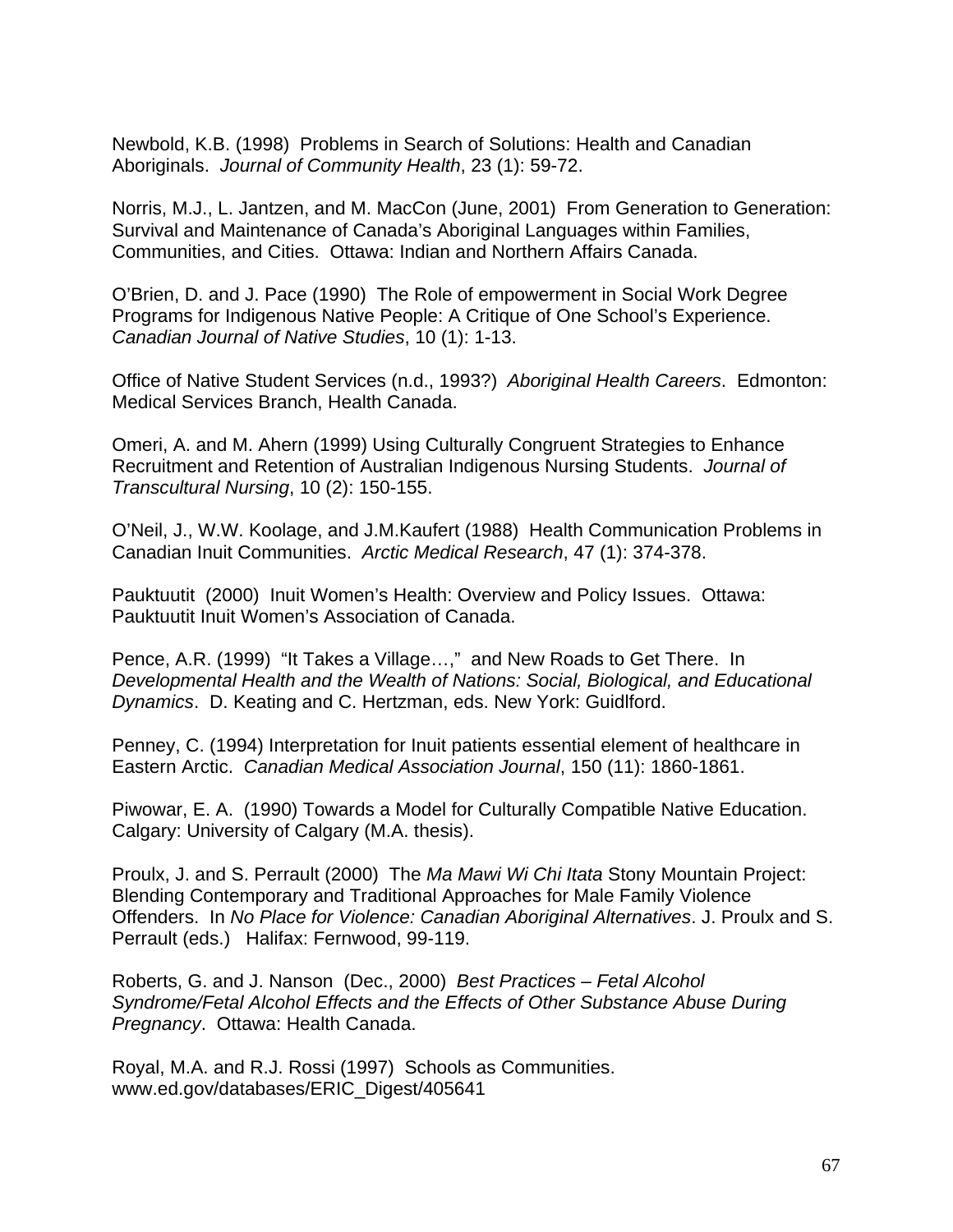Saunders, D. (1997) Addressing the Need for Aboriginal Nurses in Labrador. *Newsletter of Canadian Council on Multicultural Health*, 12 (1): 1, 5-6.

Saunders Whelan, D. (1999) Cultural sensitivity: a matter of respect. *Canadian Nurse*, (Oct.): 43-44.

Schouls, T. (2002) "The Basic Dilemma: Sovereignty or Assimilation". In *Nation to Nation: Aboriginal Sovereignty and the Future of Canada*. J. Bird, L. Land, and M. MacAdam, eds., 12-26. Toronto: Irwin Publishing.

Scott, K. (1993) Funding Policy for Indigenous Human Services. In *The Path to Healing: Report of the National Round Table on Aboriginal Health and Social Issues*. Ottawa: Canada Communications Group for the Royal Commission on Aboriginal Peoples.

Sheddon, D.A. (1988) Medical Reasons for a Change in the Management of Health Services for Canadian and Inuit Communities. *Arctic Medical Research*, 47 (Supp. 1): 334-337.

Ship, S.J. (Sept. 1998) The Development of National Occupational Standards for Community Health Representatives: Issues Identification Paper. Kahnawake, QC: National Indian and Inuit Community Health Representatives Organization

Simons, P. (Aug. 6, 2002) Education and health of young aboriginals must be addressed: if we don't find ways to help them now, our society and economy will pay. Edmonton: *Edmonton Journal*, www.canada.com/edmonton/edmontonjournal

Simons, P. (Aug. 8, 2002) Preparing native youth for life begins before they are born – early intervention is crucial; too bad Klein government cut that budget by \$22 million. Edmonton: *Edmonton Journal*, www.canada.com/edmonton/edmontonjournal

Sloane-Seale, A., B. Levin, and L. Wallace (2000) Educational Achievements and Labour Market Outcomes of Students in the University of Manitoba Access Program. *Canadian Journal of Native Studies*, 20 (2): 347-370.

Smylie, J. (December 2000) A Guide for Health Professionals Working with Aboriginal Peoples. *Journal of the Society of Gynaecologists and Obstetricians of Canada* (December): 1-11.

Sullivan, A. and C. Brems (1997) The Psychological Repercussions of the Sociocultural Oppression of Alaska Native Peoples. *Genetic, Social, and General Psychology Monograph*, 123 (4): 411-440.

Swisher, K. and M. Hoisch (January 1992) Dropping Out Among American Indian and Alaska Natives: A Review of Studies. *Journal of American Indian Education*, 31 (2).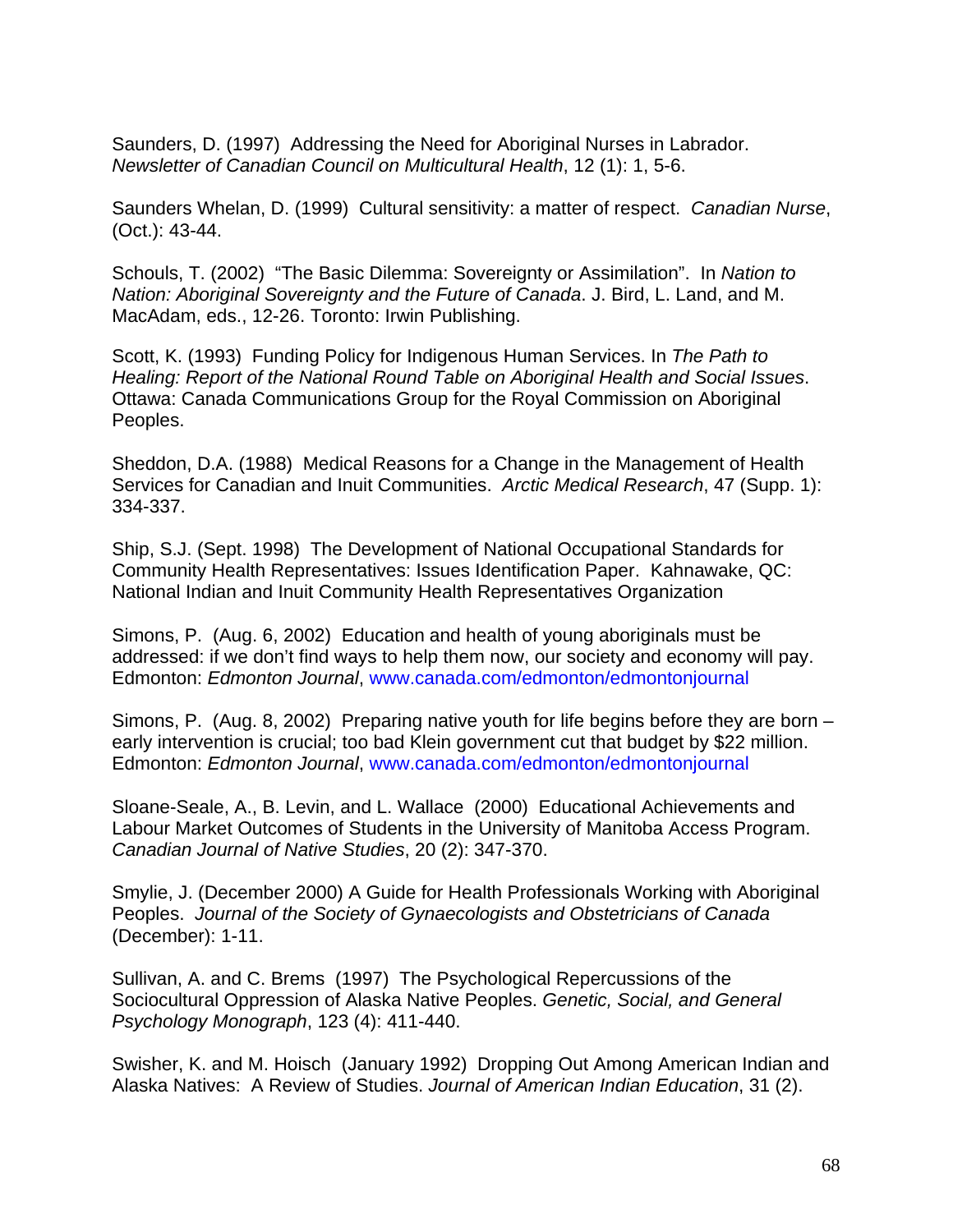Tait, C. (March 22, 2002) Fetal Alcohol Syndrome among Canadian Aboriginal Peoples: Review and Analysis of the Intergenerational Links to Residential Schools. Ottawa: Aboriginal Healing Foundation.

Thomson, B. and J. Andres (1987) Affiliation and retention in higher education. *College and University*, 62 (4): 332-339.

*Tipi Moza* (Iron Homes) (April, 2002) *Kingston Aboriginal Services Guide*, www.tmoz.com/tipimoza/living.htm

Tjepkema, M. (2002) The Health of the Off-reserve Aboriginal Population. Ottawa: Statistics Canada (Catalogue 82-003).

Tremblay S, N. Ross , J-M. Berthelot, C. Houle, and M. Wolfson (n.d.). Community Effects on Mortality: A Multilevel Approach. Presented at Statistics & Health Conference,

www.umanitoba.ca/centres/mchp/concept/cphi/lit\_review/census\_articles\_notes.html

Wall, C.S (1990) Indian Students' Academic Self-concept in a Selected Band-controlled School and a Provincial School (Native Americans). Winnipeg: University of Manitoba (M.Ed. thesis).

Warry, W. (1998) *Unfinished Dreams: Community Healing and the Reality of Aboriginal Self-Government*. Toronto: University of Toronto Press.

White, J. and P. Maxim (July 23, 2002) Community Correlates of Educational Attainment. Indian and Northern Affairs education seminar at Gatineau, QC.

Williams, A. (1997) Canadian Urban Aboriginals: A Focus on Aboriginal Women in Toronto. *Canadian Journal of Natives Studies*, 17 (1) : 75-102

Witt, N.W. (1994) Local Control of Education among the Attawapiskat First Nation: The People's Vision of a Band-controlled School. Trent, ON: Trent University (M.A. thesis)

Womack, R. (1997) Enhancing the success of Native American nursing students. *Nurse Educator*, 22 (4): 14-47

Wong, J. (2002) Debt loads, access issues for low-income students, *CMAJ* says. news@UofT, www.newsandevents.utoronto.ca, May 30

Yelaja, P. (Aug. 7, 2002) Health linked to wealth: Study. Toronto: *Toronto Star.* www.thestar.com

Yelaja, P. (Oct. 6, 2002) Med school for the masses: a six-week course teaches regular people the mechanics of the body and mind. Toronto: *Toronto Star.* www.thestar.com

Zills, N. et al (December 1996) School Readiness and Children's Development Status. www.ed.gov/databases/ERIC\_Digests/389475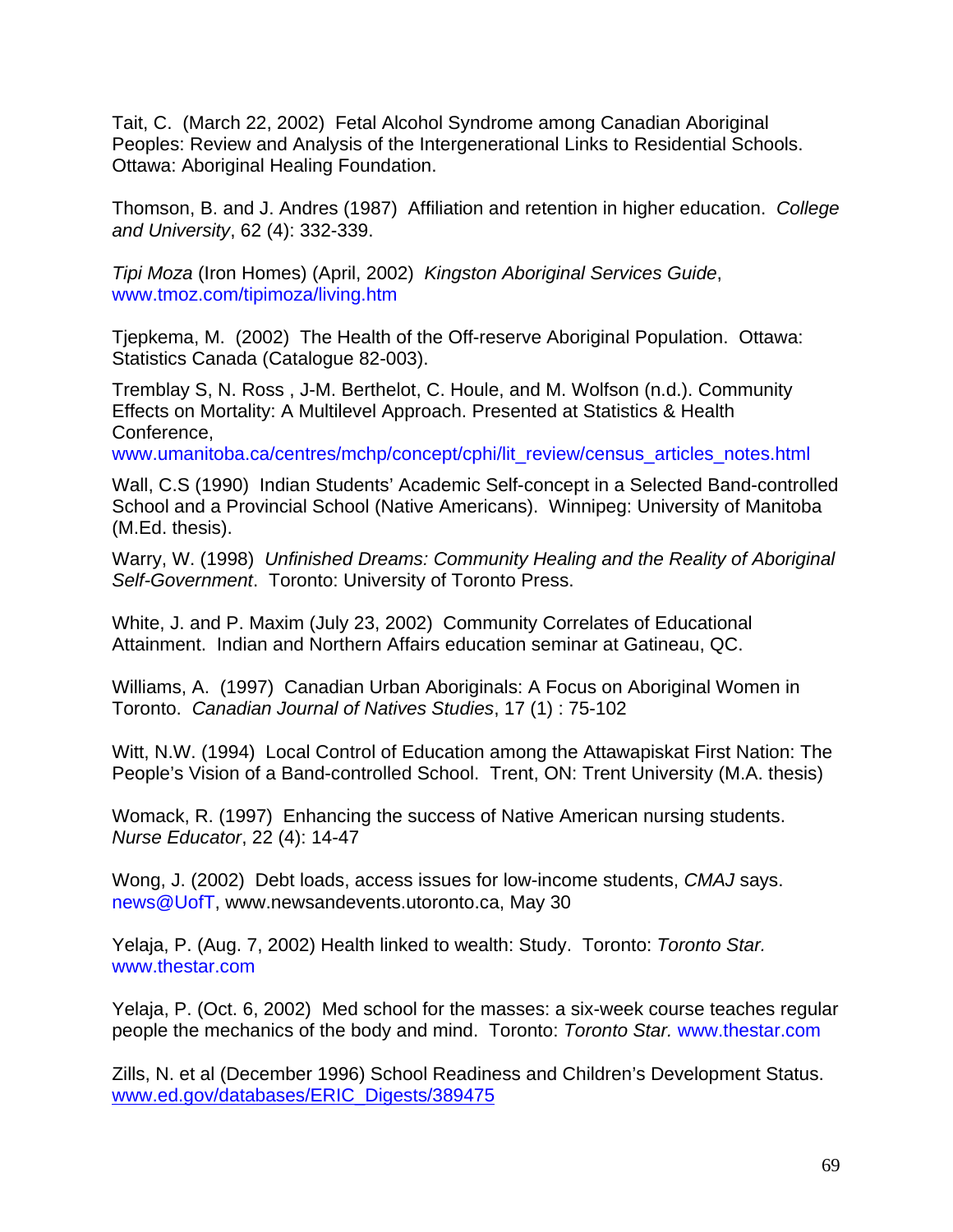#### **ENDNOTES**

- 1<br><sup>1</sup> RCAP, Gathering Strength, Vol. 3 (3.3), April Prince, All Nations Youth Council, Prince George, BC, 1 June 1993, p.262
- <sup>2</sup> Royal Commission on Aboriginal Peoples, 1996; Assembly of First Nations 1999; "Aboriginals, Education and

Employment" in *First Nations College Guide* 2002, 100

- <sup>3</sup> "Aboriginals, Education and Employment", 100
- 4 Williams and Morin, 2002
- <sup>5</sup> Statistics Canada, 2001 Aboriginal Identity Population Counts;

http://www12.statcan.ca/english/census01/products/highlight/Aboriginal/PrintFriendly.cfm

- 6 National Task Force on Recruitment and Retention Strategies, 2002, 30
- <sup>7</sup> *First Nations College Guide*, 2001, 100
- 8 White and maxim, 2002
- <sup>9</sup> *ibid*
- <sup>10</sup> INAC, 1995
- <sup>11</sup> Canadian Labour Congress, 2002
- <sup>12</sup> Métis National Council; http://www.metisnation.ca/NEWS/commission.html
- <sup>13</sup> Canadian Labour Congress, 2002
- <sup>14</sup> *ibid*

- <sup>16</sup> Strengthening the Circle; 28
- <sup>17</sup> Resolution No. 26/98, Assembly of First Nations Annual General Assembly, 23-26 June 1998
- 18 White and Maxim, Human Resources Development Canada, 2002
- 19 Royal Commission on Aboriginal Peoples, 1996

20 Burns, 2000

- $21$  Kirkness, 1992
- 22 Burns, 2000
- <sup>23</sup> Burns, 2002, 145

 $24$  1996, 113

<sup>15</sup> Tipi Moza, 2002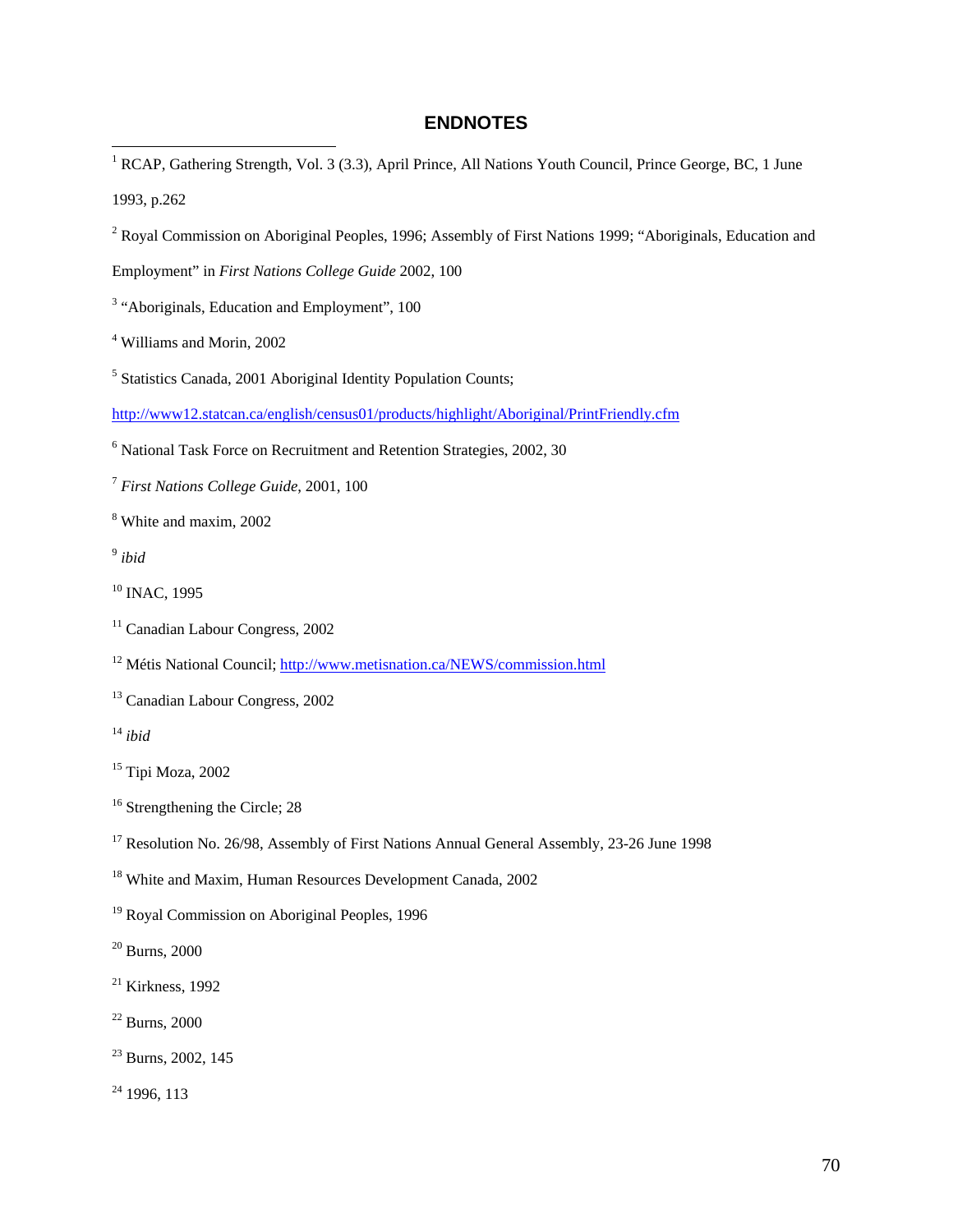<sup>26</sup> Barnes, S. 2002, 55-63 27 Mata, 1997, 34 <sup>28</sup> *ibid*  <sup>29</sup> *ibid*  30 Strengthening the Circle, 53 <sup>31</sup> *Leader Post,* 24 August 2002; B7 <sup>32</sup> *ibid*  <sup>33</sup> www.tdsb.on.ca/instruction/aboriginalvoices/FirstNationsSchool.htm <sup>34</sup> *ibid*  35 Zills *et al,* 1995 <sup>36</sup> *ibid*  37 Indian Nations at Risk Task Force, October, 1990 38 Ledlow, 1992 39 Swisher *et al*, 1993  $40$  1990 41 Hartle-Schutte, 1990 42 1997 <sup>43</sup> *ibid*  44 See Reyhner, 1992; Lankard, 1995 45 Hartle-Schutte, 1990 46 Warry, 1998, 224 <sup>47</sup> *ibid*  <sup>48</sup> www.home.merlin.mb.ca/~dfalk/ <sup>49</sup> www.schoolnet.ca/aboriginal/survive/history-e.html 50 See for example, Witt, 1994

25 Womack and Dolberry, 1997

- 51 De Waal
- 52 Blackman, 1993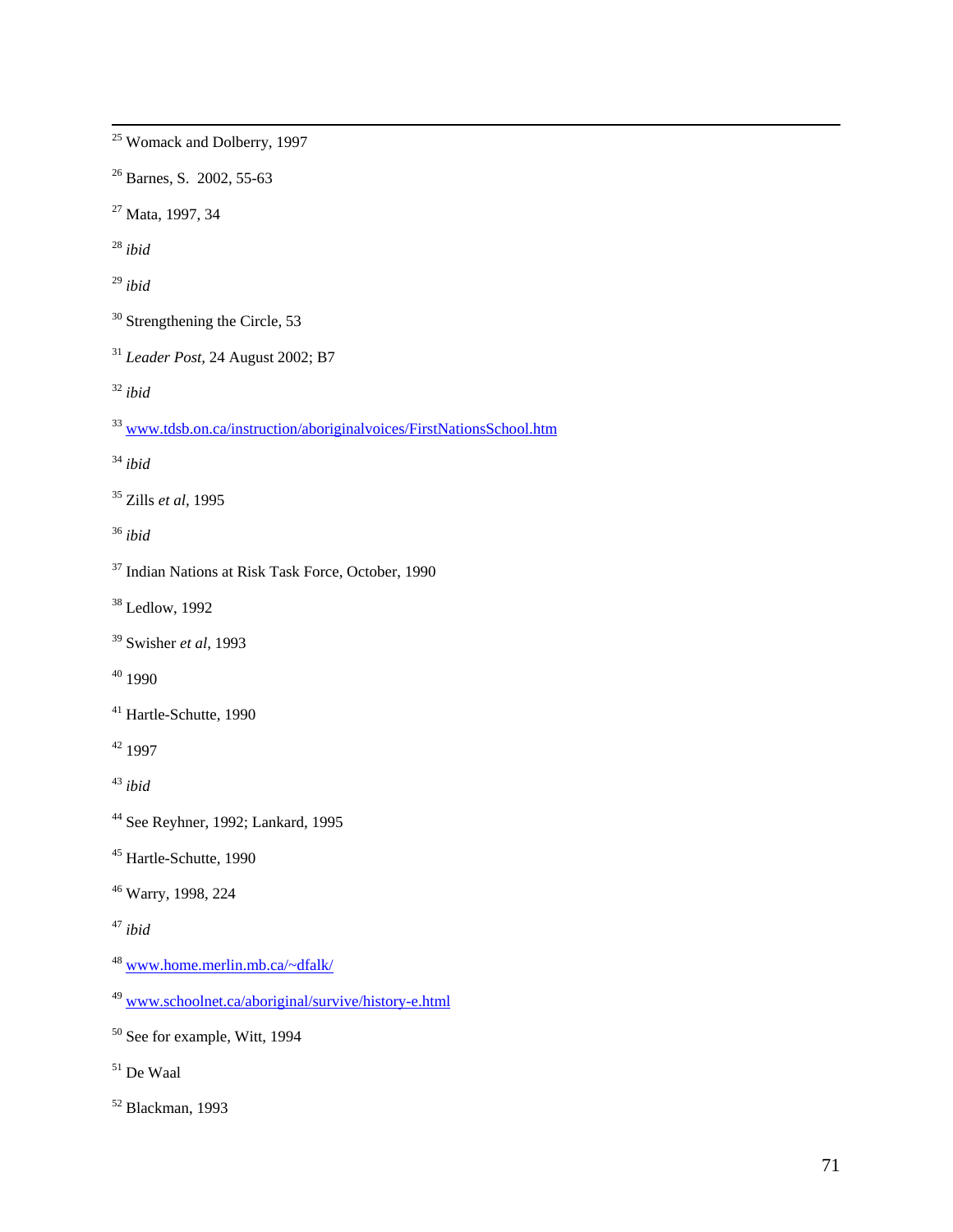53 1990

54 1997

55 Foster and Goddard, 2001

<sup>56</sup> *ibid* 

- 57 Foster and Goddard, 2001
- 58 Wall, 1990
- 59 Fraser, 17 May 2000
- <sup>60</sup> *ibid*

<sup>61</sup> *ibid* 

<sup>62</sup> *ibid* 

- 64 Williams and Morin, 2002
- <sup>65</sup> *ibid*
- <sup>66</sup> *ibid*
- <sup>67</sup> *ibid*

<sup>68</sup> Aboriginal Education Enhancements Branch [a], BC Ministry of Edudation, n.d.

- <sup>69</sup> *ibid*
- 70 Resolution No. 23/98, Assembly of First Nations Annual General Assembly, 23-25 June 1998
- 71 American Indian Higher Education Consortium, February 1999, pp. A2-3
- <sup>72</sup> *ibid,* p. A3
- <sup>73</sup> *ibid,* p. B3
- <sup>74</sup> *ibid,* p. C1
- 75 Aboriginal Institutes' Consortium brochure
- 76 American Indian Higher Education Consortium, p. D1
- 77 Resolution No. 25/98, Assembly of First Nations Annual General Assembly, 23-25 June 1998
- 78 1998: 84
- 79 1993: 9

<sup>63</sup> CBC News, 3 September 2002

<sup>80</sup> Health Canada: First Nations and Inuit Health Branch, 2002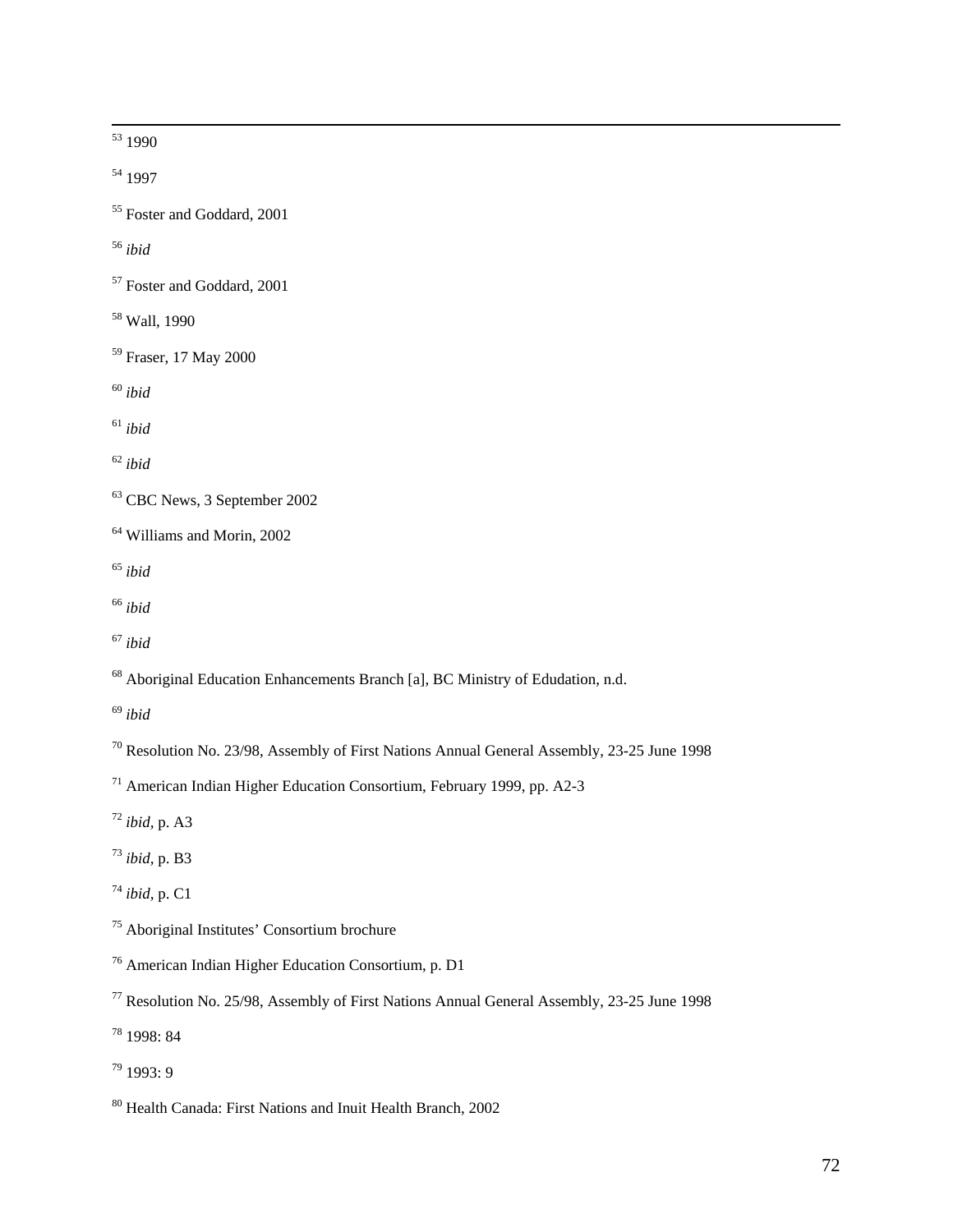| $^{\rm 81}$ ibid                                                                                    |
|-----------------------------------------------------------------------------------------------------|
| $^{\,82}$ ibid                                                                                      |
| $^{83}$ ibid                                                                                        |
| $^{84}$ ibid                                                                                        |
| $^{85}$ ibid                                                                                        |
| $^{86}$ ibid                                                                                        |
| <sup>87</sup> Health Canada, FNIHB, 2002                                                            |
| <sup>88</sup> Warry, 1998: 76                                                                       |
| $89$ Schouls in Bird et al, 2002, 12                                                                |
| $^{90}$ ibid                                                                                        |
| <sup>91</sup> Federal, Provincial and Territorial Advisory Committee on Population Health, 1999, 74 |
| $92$ ibid, 27                                                                                       |
| 93 Newbold, 1998; Bjerregaard and Young, 1998, et al                                                |
| <sup>94</sup> Simons, 2002                                                                          |
| $^{95}$ ibid                                                                                        |
| <sup>96</sup> ITK, 2002: 6                                                                          |
| $^{97}$ ibid                                                                                        |
| <sup>98</sup> Statistics Canada, 2002                                                               |
| <sup>99</sup> ITK, 2002                                                                             |
| $100$ ibid                                                                                          |
| <sup>101</sup> Laird, 2002: 20; ITK, 2002                                                           |
| $102$ Mofina, 28 August 2002                                                                        |
| $^{\rm 103}$ ibid                                                                                   |
| <sup>104</sup> Tjepkema, 2002: 3                                                                    |
| $105$ ibid, 6                                                                                       |
| $106$ Tremblay, <i>ibid</i>                                                                         |
| <sup>107</sup> Canadian Labour Congress, 2002                                                       |
| <sup>108</sup> Strengthening the Circle, 29                                                         |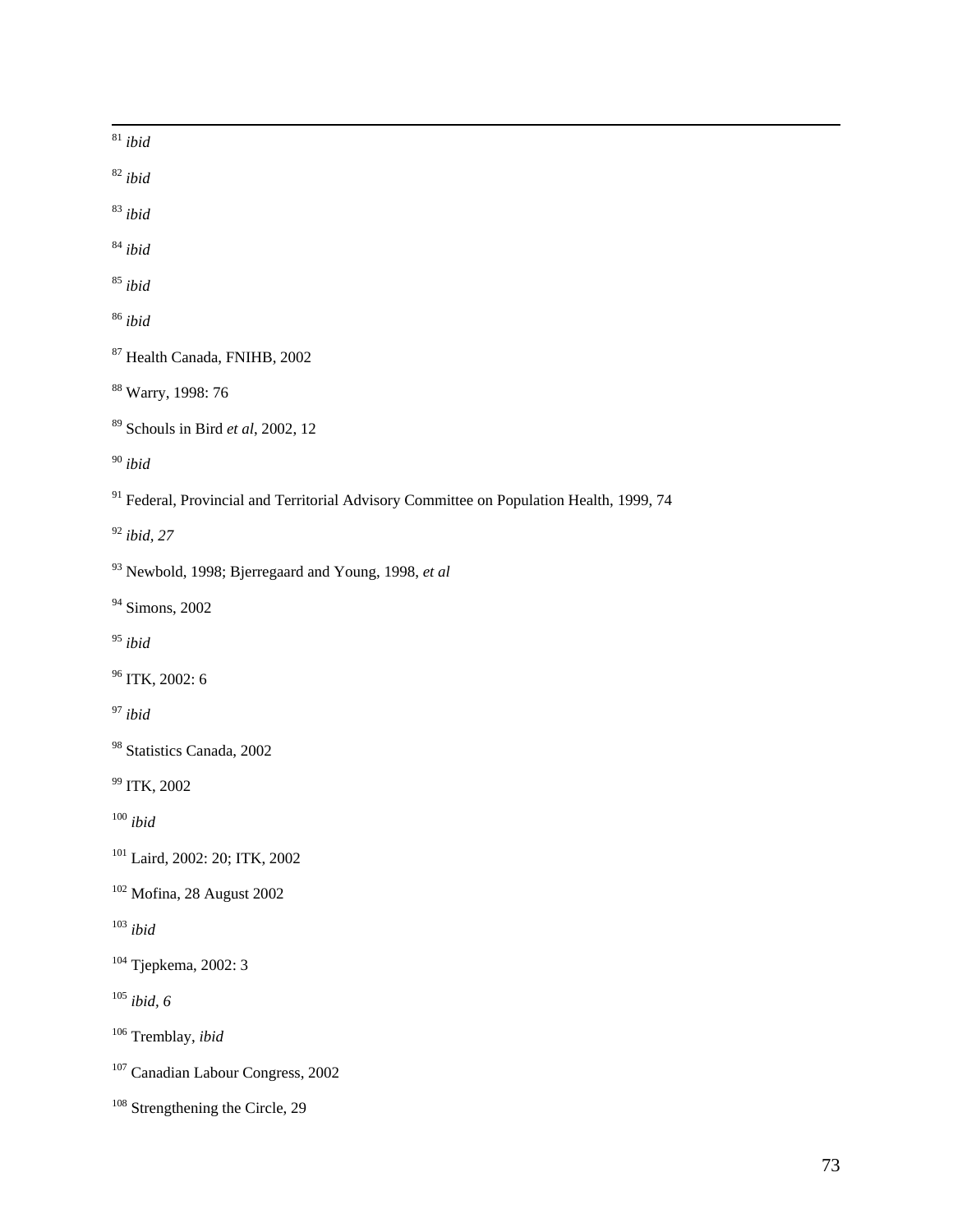109 Hanrahan, 2002; submitted to *Alternatives;* in press

 $110$  Bailey, 4 November 2992, p. A7

<sup>111</sup> *ibid* 

<sup>112</sup> *ibid* 

113 Warry, 1998, 76

<sup>114</sup> *ibid,* citing Young, 1993; Weller and mange, 1998, 76

<sup>115</sup> Sullivan and Brems, 1997

<sup>116</sup> Baumeister, R., 1986

 $117$  Sullivan and Brems, 1997, 424

118 Tremblay 2002; Yelaja, 2002

119 Yelaja, *ibid* 

 $120$  Dr. Stanley Vollant, 26 June 2002; personal communications

<sup>121</sup> Canadian Nurses Association, 2002

<sup>122</sup> National Task force on Recruitment and Retention Strategies, 2002, 35

123 Warry, 1998, 85

<sup>124</sup> Cardinal, 1969

125 ;Marbella *et al*, 1998, 182

<sup>126</sup> *ibid* 

<sup>127</sup> Warry, 1998, specifically Chapter 2, "The Challenge of Community Healing"

128 Gardner, 1997, 5

<sup>129</sup> *ibid* 

130 1999

131 Saunders, 1997; Kaufert, 1997

132 Penney, 1994

133 O'Neil *et al*, 1998

134 preliminary data provided by Dr. Valerie Gideon, NAHO, 13 September 2002

<sup>135</sup> Smylie, J. December 2000, *Journal of the Society of Obstetricians and Gynaecologists of Canada*, pp. 1-11

136 Kwong, *et al,* 2002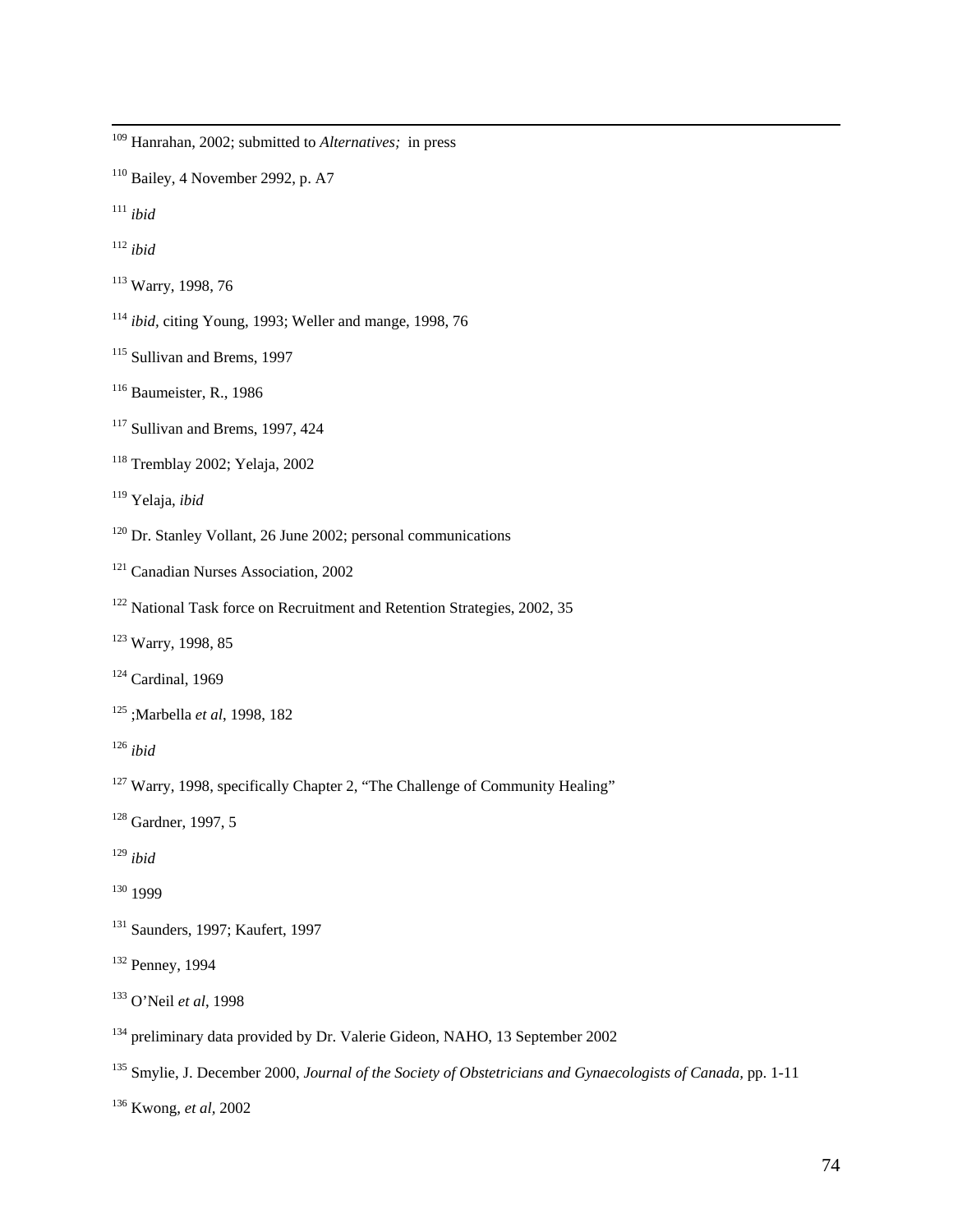137 Wong, 2002

<sup>138</sup> *ibid* 

<sup>139</sup> *ibid* 

140 Kwong, 2002

<sup>141</sup> *ibid* 

<sup>142</sup> Royal Commission on Aboriginal Peoples, 1996; National Task Force on Recruitment and Retention Strategies,

2002

<sup>143</sup> National Task Force on Recruitment and Retention Strategies, 2002, 84

144 Kulig, 1987; Dolberry, 1992

<sup>145</sup> www.nativecareermagazine.com/jobs.htm

<sup>146</sup> *Student Guide 2001-2002,* Nipissing University, 2001, 36

147 1996

148 1992

<sup>149</sup> Greenwald and Davis, 2000

150 Sloane-Seale *et al*, 2000, 348

151 Basran, 1009, 296

<sup>152</sup> *ibid* 

<sup>153</sup> *ibid* 

154 Sloane-Seale *et al,* 2000, 348

<sup>155</sup> *ibid* 

<sup>156</sup> *ibid* 

<sup>157</sup> *ibid* 

<sup>158</sup> *ibid,* 363

<sup>159</sup> *ibid, 364* 

<sup>160</sup> *ibid, 366* 

161 Ball, n.d., 26

<sup>162</sup> *ibid, 27*